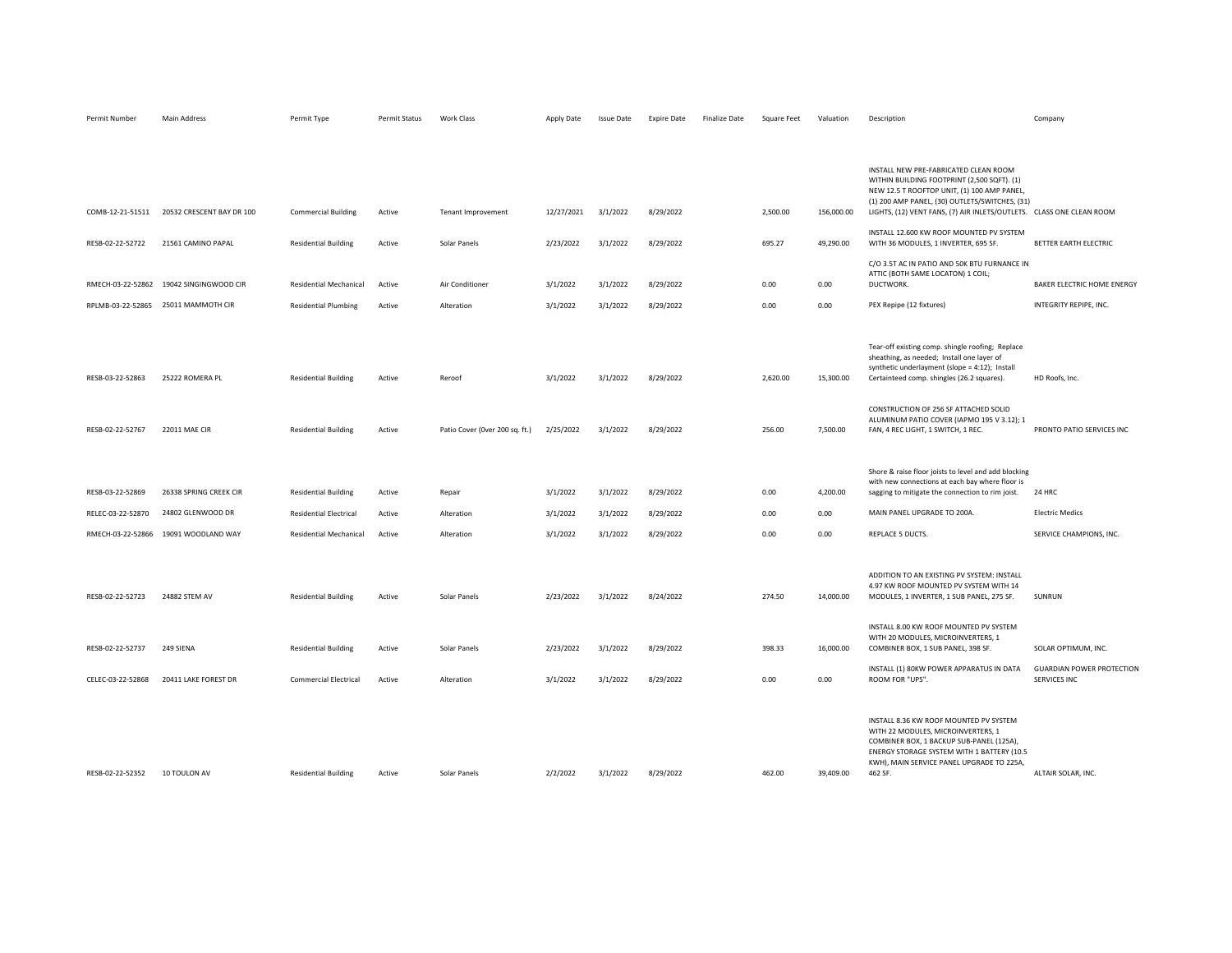| COMB-02-22-52366                  | 26001 3/4 DIMENSION DR | <b>Commercial Building</b>    | Active                      | Cell Site                      | 2/2/2022  | 3/1/2022 | 8/29/2022 |           | 314.00   | 25,000.00 | wireless communication facility on existing water<br>tower to consist of removing & replacing 6<br>antennas, relocating 3 antennas, relocating 3<br>RRU's, removing 5 strings of batteries and<br>installing 3 new strings of batteries. Total antenna<br>count & height to remain the same; total RRU<br>count to remain the same. Includes ancillary<br>equipment swaps and power upgrade. | R.D. Engineering & Construction,<br>Inc. |
|-----------------------------------|------------------------|-------------------------------|-----------------------------|--------------------------------|-----------|----------|-----------|-----------|----------|-----------|----------------------------------------------------------------------------------------------------------------------------------------------------------------------------------------------------------------------------------------------------------------------------------------------------------------------------------------------------------------------------------------------|------------------------------------------|
| RESB-02-22-52839                  | 201 LASSEN ST          | <b>Residential Building</b>   | Active                      | Patio Cover (Over 200 sq. ft.) | 2/28/2022 | 3/1/2022 | 8/29/2022 |           | 250.00   | 3,500.00  | At the Toll Brothers "The Meadows" Sales Center:<br>Add One (1) Additional Shade Structure (25' x 9'8"<br>; approx. 250 SF) with 6 steel posts and steel &<br>redwood lattice cover to be located at the rear<br>Sales Trailer.                                                                                                                                                              | Toll Brothers, Inc.                      |
| RELEC-03-22-52875                 | 59 TOULON AV           | <b>Residential Electrical</b> | Closed - Finaled Alteration |                                | 3/1/2022  | 3/1/2022 | 8/29/2022 | 3/4/2022  | 0.00     | 0.00      | 200 AMP PANEL UPGRADE.                                                                                                                                                                                                                                                                                                                                                                       | PRUDENTIAL ELECTRIC INC                  |
| RMECH-03-22-52864                 | 22168 RIM POINTE       | Residential Mechanical        | Active                      | Alteration                     | 3/1/2022  | 3/1/2022 | 8/29/2022 |           | 0.00     | 0.00      | C/O 2T AC IN FRONT YARD (SAME LOCATION)<br>WITH COIL.                                                                                                                                                                                                                                                                                                                                        | SERVICE CHAMPIONS, INC.                  |
| RESB-03-22-52872                  | 24772 ALANWOOD ST      | <b>Residential Building</b>   | Closed - Finaled            | Demolition                     | 3/1/2022  | 3/1/2022 | 8/29/2022 | 3/10/2022 | 0.00     | 4,500.00  | Demolition of Swimming Pool & Spa (with backfill)<br>- For future landscape use only.                                                                                                                                                                                                                                                                                                        | <b>Earthworks Engineering</b>            |
|                                   |                        |                               |                             |                                |           |          |           |           |          |           | TILE RELAY: REMOVE EXISTING TILE (set aside),<br>REPAIR/REPLACE SHEATHING AS NEEDED, INSTALL<br>1 LAYER OF 30# FELT (slope 4:12) AND REINSTALL                                                                                                                                                                                                                                               |                                          |
| RESB-03-22-52861                  | 24922 PASEO ARBOLEDA   | <b>Residential Building</b>   | Active                      | Reroof                         | 3/1/2022  | 3/1/2022 | 8/29/2022 |           | 1,000.00 | 3,418.80  | EXISTING TILE, APPROX 1000 SF.                                                                                                                                                                                                                                                                                                                                                               | SUNRUN                                   |
| RELEC-03-22-52884                 | 22776 MADRID DR        | <b>Residential Electrical</b> | Closed - Finaled            | Alteration                     | 3/2/2022  | 3/2/2022 | 8/29/2022 | 3/18/2022 | 0.00     | 0.00      | 200A MAIN SERVICE PANEL UPGRADE, SAME LOC. O'HAGAN ELECTRIC, INC.                                                                                                                                                                                                                                                                                                                            |                                          |
| RPLMB-03-22-52883                 | 21155 FLAMETREE        | <b>Residential Plumbing</b>   | Active                      | Alteration                     | 3/2/2022  | 3/2/2022 | 8/29/2022 |           | 0.00     | 0.00      | PEX REPIPE: 9 FIXTURES.                                                                                                                                                                                                                                                                                                                                                                      | Ameri-Cal Repipe & Plumbing, Inc.        |
| RESB-02-22-52618                  | 21882 HURON LN         | <b>Residential Building</b>   | Active                      | Solar Panels                   | 2/16/2022 | 3/2/2022 | 8/29/2022 |           | 313.50   | 25,224.00 | INSTALL 4.9 KW ROOF MOUNTED PV SYSTEM<br>WITH 15 MODULES, 1 INVERTER, 314 SF.                                                                                                                                                                                                                                                                                                                | FREEDOM FOREVER, LLC                     |
| RELEC-03-22-52887                 | 21072 CRANBRIDGE DR    | <b>Residential Electrical</b> | Active                      | Alteration                     | 3/2/2022  | 3/2/2022 | 8/29/2022 |           | 0.00     | 0.00      | 225A MAIN SERVICE PANEL UPGRADE, SAME LOC. SUNRUN                                                                                                                                                                                                                                                                                                                                            |                                          |
| RPLMB-02-22-52841                 | 224 CHAUMONT CIR       | <b>Residential Plumbing</b>   | Closed - Finaled            | Water Heater                   | 2/28/2022 | 3/2/2022 | 8/29/2022 | 3/31/2022 | 0.00     | 0.00      | C/O 40 GAL WATER HEATER IN EXTERIOR CLOSET<br>(SAME LOCATION).<br>C/O 50 GAL WATER HEATER IN GARAGE (SAME                                                                                                                                                                                                                                                                                    | AFFORDABLE WATER HEATERS                 |
| RPLMB-02-22-52842                 | 20884 PARKSIDE         | <b>Residential Plumbing</b>   | Active                      | Water Heater                   | 2/28/2022 | 3/2/2022 | 8/29/2022 |           | 0.00     | 0.00      | LOCATION).                                                                                                                                                                                                                                                                                                                                                                                   | AFFORDABLE WATER HEATERS                 |
| RPLMB-03-22-52880                 | 21143 FLAMETREE        | <b>Residential Plumbing</b>   | Closed - Finaled            | Alteration                     | 3/2/2022  | 3/2/2022 | 8/29/2022 | 3/23/2022 | 0.00     | 0.00      | PEX REPIPE: 9 FIXTURES.                                                                                                                                                                                                                                                                                                                                                                      | Ameri-Cal Repipe & Plumbing, Inc.        |
| RESB-02-22-52620                  | 24122 BIG TIMBER ST    | <b>Residential Building</b>   | Active                      | Solar Panels                   | 2/16/2022 | 3/2/2022 | 8/29/2022 |           | 440.00   | 32,473.00 | INSTALL 10.56 KW ROOF MOUNTED PV SYSTEM<br>WITH 24 MODULES, MICROINVERTES, 1<br>COMBINER BOX, 440 SF.                                                                                                                                                                                                                                                                                        | TLP ELECTRIC INTEGRATIONS INC            |
| RPLMB-03-22-52879                 | 21141 FLAMETREE        | <b>Residential Plumbing</b>   | Closed - Finaled            | Alteration                     | 3/2/2022  | 3/2/2022 | 8/29/2022 | 3/23/2022 | 0.00     | 0.00      | PEX REPIPE: 11 FIXTURES.                                                                                                                                                                                                                                                                                                                                                                     | Ameri-Cal Repipe & Plumbing, Inc.        |
| RPLMB-02-22-52843                 | 27051 SPRINGWOOD CIR   | <b>Residential Plumbing</b>   | Active                      | Water Heater                   | 2/28/2022 | 3/2/2022 | 8/29/2022 |           | 0.00     | 0.00      | C/O 50 GAL WATER HEATER IN GARAGE (SAME<br>LOCATION).                                                                                                                                                                                                                                                                                                                                        | AFFORDABLE WATER HEATERS                 |
| RPLMB-03-22-52881 21145 FLAMETREE |                        | <b>Residential Plumbing</b>   | Closed - Finaled            | Alteration                     | 3/2/2022  | 3/2/2022 | 8/29/2022 | 3/23/2022 | 0.00     | 0.00      | PEX REPIPE: 9 FIXTURES.                                                                                                                                                                                                                                                                                                                                                                      | Ameri-Cal Repipe & Plumbing, Inc.        |
| RESB-03-22-52893                  | 25481 OSAGE WAY        | <b>Residential Building</b>   | Active                      | Solar Panels                   | 3/2/2022  | 3/2/2022 | 8/29/2022 |           | 272.08   | 11,850.00 | INSTALL 5.925 KW ROOF MOUNTED PV SYSTEM<br>WITH 15 MODULES, 1 INVERTER, MAIN PANEL<br>UPGRADE TO 125A, 272 SF.                                                                                                                                                                                                                                                                               | <b>BRIGHT PLANET SOLAR</b>               |

"AT&T Cell Site Modifications" at existing AT&T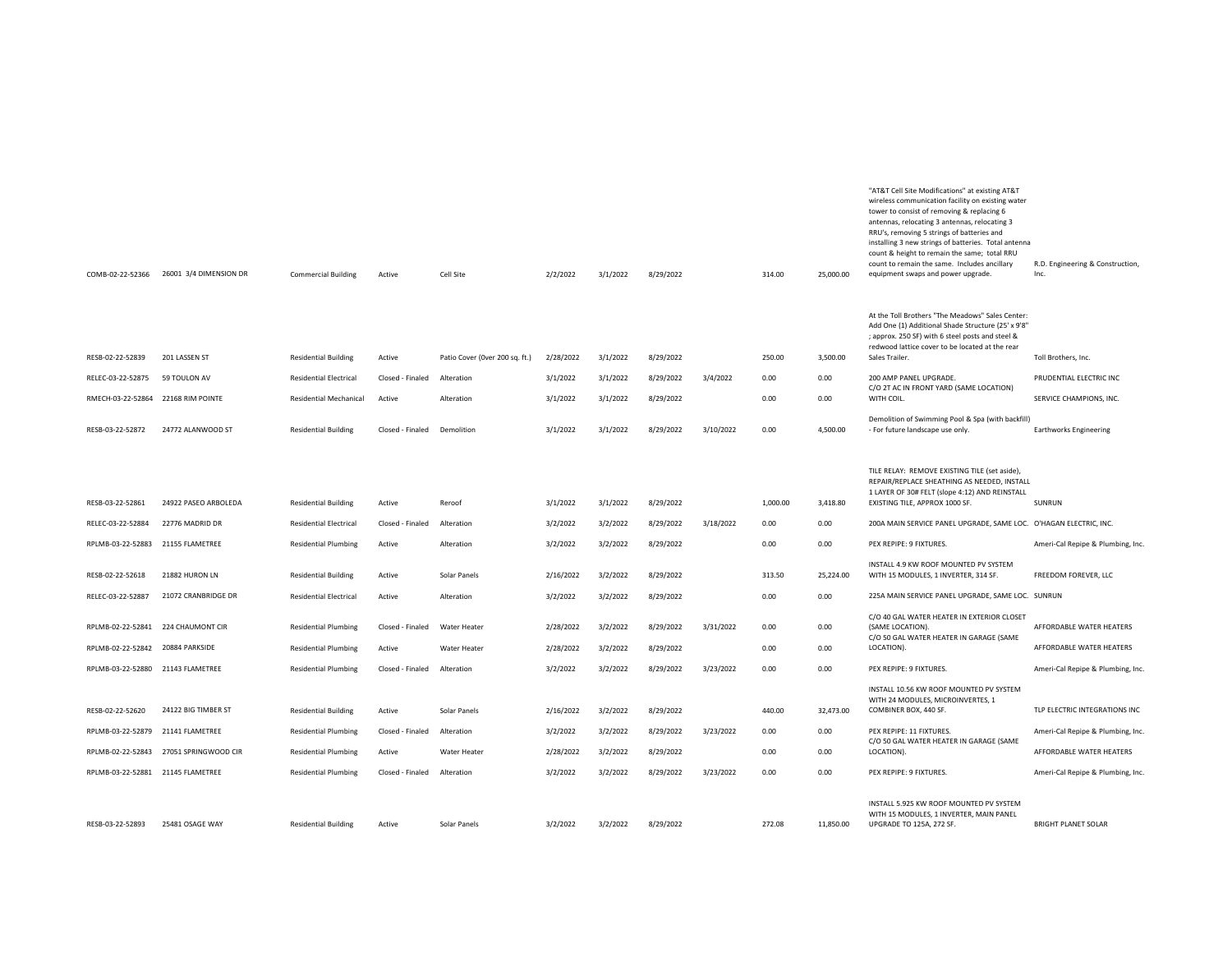| COMB-02-22-52511 27 ORCHARD           |                                         | <b>Commercial Building</b>                                 | Active                     | <b>Tenant Improvement</b>  | 2/10/2022            | 3/2/2022             | 8/29/2022              |           | 0.00           | 30,000.00         | Remove and replace seven (7) rooftop AC units on<br>existing building using existing curbs and pads: 1-<br>Split System (1.5 tons) with fan coil, 4-AC Units (5<br>tons each), 2-AC Units (6 tons each). | White Mechanical, Inc.                                |
|---------------------------------------|-----------------------------------------|------------------------------------------------------------|----------------------------|----------------------------|----------------------|----------------------|------------------------|-----------|----------------|-------------------|----------------------------------------------------------------------------------------------------------------------------------------------------------------------------------------------------------|-------------------------------------------------------|
|                                       |                                         |                                                            |                            |                            |                      |                      |                        |           |                |                   | C/O EXISTING WATER HEATER AND REPLACE WITH<br>TANKLESS WATER HEATER IN GARAGE (SAME                                                                                                                      |                                                       |
| RPLMB-03-22-52889                     | 30 MARSEILLE WAY                        | <b>Residential Plumbing</b>                                | Active                     | Alteration                 | 3/2/2022             | 3/2/2022             | 8/29/2022              |           | 0.00           | 0.00              | LOCATION) USING EXISTING GAS LINE.                                                                                                                                                                       | Pristine Plumbing, Inc.                               |
| RPLMB-03-22-52882                     | 21151 FLAMETREE                         | <b>Residential Plumbing</b>                                | Closed - Finaled           | Alteration                 | 3/2/2022             | 3/2/2022             | 8/29/2022              | 3/23/2022 | 0.00           | 0.00              | PEX REPIPE: 11 FIXTURES.                                                                                                                                                                                 | Ameri-Cal Repipe & Plumbing, Inc.                     |
|                                       |                                         |                                                            |                            |                            |                      |                      |                        |           |                |                   |                                                                                                                                                                                                          |                                                       |
| COMB-03-22-52922                      | 20191 WINDROW DR                        | <b>Commercial Building</b>                                 | Active                     | <b>Tenant Improvement</b>  | 3/3/2022             | 3/3/2022             | 8/30/2022              |           | 1,194.00       | 10,000.00         | INTERIOR TENANT IMPROVEMENT FOR<br>"PROLOGIS/CONSIDER IT, LLC" TO CONSTRUCT<br>1194 SF STORAGE ROOM; 5 NEW LIGHTS.                                                                                       | BADRAUN BUILDERS INC                                  |
| RMECH-03-22-52918 24192 KATHY AV      |                                         | <b>Residential Mechanical</b>                              | Active                     | Alteration                 | 3/3/2022             | 3/3/2022             | 8/30/2022              |           | 0.00           | 0.00              | C/O 100K BTU FURNACE IN CLOSET (SAME<br>LOCATION) WITH COIL.                                                                                                                                             | RICK'S HEATING AND AIR                                |
| SIGN-03-22-52920                      | 24251 MUIRLANDS BLVD                    | Sign                                                       | Active                     | <b>Wall Sign</b>           | 3/3/2022             | 3/3/2022             | 8/30/2022              |           | 11.00          | 1,500.00          | 1 - ILLUMINATED WALL SIGN FOR "ALBERTSON'S"<br>$(11 SF)$ .                                                                                                                                               | SUPERIOR ELECTRICAL<br><b>ADVERTISING INC</b>         |
| RESB-01-22-52051                      | 24622 VIA TEQUILA                       | <b>Residential Building</b>                                | Closed - Finaled           | Solar Panels               | 1/19/2022            | 3/3/2022             | 8/30/2022              | 3/16/2022 | 312.00         | 18,240.00         | INSTALL 6.08 KW ROOF MOUNTED PV SYSTEM<br>(312 SQFT) WITH 16 MODULES, 16<br>MICROINVERTERS, COMBINER BOX, 225 AMP<br>PANEL UPGRADE.                                                                      | Cira Energy, Inc.                                     |
| RPLMB-03-22-52925                     | 77 SANTA BARBARA CT                     | <b>Residential Plumbing</b>                                | Active                     | Water Heater               | 3/3/2022             | 3/3/2022             | 8/30/2022              |           | 0.00           | 0.00              | 1-Water Heater Changeout (50 gal., in same<br>original location).                                                                                                                                        | Orange County Plumbing, Heating<br>& Air Conditioning |
| RESB-03-22-52895<br>RPLMB-03-22-52913 | 19741 TORRES WAY<br>21181 GLADIOLOS WAY | <b>Residential Building</b><br><b>Residential Plumbing</b> | Active<br>Closed - Finaled | Solar Panels<br>Alteration | 3/2/2022<br>3/3/2022 | 3/3/2022<br>3/3/2022 | 8/30/2022<br>8/30/2022 | 3/9/2022  | 294.10<br>0.00 | 15,000.00<br>0.00 | INSTALL 5.325 KW ROOF MOUNTED PV SYSTEM<br>WITH 15 MODULES, 1 INVERTER, 294 SF.<br>PEX REPIPE: 8 FIXTURES                                                                                                | SUNRUN<br>AMERICAL REPIPE                             |
|                                       | RMECH-03-22-52914 21061 PROVIDENCE      | <b>Residential Mechanical</b>                              | Active                     | Alteration                 | 3/3/2022             | 3/3/2022             | 8/30/2022              |           | 0.00           | 0.00              | C/O 3T AC IN RIGHT SIDE YARD, ONE COIL; AND<br>60K BTU FURNACE IN CLOSET (BOTH IN SAME<br>LOCATION).                                                                                                     | LEWIS AIR                                             |
| RELEC-03-22-52923                     | 25882 VICAR WAY                         | <b>Residential Electrical</b>                              | Closed - Finaled           | Alteration                 | 3/3/2022             | 3/3/2022             | 8/30/2022              | 3/10/2022 | 0.00           | 0.00              | Electrical Only to legalize the existing electrical (2-<br>Receptacles) in the existing shed located in<br>backyard.                                                                                     | OWNER/BUILDER                                         |

|                  |                                   |                             |        |            |          |          |           |          |            | FOUNDATION REPAIR TO INSTALL 81 PIPE PILES                                    |                   |
|------------------|-----------------------------------|-----------------------------|--------|------------|----------|----------|-----------|----------|------------|-------------------------------------------------------------------------------|-------------------|
|                  |                                   |                             |        |            |          |          |           |          |            | AND RE-LEVEL THE EXISTING FOUNDATION FOR                                      |                   |
|                  |                                   |                             |        |            |          |          |           |          |            | BLDG #43 AT "CANYON RIM TOWNHOMES".                                           |                   |
|                  |                                   |                             |        |            |          |          |           |          |            | PLEASE NOTE PER BUILDING OFFICIAL: 1) Provide                                 |                   |
|                  |                                   |                             |        |            |          |          |           |          |            | special inspection for all epoxy anchors & dowels;                            |                   |
|                  |                                   |                             |        |            |          |          |           |          |            | 2) Structural observations are REQUIRED by                                    |                   |
|                  |                                   |                             |        |            |          |          |           |          |            | Struct. Eng. of Record for construction stages of                             |                   |
|                  |                                   |                             |        |            |          |          |           |          |            | foundation and Eng. to provide completed report                               |                   |
|                  |                                   |                             |        |            |          |          |           |          |            | to City of Lake Forest Building Dept; 3)                                      |                   |
|                  |                                   |                             |        |            |          |          |           |          |            | Geotechnical observations are REQUIRED by                                     |                   |
|                  | 28982, 28986, 28992, 28996 CANYON |                             |        |            |          |          |           |          |            | Geotech. Eng. of Record as specified on Sheet F-2 PACIFIC WESTERN ENGINEERING |                   |
| RESB-02-22-52449 | RIM DR BLDG #43                   | <b>Residential Building</b> | Active | Foundation | 2/7/2022 | 3/3/2022 | 8/30/2022 | 5,230.00 | 300,000.00 | of plans.                                                                     | CONTRACTORS, INC. |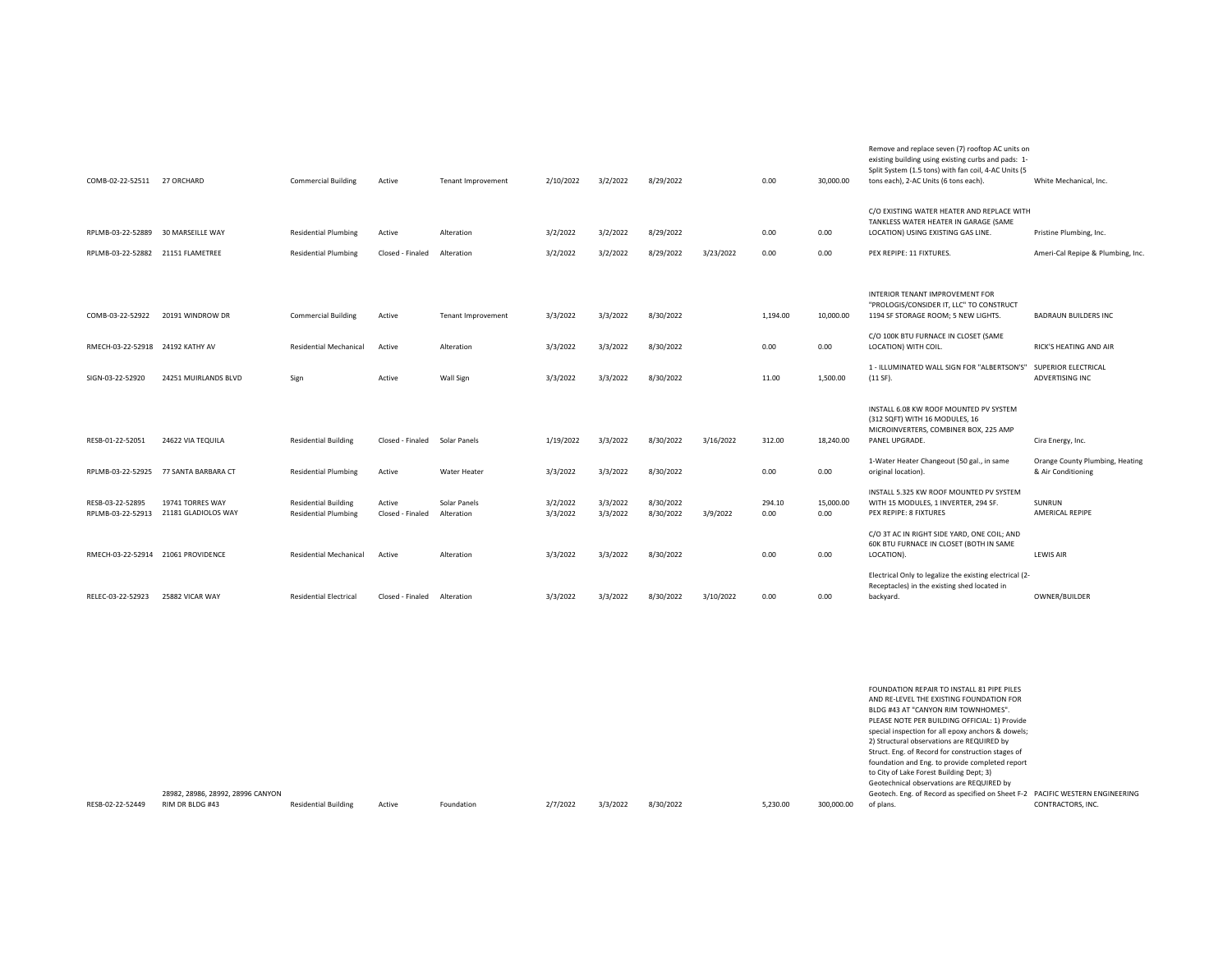| COMB-03-22-52915                       | 25871 ATLANTIC OCEAN DR                  | <b>Commercial Building</b>                                  | Closed - Finaled Reroof       |                            | 3/3/2022              | 3/3/2022             | 8/30/2022              | 3/8/2022              | 35,600.00      | 0.00              | tropical white coating system. 35,600 sq ft roof. 6<br>gal of emulsion, 1 ply polyester. Existing material<br>is 4 ply built up, light white. additional lbs. per sq.<br>ft. is .5 lbs. (**Replaces expired permit #43944**) WEST COAST ROOFING CO                                                                   |                                                 |
|----------------------------------------|------------------------------------------|-------------------------------------------------------------|-------------------------------|----------------------------|-----------------------|----------------------|------------------------|-----------------------|----------------|-------------------|----------------------------------------------------------------------------------------------------------------------------------------------------------------------------------------------------------------------------------------------------------------------------------------------------------------------|-------------------------------------------------|
| FCWL-11-21-50343                       | 24551 RAYMOND WAY                        | Fence/Wall                                                  | Active                        | Retaining Wall 3 to 6 ft   | 11/3/2021             | 3/3/2022             | 8/30/2022              |                       | 1,433.00       | 45,000.00         | (ROLL PLANS) Retaining Walls for "Mountain View<br>Affordable Housing" project site: Three (3) split-<br>face CMU retaining walls (1,433 SF total) with a<br>maximum exposed wall height of 4' H.                                                                                                                    | NATIONAL COMMUNITY<br>RENAISSANCE OF CALIFORNIA |
| RESB-01-22-52050<br>CPLMB-03-22-52912  | 25101 RADA AV<br>21181 GLADIOLOS WAY     | <b>Residential Building</b><br><b>Commercial Plumbing</b>   | Closed - Finaled<br>Void      | Solar Panels<br>Alteration | 1/19/2022<br>3/3/2022 | 3/3/2022<br>3/3/2022 | 8/30/2022<br>8/30/2022 | 3/23/2022<br>3/3/2022 | 273.00<br>0.00 | 15,960.00<br>0.00 | INSTALL 5.32 KW ROOF MOUNTED PV SYSTEM<br>(273 SQFT) WITH 14 MODULES, 14<br>MICROINVERTERS, COMBINER BOX, 200 AMP<br>PANEL UPGRADE.<br>PEX REPIPE: 8 FIXTURES                                                                                                                                                        | Cira Energy, Inc.<br>AMERICAL REPIPE            |
| RPLMB-03-22-52928 19543 AREZZO ST      |                                          | <b>Residential Plumbing</b>                                 | Active                        | Alteration                 | 3/3/2022              | 3/3/2022             | 8/30/2022              |                       | 0.00           | 0.00              | PEX REPIPE: 13 FIXTURES, 2 HOSE BIBS.                                                                                                                                                                                                                                                                                | ULTIMATE BUILDERS, INC. (REPIPE<br>1)           |
| RESB-02-22-52774                       | 25232 VISTA FUSCO                        | <b>Residential Building</b>                                 | Active                        | Remodel                    | 2/25/2022             | 3/3/2022             | 8/30/2022              |                       | 20.00          | 11,000.00         | REMOVE EXISTING WINDOWS AND DOORS IN<br>DINING ROOM AT REAR HOUSE AND REPLACE<br>W/2 NEW LARGER SLIDING DOORS.                                                                                                                                                                                                       | SKYE WALLS BY WESTERN                           |
| SIGN-03-22-52921                       | 23632 EL TORO RD C                       | Sign                                                        | Active                        | <b>Wall Sign</b>           | 3/3/2022              | 3/3/2022             | 8/30/2022              |                       | 37.50          | 6,000.00          | INSTALLATION OF 2 ILLUMINATED WALL SIGNS<br>FOR "SKY CIGARS & GIFTS", 37.5 SF.                                                                                                                                                                                                                                       | Direct Sign                                     |
| RPLMB-03-22-52929                      | 19462 JASPER HILL RD                     | <b>Residential Plumbing</b>                                 | Closed - Finaled              | Alteration                 | 3/3/2022              | 3/3/2022             | 8/30/2022              | 3/15/2022             | 0.00           | 0.00              | PEX REPIPE: 18 FIXTURES, 2 HOSE BIBS.                                                                                                                                                                                                                                                                                | ULTIMATE BUILDERS, INC. (REPIPE<br>1)           |
|                                        | RMECH-03-22-52909 19041 SINGINGWOOD CIR  | Residential Mechanical                                      | Active                        | Alteration                 | 3/3/2022              | 3/3/2022             | 8/30/2022              |                       | 0.00           | 0.00              | C/O 3.5T AC IN BACKYARD AND 75K BTU FURNACE<br>IN ATTIC (BOTH IN SAME LOCATION); REPLACE 7<br>DUCTS                                                                                                                                                                                                                  | BAKER ELECTRIC HOME ENERGY                      |
| POOL-03-22-52910                       | 193 DENALI                               | Combination Pool/Spa                                        | Active                        | Residential                | 3/3/2022              | 3/3/2022             | 8/30/2022              |                       | 49.00          | 30,000.00         | New In-Ground Spa Only (7' x 7', 49 SF) including<br>related equipment and with waterfall into spa<br>(5'H, 7' wide). Includes gas line and electrical lines<br>to equipment, firepit and BBQ and a sewer<br>connection to the BBQ area.                                                                             | HG Global, Inc.                                 |
| CELEC-02-22-52605<br>RPLMB-03-22-52911 | 20481 CRESCENT BAY DR<br>26242 FERN GLEN | <b>Commercial Electrical</b><br><b>Residential Plumbing</b> | Closed - Finaled<br>Active    | Alteration<br>Alteration   | 2/16/2022<br>3/3/2022 | 3/3/2022<br>3/3/2022 | 8/30/2022<br>8/30/2022 | 3/8/2022              | 0.00<br>0.00   | 0.00<br>0.00      | Electrical for the new Material Handling System<br>for empty cardboard boxes (new conveyor belt<br>system) being installed at "Herbalife": 1-100 amp<br>feeder and 10-1 hp motors for the conveyor<br>system. NOTE: See BP #49096 for the building<br>permit for the new conveyor system.<br>PEX REPIPE: 14 FIXTURES | HERBALIFE<br>AMERICAL REPIPE                    |
| RMECH-03-22-52924 22995 ASHWOOD        |                                          | Residential Mechanical                                      | Closed - Finaled              | Alteration                 | 3/3/2022              | 3/3/2022             | 8/30/2022              | 3/16/2022             | 0.00           | 0.00              | C/O 3.5T AC IN BACKYARD AND 80K BTU FURNACE<br>IN ATTIC (BOTH IN SAME LOCATION) WITH COIL,<br>DISCONNECT.                                                                                                                                                                                                            | WHITE MECHANICAL, INC.                          |
| RESB-02-22-52731                       | 93 LAVENDER                              | <b>Residential Building</b>                                 | Closed - Finaled Solar Panels |                            | 2/23/2022             | 3/3/2022             | 8/30/2022              | 3/29/2022             | 234.00         | 9,000.00          | INSTALL 4.56 KW ROOF MOUNTED PV SYSTEM<br>WITH 12 MODULES, MICROINVERTERS, 1<br>COMBINER BOX, 234 SF.                                                                                                                                                                                                                | SOLARMAX RENEWABLE ENERGY<br>PROVIDER, INC.     |
|                                        |                                          |                                                             |                               |                            |                       |                      |                        |                       |                |                   |                                                                                                                                                                                                                                                                                                                      |                                                 |

Install title 24 compliant white roof coating, 3 gal.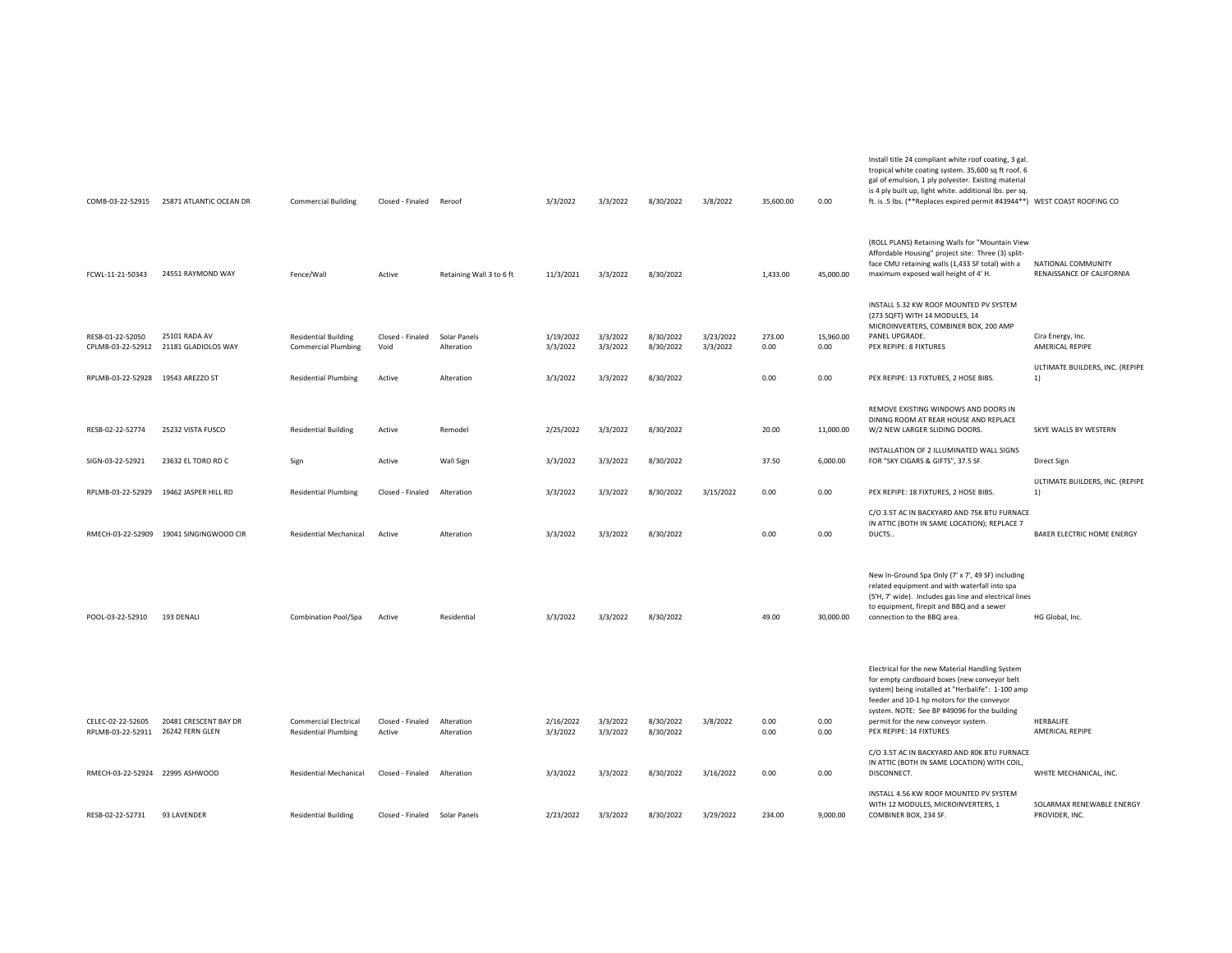| RESB-03-22-52938                   | 21162,21164,21166,21168,21176,-<br>21178 JASMINES WAY BLDG #6      | <b>Residential Building</b>   | Active           | Reroof       | 3/4/2022   | 3/4/2022 | 8/31/2022 |           | 6,400.00 | 42,500.00  | T/O EXISTING TILE ROOF; INSTALL 2 LAYERS OF<br>#30 ASTM UNDERLAYMENT; INSTALL NEW EAGLE<br>CAPISTRANO TILES (9 PSF PER IAPMO ER-1900)<br>FOR FLAT ROOF, INSTALL 36 MIL FIBERTITE SINGLE<br>PLY MEMBRANE ESR-1456. (BLDG 6).                                               | ROOFING STANDARDS INC                  |
|------------------------------------|--------------------------------------------------------------------|-------------------------------|------------------|--------------|------------|----------|-----------|-----------|----------|------------|---------------------------------------------------------------------------------------------------------------------------------------------------------------------------------------------------------------------------------------------------------------------------|----------------------------------------|
| RELEC-03-22-52933                  | 22416 GOLDRUSH                                                     | <b>Residential Electrical</b> | Active           | Alteration   | 3/4/2022   | 3/4/2022 | 8/31/2022 |           | 0.00     | 0.00       | 125A MAIN SERVICE PANEL UPGRADE.                                                                                                                                                                                                                                          | SOURCE THE SUN SOLAR, IN               |
| RPLMB-02-22-52851 52 CARRIAGE DR   |                                                                    | <b>Residential Plumbing</b>   | Active           | Water Heater | 2/28/2022  | 3/4/2022 | 8/31/2022 |           | 0.00     | 0.00       | C/O 50 GAL WATER HEATER IN GARAGE (SAME<br>LOCATION, LIKE FOR LIKE).                                                                                                                                                                                                      | <b>FAST WATER HEATER</b>               |
| RESB-02-22-52614                   | 25652 HAZELNUT LN                                                  | <b>Residential Building</b>   | Active           | Solar Panels | 2/16/2022  | 3/4/2022 | 8/31/2022 |           | 379.83   | 23,000.00  | INSTALL 7.20 KW ROOF MOUNTED PV SYSTEM<br>WITH 18 MODULES, 1 INVERTER, 380 SF.                                                                                                                                                                                            | <b>INFINITY ENERGY INC</b>             |
| RESB-03-22-52936                   | 57 LONTANO                                                         | <b>Residential Building</b>   | Active           | Remodel      | 3/4/2022   | 3/4/2022 | 8/31/2022 |           | 0.00     | 0.00       | NEW ELECTRICAL LINE WITH 5 OUTLETS, 2 LIGHTS;<br>NEW GAS LINE TO BBQ AND FIRE PIT.                                                                                                                                                                                        | RMWCO, INC.                            |
| RESB-03-22-52944                   | 24426 PEACOCK ST                                                   | <b>Residential Building</b>   | Active           | Remodel      | 3/4/2022   | 3/4/2022 | 8/31/2022 |           | 0.00     | 6,028.00   | INSTALLATION OF 1250 SF RADIANT BARRIER<br>INSULATION (R-38) LAYER IN ATTIC; DUCTWORK.                                                                                                                                                                                    | SERVICE CHAMPIONS, INC.                |
| RELEC-02-22-52852                  | 26442 ELMCREST WAY                                                 | <b>Residential Electrical</b> | Active           | Alteration   | 2/28/2022  | 3/4/2022 | 8/31/2022 |           | 0.00     | 0.00       | 200A MAIN SERVICE PANEL UPGRADE.                                                                                                                                                                                                                                          | ASL ELECTRIC                           |
| RPLMB-03-22-52946 21142 RIVER GLEN |                                                                    | <b>Residential Plumbing</b>   | Closed - Finaled | Alteration   | 3/4/2022   | 3/4/2022 | 8/31/2022 | 3/16/2022 | 0.00     | 0.00       | PEX REPIPE: 11 FIXTURES.                                                                                                                                                                                                                                                  | AMERI-CAL REPIPE AND<br>PLUMBING, INC. |
| RESB-03-22-52939                   | 25481 BUCKWOOD                                                     | <b>Residential Building</b>   | Active           | Reroof       | 3/4/2022   | 3/4/2022 | 8/31/2022 |           | 600.00   | 2,000.00   | PARTIAL REROOF UNDER SOLAR ARRAY ONLY, T/O<br>AND REROOF WITH COMP SHINGLES (600 SF -<br>SLOPE 5:12) AND INSTALL 1 LAYER #30 FELT<br>UNDERLAYMENT.                                                                                                                        | ABOVE ALL CONSTRUCTION                 |
| COMB-12-21-51399                   | 26771 RANCHO PKWY                                                  | <b>Commercial Building</b>    | Active           | Solar Panels | 12/21/2021 | 3/4/2022 | 8/31/2022 |           | 2,150.00 | 106,200.00 | INSTALL 36.00 KW ROOF MOUNTED SOLAR (2,150<br>SQFT), (75) MODULES, (1) INVERTER                                                                                                                                                                                           | <b>INFINITY ENERGY</b>                 |
| RELEC-03-22-52897                  | 22451 OVERLAKE DR                                                  | <b>Residential Electrical</b> | Active           | Alteration   | 3/2/2022   | 3/4/2022 | 8/31/2022 |           | 0.00     | 0.00       | 200A MAIN SERVICE PANEL UPGRADE.                                                                                                                                                                                                                                          | ION ELECTRIC, INC.                     |
| RELEC-03-22-52934                  | 36 CALLE CABRILLO                                                  | <b>Residential Electrical</b> | Closed - Finaled | Alteration   | 3/4/2022   | 3/4/2022 | 8/31/2022 | 3/18/2022 | 0.00     | 0.00       | 200A MAIN SERVICE PANEL UPGRADE, SAME LOC. OWNER-BUILDER                                                                                                                                                                                                                  |                                        |
| RPLMB-03-22-52878 23 BEAULIEU LN   |                                                                    | <b>Residential Plumbing</b>   | Active           | Water Heater | 3/2/2022   | 3/4/2022 | 8/31/2022 |           | 0.00     | 0.00       | C/O 50 GAL WATER HEATER IN GARAGE (SAME<br>LOCATION, LIKE FOR LIKE).                                                                                                                                                                                                      | <b>FAST WATER HEATER</b>               |
| RESB-03-22-52937                   | 21221,21223,21227,21231,21233,2123<br>5,21237 JASMINES WAY BLDG #5 | <b>Residential Building</b>   | Active           | Reroof       | 3/4/2022   | 3/4/2022 | 8/31/2022 |           | 6,400.00 | 42,500.00  | T/O EXISTING TILE ROOF; INSTALL 2 LAYERS OF<br>#30 ASTM UNDERLAYMENT; INSTALL NEW EAGLE<br>CAPISTRANO TILES (9 PSF PER IAPMO ER-1900)<br>FOR FLAT ROOF, INSTALL 36 MIL FIBERTITE SINGLE<br>PLY MEMBRANE ESR-1456. (BLDG 5).                                               | ROOFING STANDARDS INC                  |
| COMB-02-22-52595                   | 23122 EL TORO FRONTAGE RD                                          | <b>Commercial Building</b>    | Active           | Cell Site    | 2/15/2022  | 3/4/2022 | 8/31/2022 |           | 0.00     | 10,000.00  | At existing "AT&T" Cell Site, fully enclose the<br>antenna area on the building rooftop with screen<br>walls (no roof cover), per landlord's request; Also<br>relocate roof vent. NOTE: This AT&T cell site was<br>permitted and finaled under BP # COMB-11-20-<br>43276. | CIK POWER DISTRIBUTORS                 |

REMODEL EXISTING 405 SF STANDARD POOL;

33,630.00 DRAIN COVERS.

INSTALL NEW BAJA BENCH; TILE TRIM; REPLACE ALAN SMITH POOL PLASTERING

INCDBA ALAN SMITH POOLS

POOL-03-22-52935 23152 TULIP ST Combination Pool/Spa Active Residential 3/4/2022 3/4/2022 8/31/2022 4/31/2022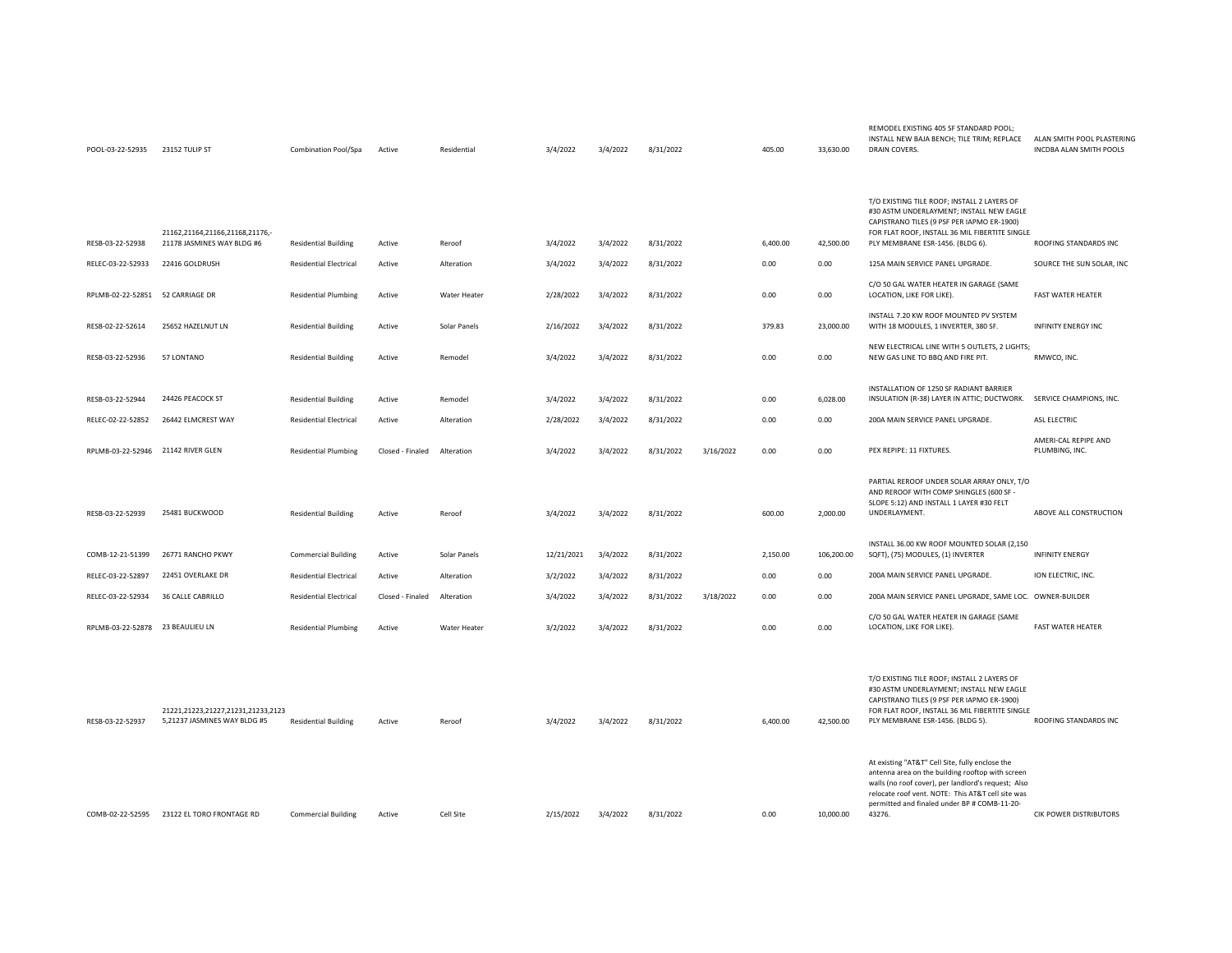| RMECH-03-22-52945 9 BANYAN           |                                       | Residential Mechanical                                     | Active           | Air Conditioner                | 3/4/2022             | 3/4/2022             | 8/31/2022            |           | 0.00               | 0.00                   | C/O 3T A/C IN SIDE YARD AND 36K BTU FURNACE<br>IN ATTIC (BOTH SAME LOCATION); 1 COIL;<br>DUCTWORK.                                                                                                                                                                                                                                                                                                                                                                                                                                                                                                                                                                             | SERVICE CHAMPIONS, INC.                             |
|--------------------------------------|---------------------------------------|------------------------------------------------------------|------------------|--------------------------------|----------------------|----------------------|----------------------|-----------|--------------------|------------------------|--------------------------------------------------------------------------------------------------------------------------------------------------------------------------------------------------------------------------------------------------------------------------------------------------------------------------------------------------------------------------------------------------------------------------------------------------------------------------------------------------------------------------------------------------------------------------------------------------------------------------------------------------------------------------------|-----------------------------------------------------|
| RESB-03-22-52970                     | 23312 BUCKLAND LN                     | <b>Residential Building</b>                                | Active           | Remodel                        | 3/7/2022             | 3/7/2022             | 9/6/2022             |           | 0.00               | 3,700.00               | Freestanding Fireplace (max height of 8') located<br>in backyard. (Note: Electrical and gas lines for<br>fireplace are permitted under separate BP<br>#51958.)<br>C/O 2.5T HEAT PUMP IN LEFT BACKYARD (SAME                                                                                                                                                                                                                                                                                                                                                                                                                                                                    | LILLYWHITE POOLS                                    |
| RMECH-03-22-52964 28473 KLONDIKE DR  |                                       | Residential Mechanical                                     | Closed - Finaled | Alteration                     | 3/7/2022             | 3/7/2022             | 9/6/2022             | 3/25/2022 | 0.00               | 0.00                   | LOCATION); C/O 28.6K BTU AIR HANDLER IN ATTIC ALICIA AIR CONDITIONING &<br>(SAME LOCATION).                                                                                                                                                                                                                                                                                                                                                                                                                                                                                                                                                                                    | <b>HEATING, INC</b>                                 |
|                                      | RPLMB-03-22-52899 21171 GLADIOLOS WAY | <b>Residential Plumbing</b>                                | Active           | Alteration                     | 3/2/2022             | 3/7/2022             | 9/6/2022             |           | 0.00               | 0.00                   | PEX REPIPE: 12 FIXTURES.                                                                                                                                                                                                                                                                                                                                                                                                                                                                                                                                                                                                                                                       | Ameri-Cal Repipe & Plumbing, Inc.                   |
| RESB-03-22-52965<br>RESB-02-22-52344 | 22775 AVALON ST<br>510 CATALONIA      | <b>Residential Building</b><br><b>Residential Building</b> | Active<br>Active | Reroof<br>Remodel              | 3/7/2022<br>2/1/2022 | 3/7/2022<br>3/7/2022 | 9/6/2022<br>9/6/2022 |           | 2,400.00<br>462.00 | 11,000.00<br>10,000.00 | Tear-off existing comp. shingle roofing on house<br>and attached garage (20 squares); Replace<br>sheathing as necessary; Install one layer of 15#<br>underlayment (slope = 4:12); Install 20 squares of<br>new GAF comp. shingles (30 yr., color - Charcoal).<br>On existing patio cover, tear-off existing flat roof<br>material (4 squares) and install new 2 ply torch<br>down on existing patio cover.<br>CONVERSION OF EXISTING 462 SF "SALES OFFICE"<br>(LOCATED INSIDE GARAGE OF LENNAR'S "SORIA"<br>MODEL) BACK TO ORIGINAL GARAGE PLAN.<br>INCLUDES REMOVING NON-LOAD BEARING<br>WALLS, INTERIOR FLOORING, DOORS &<br>WINDOWS AND RESTORING EXTERIOR GARAGE<br>DOORS. | King Roofing<br>LENNAR HOMES OF CALIFORNIA,<br>INC. |
| RELEC-03-22-52969                    | 17 TOMANGO                            | <b>Residential Electrical</b>                              | Active           | Alteration                     | 3/7/2022             | 3/7/2022             | 9/6/2022             |           | 0.00               | 0.00                   | Install one NEMA 14-50 outlet inside garage for<br>electric vehicle charging.                                                                                                                                                                                                                                                                                                                                                                                                                                                                                                                                                                                                  | Faraday Electric Corp.                              |
|                                      | RPLMB-03-22-52900 21187 GLADIOLOS WAY | <b>Residential Plumbing</b>                                | Closed - Finaled | Alteration                     | 3/2/2022             | 3/7/2022             | 9/6/2022             | 3/10/2022 | 0.00               | 0.00                   | PEX REPIPE: 7 FIXTURES.                                                                                                                                                                                                                                                                                                                                                                                                                                                                                                                                                                                                                                                        | Ameri-Cal Repipe & Plumbing, Inc.                   |
|                                      |                                       |                                                            |                  |                                |                      |                      |                      |           |                    |                        |                                                                                                                                                                                                                                                                                                                                                                                                                                                                                                                                                                                                                                                                                |                                                     |
| RELEC-03-22-52968                    | 26941 LEXINGTON CIR                   | <b>Residential Electrical</b>                              | Active           | Alteration                     | 3/7/2022             | 3/7/2022             | 9/6/2022             |           | 0.00               | 0.00                   | Install one Tesla Wall Connector (60 amp) in<br>garage for electric vehicle charging.                                                                                                                                                                                                                                                                                                                                                                                                                                                                                                                                                                                          | Faraday Electric Corp.                              |
| RELEC-03-22-52967                    | 26442 ELMCREST WAY                    | <b>Residential Electrical</b>                              | Closed - Finaled | Alteration                     | 3/7/2022             | 3/7/2022             | 9/6/2022             | 3/8/2022  | 0.00               | 0.00                   | 1-Panel Upgrade to 200 amps                                                                                                                                                                                                                                                                                                                                                                                                                                                                                                                                                                                                                                                    | BEACH CITY ELECTRIC                                 |
| RELEC-03-22-52966                    | 25481 OSAGE WAY                       | <b>Residential Electrical</b>                              | Active           | Alteration                     | 3/7/2022             | 3/7/2022             | 9/6/2022             |           | 0.00               | 0.00                   | 200A MAIN SERVICE PANEL UPGRADE, SAME LOC. ABC ELECTRICAL ENTERPRISES INC                                                                                                                                                                                                                                                                                                                                                                                                                                                                                                                                                                                                      |                                                     |
| RESB-01-22-51800                     | 24341 BLUERIDGE RD                    | <b>Residential Building</b>                                | Active           | Patio Cover (Over 200 sq. ft.) | 1/7/2022             | 3/7/2022             | 9/6/2022             |           | 632.00             | 15,000.00              | ENCLOSE EXISTING PATIO: 632 SF PATIO<br>ENCLOSURE (IAPMO #0115), NON-HABITABLE; 3<br>REC, 2 LIGHTS, 2 SW.                                                                                                                                                                                                                                                                                                                                                                                                                                                                                                                                                                      | <b>Higher Quality Construction</b>                  |
| RESB-03-22-52894                     | 25191 VISTA FUSCO                     | <b>Residential Building</b>                                | Active           | Solar Panels                   | 3/2/2022             | 3/7/2022             | 9/6/2022             |           | 422.00             | 18,000.00              | INSTALL 7.92 KW ROOF MOUNTED PV SYSTEM<br>WITH 18 MODULES, MICROINVERTERS, 1 SUB<br>PANEL, MAIN PANEL UPGRADE TO 225A, 422 SF.                                                                                                                                                                                                                                                                                                                                                                                                                                                                                                                                                 | RNR ROOFING INC                                     |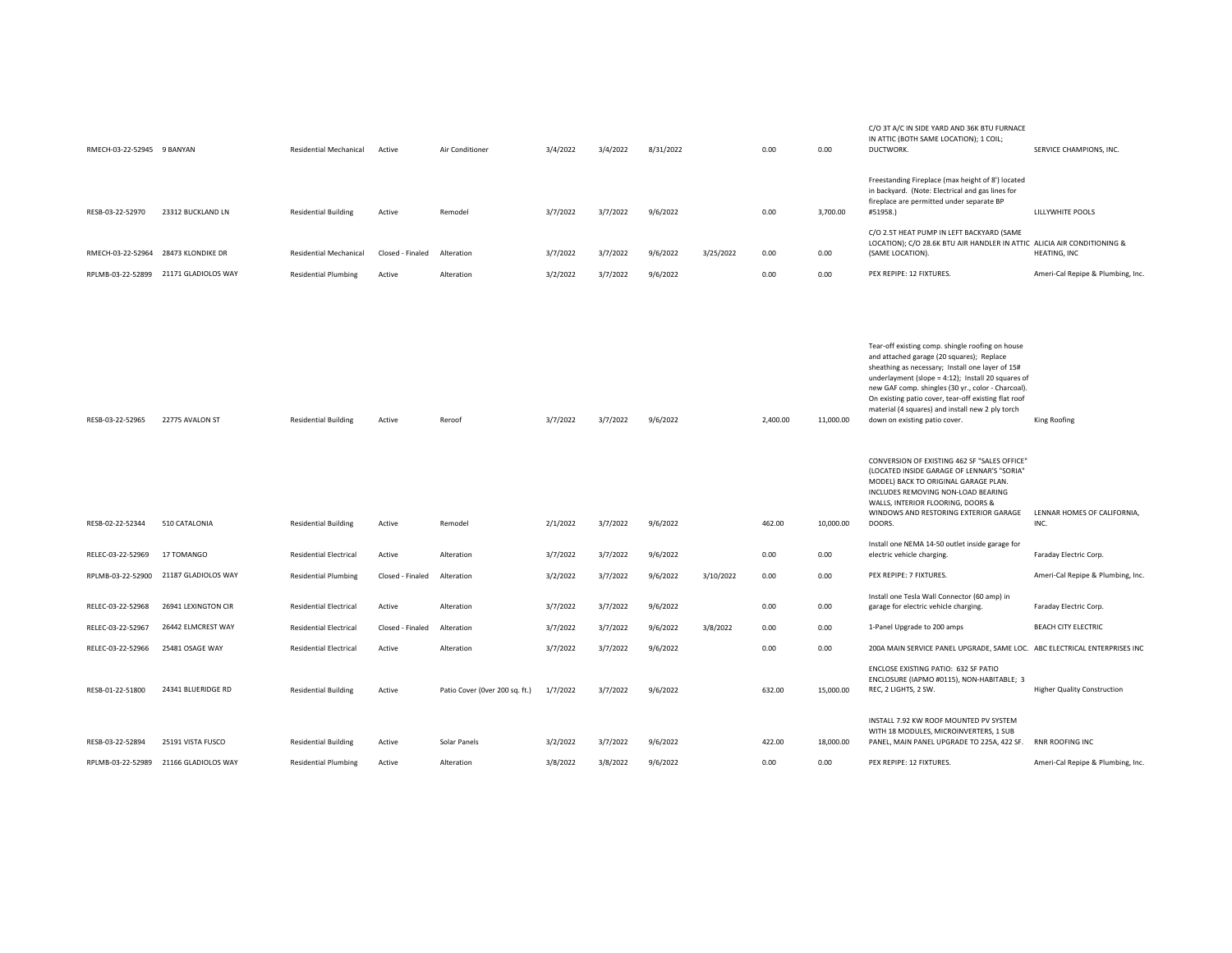| COMB-02-22-52516               | 21751 LAKE FORST DR 107               | <b>Commercial Building</b>  | Active           | <b>Tenant Improvement</b> | 2/10/2022  | 3/8/2022 | 9/6/2022 |           | 1,668.00 | 85,000.00  | PRIVATE TREATMENT ROOMS, FACIAL/EYELASH<br>ROOM, FOOT MASSAGE AREA & EMPLOYEE<br>BREAK ROOM. 1 SINK, EXTEND SEWER LINE, 1<br>CLOTHES WASHER; 36 REC, 68 LIGHTS, 18 SW, 4<br>FIXED APPL (CW, DRYER, FANS), 1 TIME CLOCK;<br>DUCTWORK (24 INLETS/OUTLETS), 2 VENT FANS. |                                       |
|--------------------------------|---------------------------------------|-----------------------------|------------------|---------------------------|------------|----------|----------|-----------|----------|------------|-----------------------------------------------------------------------------------------------------------------------------------------------------------------------------------------------------------------------------------------------------------------------|---------------------------------------|
| RPLMB-03-22-52904              | 21153 GLADIOLOS WAY                   | <b>Residential Plumbing</b> | Active           | Alteration                | 3/2/2022   | 3/8/2022 | 9/6/2022 |           | 0.00     | 0.00       | PEX REPIPE: 10 FIXTURES.                                                                                                                                                                                                                                              | Ameri-Cal Repipe & Plumbing, Inc.     |
| RESB-03-22-52986               | 5 LA PERLA                            | <b>Residential Building</b> | Active           | Remodel                   | 3/8/2022   | 3/8/2022 | 9/6/2022 |           | 2,787.00 | 35,000.00  | 1ST FLOOR LAUNDRY ROOM REMODEL TO R/R<br>SINK, 1 REC; 2ND FLOOR BONUS ROOM REMODEL Sea Pointe Construction and<br>TO HAVE 2 REC, 1SW.<br>INSTALL 12.96 KW ROOF MOUNTED PV SYSTEM                                                                                      | Development, Inc.                     |
| RESB-02-22-52578               | 54 VIAGGIO LN                         | <b>Residential Building</b> | Active           | Solar Panels              | 2/14/2022  | 3/8/2022 | 9/6/2022 |           | 644.00   | 26,000.00  | WITH 36 MODULES, MICROINVERTERS, 1 LOAD<br>CENTER, 644 SF.                                                                                                                                                                                                            | Sunpower Corporation                  |
| RPLMB-03-22-52982              | 26424 WATERFORD CIR                   | <b>Residential Plumbing</b> | Closed - Finaled | Water Heater              | 3/8/2022   | 3/8/2022 | 9/6/2022 | 3/18/2022 | 0.00     | 0.00       | C/O 40 GAL WATER HEATER IN GARAGE (SAME<br>LOCATION).                                                                                                                                                                                                                 |                                       |
|                                |                                       |                             |                  |                           |            |          |          |           |          |            |                                                                                                                                                                                                                                                                       | Rescue Rooter                         |
| RESB-02-22-52349               | 25635 HORSE SHOE                      | <b>Residential Building</b> | Active           | Solar Panels              | 2/2/2022   | 3/8/2022 | 9/6/2022 |           | 353.00   | 25,000.00  | INSTALL 6.30 KW ROOF MOUNTED PV SYSTEM<br>WITH 18 MODULES, MICROINVERTERS, 1<br>COMBINER BOX, MAIN SERVICE PANEL UPGRADE<br>TO 125A, 353 SF.                                                                                                                          | <b>ILUM SOLAR</b>                     |
| RPLMB-03-22-52903              | 21157 GLADIOLOS WAY                   | <b>Residential Plumbing</b> | Active           | Alteration                | 3/2/2022   | 3/8/2022 | 9/6/2022 |           | 0.00     | 0.00       | PEX REPIPE: 12 FIXTURES.                                                                                                                                                                                                                                              | Ameri-Cal Repipe & Plumbing, Inc.     |
|                                |                                       |                             |                  |                           |            |          |          |           |          |            | REMODEL EXISTING 560 SF STANDARD POOL AND<br>48 SF SPA CONSISTING OF: REPLACE<br>TILE/PLASTER/LIGHTS/POOL<br>EQUIPMENT/SKIMMER; NEW 24'8" RETAINING<br>WALL, NEW GAS AND ELEC FOR POOL AND                                                                            |                                       |
| POOL-02-22-52835               | 24149 GRAYSTON DR                     | Combination Pool/Spa        | Active           | Residential               | 2/28/2022  | 3/8/2022 | 9/6/2022 |           | 608.00   | 156,000.00 | FUTURE FIRE BBQ. (608 TTL SF).                                                                                                                                                                                                                                        | JC SQUARED, INC.                      |
| RPLMB-03-22-52906              | 21155 GLADIOLOS WAY                   | <b>Residential Plumbing</b> | Active           | Alteration                | 3/2/2022   | 3/8/2022 | 9/6/2022 |           | 0.00     | 0.00       | PEX REPIPE: 7 FIXTURES.                                                                                                                                                                                                                                               | Ameri-Cal Repipe & Plumbing, Inc.     |
|                                | RPLMB-03-22-52905 21161 GLADIOLOS WAY | <b>Residential Plumbing</b> | Active           | Alteration                | 3/2/2022   | 3/8/2022 | 9/6/2022 |           | 0.00     | 0.00       | PEX REPIPE: 12 FIXTURES.                                                                                                                                                                                                                                              | Ameri-Cal Repipe & Plumbing, Inc.     |
| RPLMB-03-22-52979 35 RUE MONET |                                       | <b>Residential Plumbing</b> | Closed - Finaled | Alteration                | 3/8/2022   | 3/8/2022 | 9/6/2022 | 3/22/2022 | 0.00     | 0.00       | PEX REPIPE: 12 FIXTURES, 1 HOSE BIBS.                                                                                                                                                                                                                                 | ULTIMATE BUILDERS, INC. (REPIPE<br>1) |
| RESB-03-22-52896               | 24931 TIMBERWOOD WAY                  | <b>Residential Building</b> | Active           | Solar Panels              | 3/2/2022   | 3/8/2022 | 9/6/2022 |           | 647.10   | 17,000.00  | INSTALL 11.71 KW ROOF MOUNTED PV SYSTEM<br>WITH 33 MODULES, 1 INVERTER, 1 LOAD CENTER,<br>ENERGY STORAGE SYSTEM WITH ONE BATTERY<br>(9.8 KWH), 647 SF.                                                                                                                | SUNRUN                                |
| RESB-12-21-51583               | 24152 LARKWOOD LN                     | <b>Residential Building</b> | Active           | Addition                  | 12/30/2021 | 3/8/2022 | 9/6/2022 |           | 1,118.80 | 180,000.00 | NEW SECOND STORY TO (E) SINGLE STORY HOME:<br>(3) BEDROOMS, (1) BATHROOM (798 SQFT), 1ST FL<br>LIVING ROOM ADDITION (320.8 SQFT). TOTAL<br>NEW SQFT: 1118.80                                                                                                          | OWNER-BUILDER                         |
| RPLMB-03-22-52988              | 21164 GLADIOLOS WAY                   | <b>Residential Plumbing</b> | Active           | Alteration                | 3/8/2022   | 3/8/2022 | 9/6/2022 |           | 0.00     | 0.00       | PEX REPIPE: 7 FIXTURES.                                                                                                                                                                                                                                               | Ameri-Cal Repipe & Plumbing, Inc.     |
|                                | RPLMB-03-22-52902 21151 GLADIOLOS WAY | <b>Residential Plumbing</b> | Closed - Finaled | Alteration                | 3/2/2022   | 3/8/2022 | 9/6/2022 | 3/11/2022 | 0.00     | 0.00       | PEX REPIPE: 10 FIXTURES.                                                                                                                                                                                                                                              | Ameri-Cal Repipe & Plumbing, Inc.     |
| RESB-03-22-52984               | 25671 LE PARC 34                      | <b>Residential Building</b> | Closed - Finaled | Remodel                   | 3/8/2022   | 3/8/2022 | 9/6/2022 | 3/23/2022 | 0.00     | 6,000.00   | BATHROOM REMODEL: R/R BATHTUB, EXHA FAN, A & E CONSTRUCTION &<br>TOILET, 1 SW.                                                                                                                                                                                        | PAINTING                              |
|                                |                                       |                             |                  |                           |            |          |          |           |          |            |                                                                                                                                                                                                                                                                       |                                       |

(ROLL PLANS) 1,668 SF TENANT IMPROVEMENT FOR "SEVEN FALLS SPA" TO CONSTRUCT LOBBY,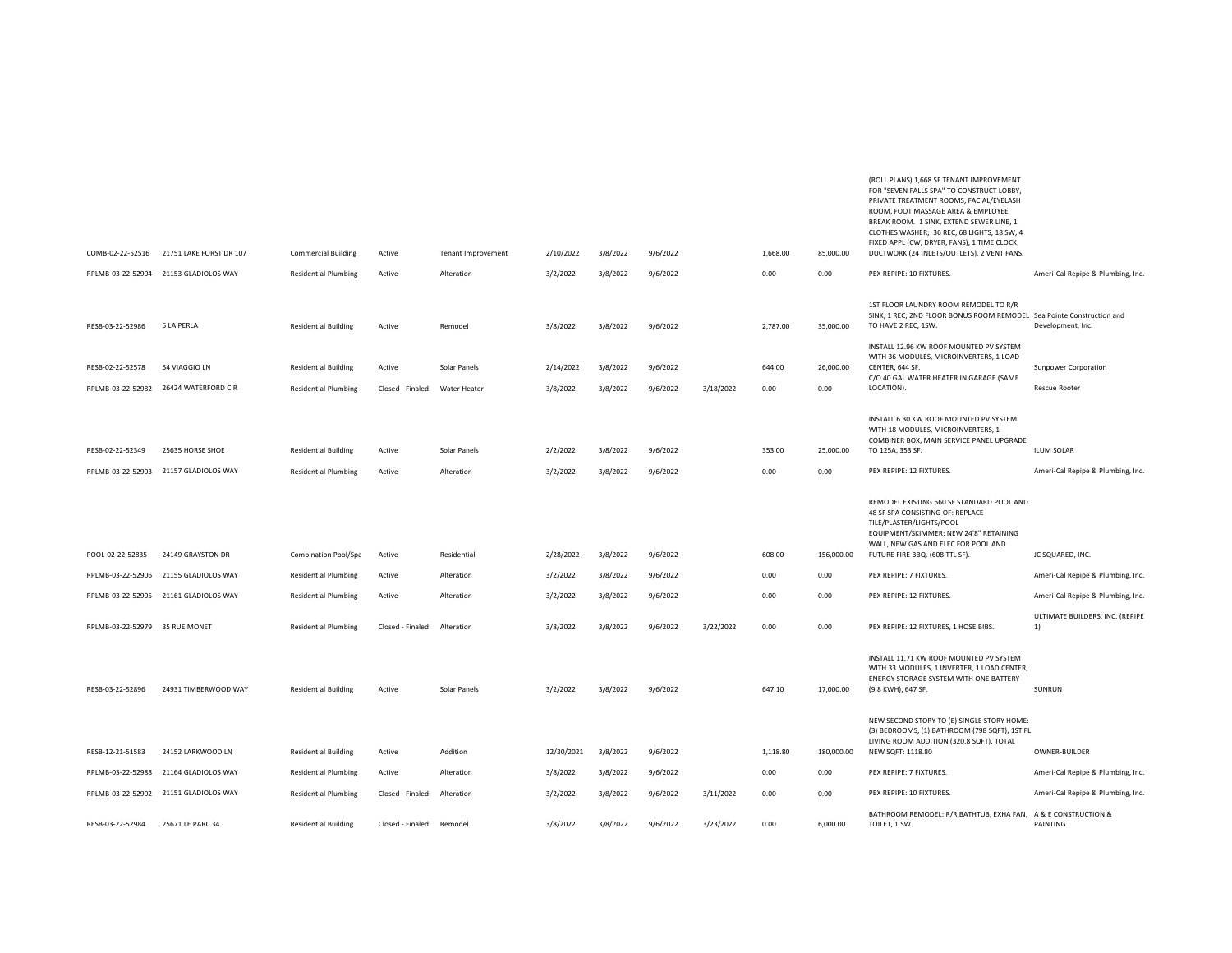|                                                    | RMECH-03-22-52990 25674 WILLIAMSBURG CT   | Residential Mechanical                                       | Active                     | Alteration               | 3/8/2022             | 3/8/2022             | 9/6/2022             |           | 0.00         | 0.00         | C/O 4T A/C LOCATED IN REAR OF THE RIGHT<br>SIDEYARD (SAME LOCATION), WITH COIL, NEW<br>DUCTWORK.                                                      | LEWIS AIR SERVICES, INC                                               |
|----------------------------------------------------|-------------------------------------------|--------------------------------------------------------------|----------------------------|--------------------------|----------------------|----------------------|----------------------|-----------|--------------|--------------|-------------------------------------------------------------------------------------------------------------------------------------------------------|-----------------------------------------------------------------------|
| RMECH-03-22-52980 8 BAROQUE WAY                    |                                           | <b>Residential Mechanical</b>                                | Active                     | Alteration               | 3/8/2022             | 3/8/2022             | 9/6/2022             |           | 0.00         | 0.00         | C/O 3.5 TON A/C LOCATED IN REAR OF RIGHT SIDE<br>YARD (SAME LOCATION), COIL, DISCONNECT;<br>REPLACE DUCTWORK.                                         | White Mechanical, Inc.                                                |
| RPLMB-03-22-52901<br>RELEC-03-22-52976             | 21167 GLADIOLOS WAY<br>22921 CAVANAUGH RD | <b>Residential Plumbing</b><br><b>Residential Electrical</b> | Closed - Finaled<br>Active | Alteration<br>Alteration | 3/2/2022<br>3/8/2022 | 3/8/2022<br>3/8/2022 | 9/6/2022<br>9/6/2022 | 3/11/2022 | 0.00<br>0.00 | 0.00<br>0.00 | PEX REPIPE: 12 FIXTURES.<br>200 A MAIN PANEL UPGRADE.                                                                                                 | Ameri-Cal Repipe & Plumbing, Inc.<br>IV ELECTRIC INC                  |
| RESB-01-22-52130                                   | 21652 MIDCREST DR                         | <b>Residential Building</b>                                  | Active                     | Addition                 | 1/21/2022            | 3/8/2022             | 9/6/2022             |           | 70.00        | 40,000.00    | ADDITION TO KITCHEN (70 SQFT) AND KITCHEN<br>REMODEL (442 SQFT).                                                                                      | OWNER-BUILDER                                                         |
| RPLMB-03-22-52907                                  | 21165 GLADIOLOS WAY                       | <b>Residential Plumbing</b>                                  | Closed - Finaled           | Alteration               | 3/2/2022             | 3/8/2022             | 9/6/2022             | 4/1/2022  | 0.00         | 0.00         | PEX REPIPE: 12 FIXTURES.                                                                                                                              | Ameri-Cal Repipe & Plumbing, Inc.                                     |
| RPLMB-03-22-52908                                  | 21163 GLADIOLOS WAY                       | <b>Residential Plumbing</b>                                  | Closed - Finaled           | Alteration               | 3/2/2022             | 3/8/2022             | 9/6/2022             | 3/16/2022 | 0.00         | 0.00         | PEX REPIPE: 7 FIXTURES.                                                                                                                               | Ameri-Cal Repipe & Plumbing, Inc.                                     |
| RPLMB-03-22-52978                                  | 20911 AVENIDA AMAPOLA                     | <b>Residential Plumbing</b>                                  | Active                     | Alteration               | 3/8/2022             | 3/8/2022             | 9/6/2022             |           | 0.00         | 0.00         | PEX REPIPE: 12 FIXTURES, 3 HOSE BIBS.                                                                                                                 | ULTIMATE BUILDERS, INC. (REPIPE<br>1)                                 |
|                                                    | RMECH-03-22-52996 26325 SPRING CREEK CIR  | Residential Mechanical                                       | Active                     | Alteration               | 3/9/2022             | 3/9/2022             | 9/6/2022             |           | 0.00         | 0.00         | C/O 2T HEAT PUMP IN FRONT YARD (SAME<br>LOCATION), 1 COIL; C/O 30K BTU AIR HANDLER IN<br>ATTIC (SAME LOCATION); REPLACE 8 DUCTS.                      | SoCal Airflow Pros                                                    |
| POOL-03-22-52995                                   | 28985 LIVE OAK CIR                        | Combination Pool/Spa                                         | Active                     | Residential              | 3/9/2022             | 3/9/2022             | 9/6/2022             |           | 405.00       | 32,000.00    | CONSTRUCTION OF NEW 405 SF STANDARD POOL<br>AND 49 SP SPA WITH RELATED EQUIPMENT;<br>GAS/ELEC FOR EQUIP.                                              | PREMIER POOLS & SPAS                                                  |
| RMECH-03-22-52994 26 MALLORCA<br>RPLMB-03-22-52997 | 21144 RIVER GLEN                          | Residential Mechanical<br><b>Residential Plumbing</b>        | Active<br>Closed - Finaled | Alteration<br>Alteration | 3/9/2022<br>3/9/2022 | 3/9/2022<br>3/9/2022 | 9/6/2022<br>9/6/2022 | 3/16/2022 | 0.00<br>0.00 | 0.00<br>0.00 | C/O 5T AC IN SIDEYARD AND THE AIR HANDLER<br>UNIT IN ATTIC (BOTH SAME LOCATION), 1<br>DISCONNECT, 8 DUCTWORK.<br>PEX REPIPE: 10 FIXTURES.             | ROCKLIN HEATING AND<br>AIRCONDITIONING COMPANY INC<br>AMERICAL REPIPE |
|                                                    | RMECH-03-22-52999 21431 CALLE DE ORO      | Residential Mechanical                                       | Active                     | Alteration               | 3/9/2022             | 3/9/2022             | 9/6/2022             |           | 0.00         | 0.00         | C/O 5 TON A/C LOCATED IN BACKYARD (SAME<br>LOCATION), COIL, DISCONNECT; C/O 80K BTU<br>FURNACE LOCATED IN GARAGE (SAME<br>LOCATION), REPLACE 6 DUCTS. | MCMASTER HEATING & AIR<br>CONDITIONING INC                            |
| CELEC-03-22-53001                                  | 23811 EL TORO RD                          | <b>Commercial Electrical</b>                                 | Active                     | Alteration               | 3/9/2022             | 3/9/2022             | 9/6/2022             |           | 0.00         | 0.00         | 800A MAIN SERVICE PANEL UPGRADE.                                                                                                                      | OWNER-BUILDER                                                         |
| RELEC-03-22-52898<br>RPLMB-03-22-52998             | 92 CARRIAGE DR<br>21156 RIVER GLEN        | <b>Residential Electrical</b><br><b>Residential Plumbing</b> | Active<br>Closed - Finaled | Alteration<br>Alteration | 3/2/2022<br>3/9/2022 | 3/9/2022<br>3/9/2022 | 9/6/2022<br>9/6/2022 | 3/16/2022 | 0.00<br>0.00 | 0.00<br>0.00 | 200A MAIN SERVICE PANEL UPGRADE.<br>PEX REPIPE: 10 FIXTURES.                                                                                          | ION ELECTRIC, INC.<br>AMERICAL REPIPE                                 |
| RESB-03-22-52932                                   | 24271 BARK ST                             | <b>Residential Building</b>                                  | Active                     | Solar Panels             | 3/4/2022             | 3/10/2022            | 9/6/2022             |           | 154.50       | 8,000.00     | ADDITION TO AN EXISTING PV SYSTEM: INSTALL<br>2.84 KW ROOF MOUNTED PV SYSTEM WITH 8<br>MODULES, 1 INVERTER, 155 SF.                                   | SUNRUN                                                                |
| RESB-03-22-52892                                   | 24962 EL CABALLO ST                       | <b>Residential Building</b>                                  | Active                     | Solar Panels             | 3/2/2022             | 3/10/2022            | 9/6/2022             |           | 376.00       | 20,500.00    | INSTALL 7.60 KW ROOF MOUNTED PV SYSTEM<br>WITH 20 MODULES, MICROINVERTERS, 1<br>COMBINER BOX, MAIN PANEL UPGRADE TO 200A,<br>376 SF.                  | ORANGE COUNTY SOLAR                                                   |
| RMECH-03-22-53028 24101 BIRDROCK DR                |                                           | Residential Mechanical                                       | Active                     | Alteration               | 3/10/2022            | 3/10/2022            | 9/6/2022             |           | 0.00         | 0.00         | C/O 4T SPLIT SYSTEM HEAT PUMP IN RIGHT<br>SIDEYARD (SAME LOCATION), WITH DUCTWORK. LEWIS AIR SERVICES, INC                                            |                                                                       |
| RESB-03-22-53019                                   | 25272 ROMERA PL                           | <b>Residential Building</b>                                  | Closed - Finaled           | Reroof                   | 3/10/2022            | 3/10/2022            | 9/6/2022             | 3/17/2022 | 2,400.00     | 12,000.00    | T/O 2400 SF ASPHALT ROOF; INSTALL 1 LAYER<br>SYNTHETIC UNDERLAYMENT; INSTALL NEW<br>ASPHALT SHINGLES ON 5:12 SLOPED ROOF.                             | <b>JH ROOFING</b>                                                     |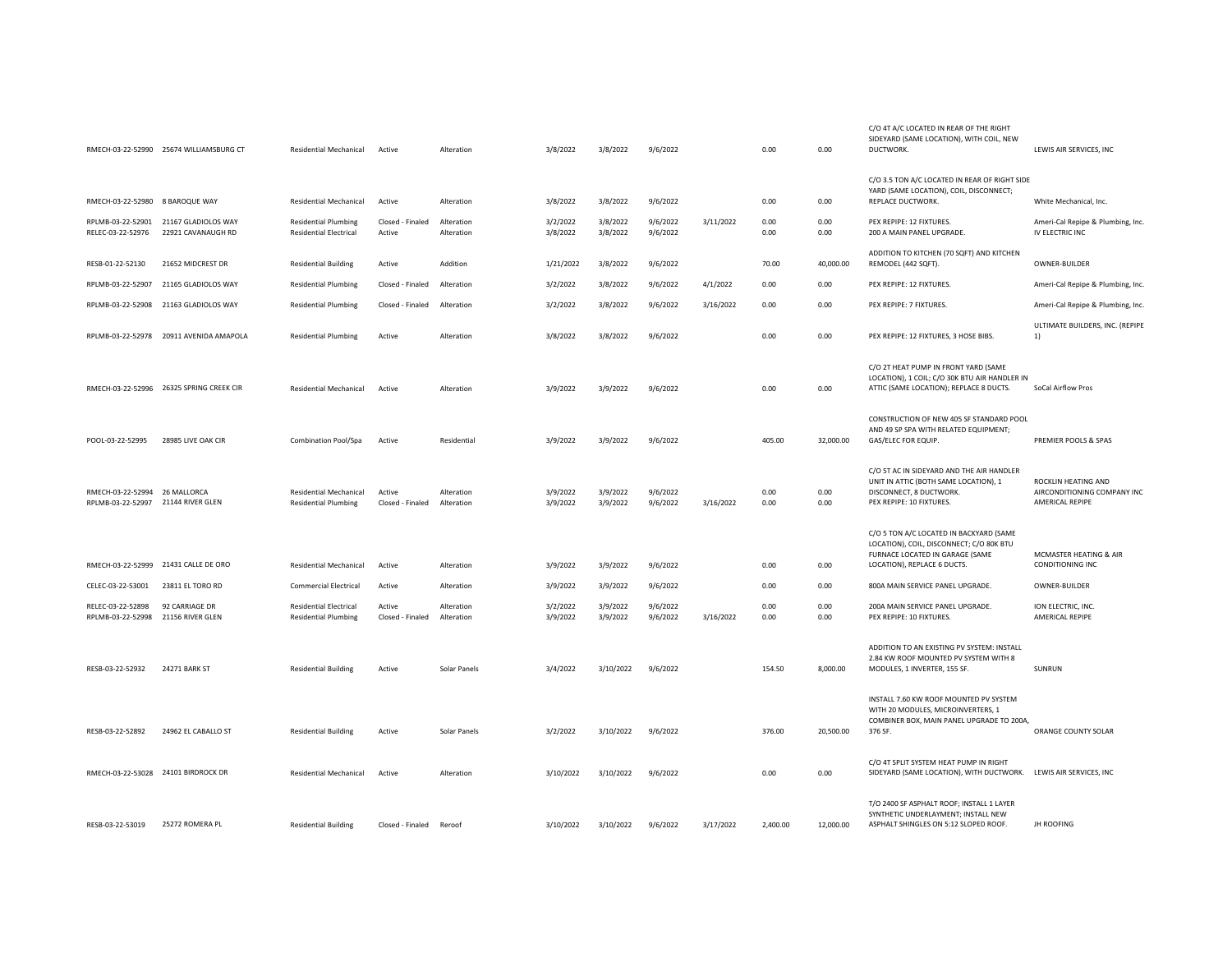| RESB-11-21-50570  | 24581 RIDGEWOOD CIR       | <b>Residential Building</b>   | Active           | Deck                       | 11/15/2021 | 3/10/2022 | 9/6/2022 |           | 133.00   | 10,000.00  | EXTEND (E) DECK (133 SQFT).                                                                                                                                                                                                                                           | <b>ANIVIURA CUIVO I NUCTIUIV (</b><br>PAINTING |
|-------------------|---------------------------|-------------------------------|------------------|----------------------------|------------|-----------|----------|-----------|----------|------------|-----------------------------------------------------------------------------------------------------------------------------------------------------------------------------------------------------------------------------------------------------------------------|------------------------------------------------|
| RELEC-03-22-53026 | 22995 ASHWOOD             | <b>Residential Electrical</b> | Closed - Finaled | Alteration                 | 3/10/2022  | 3/10/2022 | 9/6/2022 | 3/16/2022 | 0.00     | 0.00       | INSTALL 29 LIGHTS, 6 SW IN WHOLE HOUSE.                                                                                                                                                                                                                               | INSTALL MY LIGHTS. INC                         |
|                   |                           |                               |                  |                            |            |           |          |           |          |            |                                                                                                                                                                                                                                                                       |                                                |
|                   |                           |                               |                  |                            |            |           |          |           |          |            |                                                                                                                                                                                                                                                                       |                                                |
|                   |                           |                               |                  |                            |            |           |          |           |          |            | CHANGE OF OCCUPANCY FROM B TO A-3 FOR A<br>PORTION OF THE UNIT FOR "RAHMA CENTER". (E)<br>10.625 SF OF GROUP B OFFICE TO PROPOSED<br>3,550 GROSS SF OF GROUP A-3 CONSISTING OF A<br>PRAYER HALL (3,550 GROSS SF / 1,848 NET SF).<br>OCCUPANCY SEPARATION WALL BETWEEN |                                                |
| COMB-12-21-51467  | 27121 TOWNE CENTRE DR 150 | <b>Commercial Building</b>    | Active           | Non-Structural Alterations | 12/23/2021 | 3/10/2022 | 9/6/2022 |           | 3,550.00 | 200,000.00 | PRAYER AREA AND LIBRARY WILL BE PROVIDED (1-<br>HR SEPARATION).                                                                                                                                                                                                       | OWNER/BUILDER                                  |
| POOL-03-22-53021  | 23212 STELLA CT           | Combination Pool/Spa          | Active           | Residential                | 3/10/2022  | 3/10/2022 | 9/6/2022 |           | 348.00   | 45,000.00  | CONSTRUCT 306 SF STANDARD POOL AND 42 SF<br>SPA WITH EQUIPMENT; GAS AND ELEC LINES TO<br>BBQ WITH SINK AND HOOD (348 TTL SF)                                                                                                                                          | OC Poolscapes, Inc.                            |
| RMECH-03-22-53029 | 19072 WOODLAND WAY        | <b>Residential Mechanical</b> | Active           | Alteration                 | 3/10/2022  | 3/10/2022 | 9/6/2022 |           | 0.00     | 0.00       | C/O 4T HEAT PUMP IN BACKYARD AND FURNACE<br>(UP TO 100K BTU) IN ATTIC (BOTH IN SAME<br>LOCATION).                                                                                                                                                                     | LEWIS AIR SERVICES, INC                        |
| RESB-03-22-53032  | 21992 SANDRA ST           | <b>Residential Building</b>   | Active           | Remodel                    | 3/11/2022  | 3/11/2022 | 9/7/2022 |           | 0.00     | 6,000.00   | R/R 1,200 SF R-38 INSULATION; REPLACE 7 DUCTS. SERVICE CHAMPIONS, INC.                                                                                                                                                                                                |                                                |
| RESB-03-22-52949  | 24641 VIA TEQUILA         | <b>Residential Building</b>   | Active           | Solar Panels               | 3/4/2022   | 3/11/2022 | 9/7/2022 |           | 520.00   | 24,000.00  | INSTALL 9.60 KW ROOF MOUNTED PV SYSTEM<br>WITH 24 MODULES, 1 POWERWALL + INVERTER<br>(13.5 KWH), 1 DISTRIBUTION PANEL, 520 SF.                                                                                                                                        | TESLA                                          |
| RESB-02-22-52853  | 1767 CANYON OAKS LANE     | <b>Residential Building</b>   | Active           | Solar Panels               | 2/28/2022  | 3/11/2022 | 9/7/2022 |           | 105.00   | 6,000.00   | ADDITION TO AN EXISTING PV SYSTEM: INSTALL<br>2.10 KW ROOF MOUNTED PV SYSTEM WITH 6<br>MODULES, MICROINVERTERS, 105 SF.                                                                                                                                               | Precis Solar                                   |
| RESB-02-22-52627  | 25631 HORSE SHOE          | <b>Residential Building</b>   | Active           | Solar Panels               | 2/16/2022  | 3/11/2022 | 9/7/2022 |           | 392.00   | 20,000.00  | INSTALL 7.00 KW ROOF MOUNTED PV SYSTEM<br>WITH 20 MODULES, MICROINVERTERS, 1<br>COMBINER BOX, MAIN PANEL UPGRADE TO 125<br>A, 392 SF.                                                                                                                                 | <b>ILUM SOLAR</b>                              |
|                   |                           |                               |                  |                            |            |           |          |           |          |            |                                                                                                                                                                                                                                                                       |                                                |

RESB-08-21-48812 24551 RAYMOND WAY Residential Building

|        |     |           |           |          |           | (ROLL PLANS) "Mountain View Affordable Housing<br>Community" - New 4-Story MFD Building (84,276 |                           |
|--------|-----|-----------|-----------|----------|-----------|-------------------------------------------------------------------------------------------------|---------------------------|
|        |     |           |           |          |           | SF) with 71 units (18-one bedroom, 35-two<br>bedroom. 18-three bedroom units). 2 trash          |                           |
|        |     |           |           |          |           | enclosures each with a solid roof cover, and P-E-                                               |                           |
|        |     |           |           |          |           | M; Amenities to include community center with                                                   |                           |
|        |     |           |           |          |           | warming area, laundry facilities, and tot lot.                                                  |                           |
|        |     |           |           |          |           | Parking includes 108 parking stalls with 5                                                      |                           |
|        |     |           |           |          |           | accessible stalls, 1 van accessible stall, and EV                                               |                           |
|        |     |           |           |          |           | charging stations. [Existing two-story office                                                   |                           |
|        |     |           |           |          |           | building (31,573 SF) to be demolished - SEE BP                                                  |                           |
|        |     |           |           |          |           | #48810] Note: Retaining Wall under separate                                                     | NATIONAL COMMUNITY        |
| Active | New | 8/18/2021 | 3/11/2022 | 9/7/2022 | 84.276.00 | 17.000.000.00 permit BP #50343.                                                                 | RENAISSANCE OF CALIFORNIA |

ARMORA CONSTRUCTION &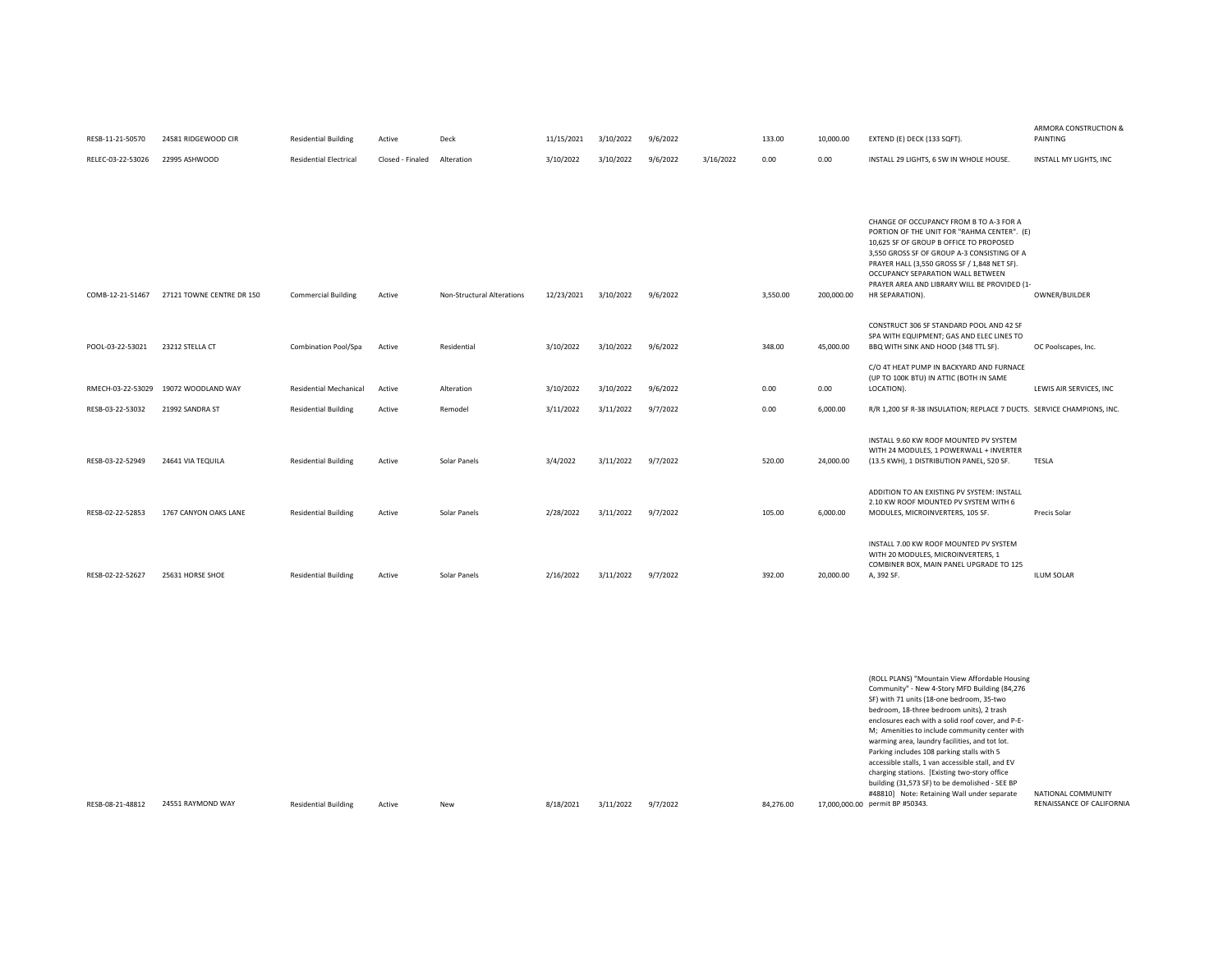| RESB-03-22-53008  | 1122 VIEJO HILLS DRIVE                 | <b>Residential Building</b>   | Active                        | Solar Panels    | 3/9/2022   | 3/11/2022 | 9/7/2022 |           | 260.00 | 12,000.00 | INSTALL 4.8 KW ROOF MOUNTED PV SYSTEM<br>WITH 12 MODULES, 1 INVERTER, 260 SF.                                                                                                                                                                           | <b>Tesla Energy</b>                               |
|-------------------|----------------------------------------|-------------------------------|-------------------------------|-----------------|------------|-----------|----------|-----------|--------|-----------|---------------------------------------------------------------------------------------------------------------------------------------------------------------------------------------------------------------------------------------------------------|---------------------------------------------------|
| RESB-03-22-52992  | 21 CASTELLANA                          | <b>Residential Building</b>   | Active                        | Solar Panels    | 3/9/2022   | 3/11/2022 | 9/7/2022 |           | 369.00 | 17,000.00 | INSTALL 6.8 KW ROOF MOUNTED PV SYSTEM<br>WITH 17 MODULES, 1 INVERTER, 369 SF.                                                                                                                                                                           | <b>Tesla Energy</b>                               |
| RESB-02-22-52542  | 21996 ELSBERRY WAY                     | <b>Residential Building</b>   | Active                        | Solar Panels    | 2/11/2022  | 3/11/2022 | 9/7/2022 |           | 307.19 | 13,750.00 | INSTALL 5.720 KW ROOF MOUNTED PV SYSTEM<br>WITH 13 MODULES, 1 INVERTER, MAIN PANEL<br>UPGRADE TO 200A, 307 SF.                                                                                                                                          | <b>ENERGY SERVICE PARTNERS ESP</b><br>CONTRACTING |
| RESB-02-22-52625  | 22581 MARYLHURST CT                    | <b>Residential Building</b>   | Active                        | Solar Panels    | 2/16/2022  | 3/11/2022 | 9/7/2022 |           | 676.00 | 32,000.00 | INSTALL 12.800 KW ROOF MOUNTED PV SYSTEM<br>WITH 32 MODULES, MICROINVERTERS, 1<br>COMBINER BOX, MAIN PANEL UPGRADE TO 125<br>A, 676 SF.                                                                                                                 | <b>ILUM SOLAR</b>                                 |
| RESB-01-22-52112  | 32 MASSIER LN                          | <b>Residential Building</b>   | Closed - Finaled Solar Panels |                 | 1/21/2022  | 3/11/2022 | 9/7/2022 | 4/1/2022  | 169.00 | 7,000.00  | INSTALL 3.40 KW ROOF MOUNTED PV SYSTEM<br>WITH 8 MODULES, MICROINVERTERS, 1 LOAD<br>CENTER, 169 SF.                                                                                                                                                     | Sunpower Corporation                              |
| RESB-03-22-52948  | 25862 CHAPEL HILL DR                   | <b>Residential Building</b>   | Active                        | Solar Panels    | 3/4/2022   | 3/11/2022 | 9/7/2022 |           | 360.00 | 16,500.00 | INSTALL 7.23 KW ROOF MOUNTED PV SYSTEM<br>WITH 17 MODULES, MICROINVERTERS, 1 LOAD<br>CENTER, MAIN PANEL UPGRADE TO 225A, 360 SF. Sunpower Corporation                                                                                                   |                                                   |
| RESB-02-22-52615  | 1782 SUNSET VIEW DRIVE                 | <b>Residential Building</b>   | Active                        | Solar Panels    | 2/16/2022  | 3/11/2022 | 9/7/2022 |           | 850.00 | 88,708.00 | INSTALL 20.68 KW ROOF MOUNTED PV SYSTEM<br>WITH 47 MODULES, MICROINVERTERS, 1<br>COMBINER BOX, 1 LOAD CENTER, 20KWh ENERGY<br>STORAGE SYSTEM WITH 2 BATTERIES (10 KWh<br>EACH), 850 SF.                                                                 | TLP ELECTRIC INTEGRATIONS INC                     |
| SIGN-03-22-53043  | 14 ORCHARD                             | Sign                          | Active                        | Wall Sign       | 3/11/2022  | 3/11/2022 | 9/7/2022 |           | 50.00  | 16,000.00 | INSTALL (1) ILLUMINATED and (1) NON-<br>ILLUMINATED WALL SIGN FOR "LUCID<br>DIAGNOSTICS INC" AND REMOVE (2) (E)<br>"HOROWITZ + ARMSTONG" WALLS SIGNS. (50 SF) YRZ SIGNS                                                                                 |                                                   |
| RESB-02-22-52563  | 22681 MANALASTAS DR                    | <b>Residential Building</b>   | Active                        | Solar Panels    | 2/14/2022  | 3/11/2022 | 9/7/2022 |           | 572.00 | 31,000.00 | INSTALL 11.48 KW ROOF MOUNTED PV SYSTEM<br>WITH 27 MODULES, MICROINVERTERS, 26 KWH<br>ENERGY STORAGE SYSTEM WITH 2 BATTERIES, 1<br>LOAD CENTER, 1 HUB (200A), MAIN PANEL<br>UPGRADE TO 225 A, 572 SF.                                                   | Sunpower Corporation                              |
| RESB-03-22-52947  | 1 ESTRADE LN                           | <b>Residential Building</b>   | Active                        | Solar Panels    | 3/4/2022   | 3/11/2022 | 9/7/2022 |           | 240.00 | 15,000.00 | INSTALL 5.04 KW ROOF MOUNTED PV SYSTEM<br>WITH 12 MODULES, MICROINVERTERS, 1 LOAD<br>CENTER, 240 SF.                                                                                                                                                    | Precis Solar                                      |
| RELEC-03-22-53031 | 24161 ANKERTON DR                      | <b>Residential Electrical</b> | Active                        | Alteration      | 3/11/2022  | 3/11/2022 | 9/7/2022 |           | 0.00   | 0.00      | 200A MAIN SERICE PANEL UPGRADE.                                                                                                                                                                                                                         | BAKER ELECTRIC HOME ENERGY                        |
| RESB-12-21-51412  | 21532 CALLE OTONO                      | <b>Residential Building</b>   | Closed - Finaled Solar Panels |                 | 12/21/2021 | 3/11/2022 | 9/7/2022 | 3/31/2022 | 698.52 | 62,753.00 | INSTALL 12.58 KW ROOF MOUNTED PV SYSTEM<br>(699 SQFT) WITH 34 MODULES, 1 INVERTER.                                                                                                                                                                      | <b>LARSUN SOLAR</b>                               |
|                   | RMECH-03-22-53034 25205 BIRCH GROVE LN | Residential Mechanical        | Active                        | Air Conditioner | 3/11/2022  | 3/11/2022 | 9/7/2022 |           | 0.00   | 0.00      | Remove and replace package unit (3 tons, 14<br>SEER, 475 lbs) in same rooftop location.<br>** CONTRACTOR SHALL BE AVAILABLE AT SITE AND<br>MUST HAVE LADDER OF APPROPRIATE SIZE AND<br>STRENGTH SETUP FOR ROOFTOP ACCESS AT THE<br>TIME OF INSPECTION** | <b>Just Right Services</b>                        |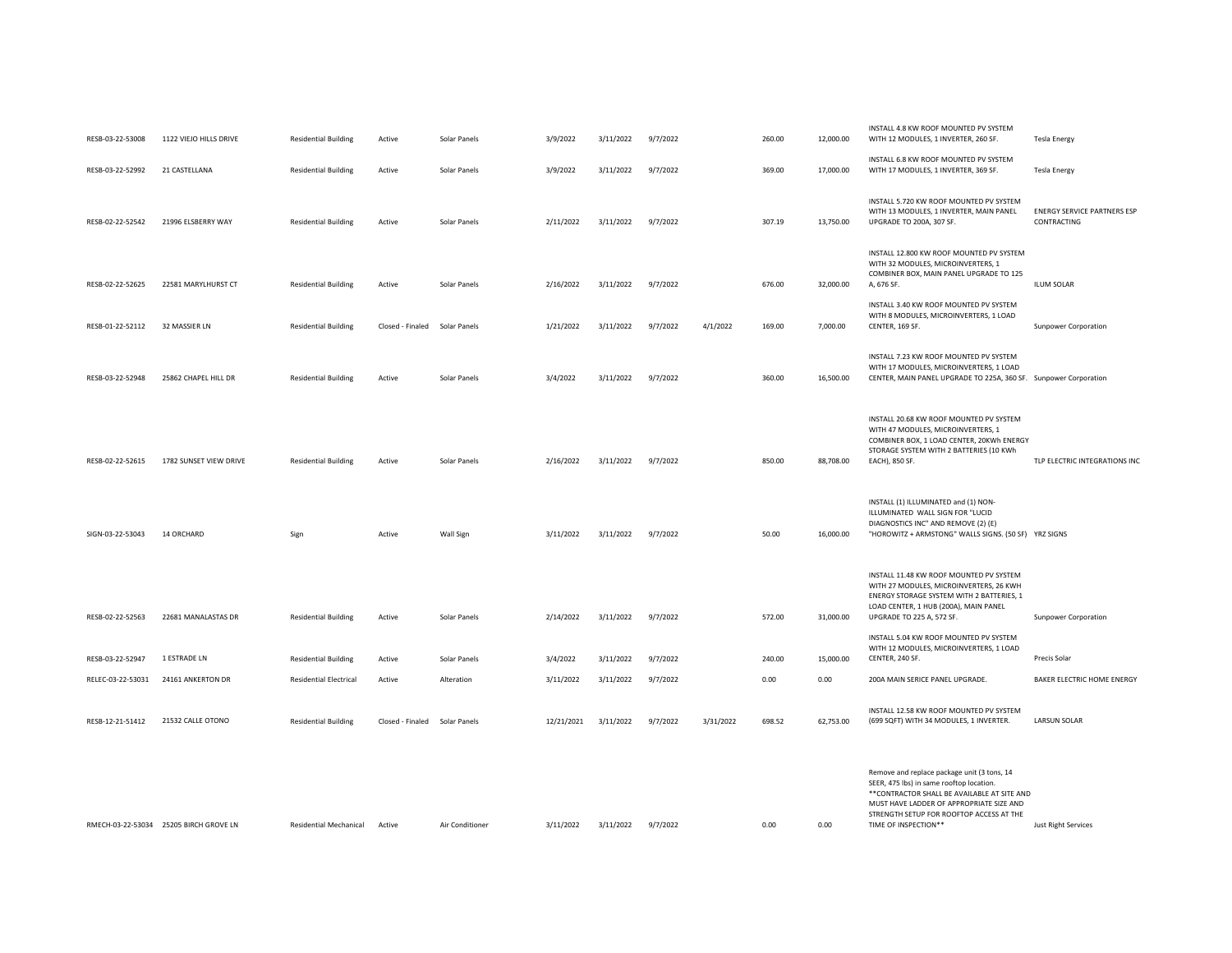|                                | 25462,25464,25466,25472,25474,2547     |                               |                  |              |           |           |           |           |          |           | TORCH DOWN. (LIKE FOR LIKE; ESR #2018) (BLDG                                                                                                                                                                                                                                                                                 |                                    |
|--------------------------------|----------------------------------------|-------------------------------|------------------|--------------|-----------|-----------|-----------|-----------|----------|-----------|------------------------------------------------------------------------------------------------------------------------------------------------------------------------------------------------------------------------------------------------------------------------------------------------------------------------------|------------------------------------|
| RESB-03-22-53038               | 6 ALTA LOMA BLDG 4                     | <b>Residential Building</b>   | Active           | Reroof       | 3/11/2022 | 3/11/2022 | 9/7/2022  |           | 5,300.00 | 30,000.00 | 4).                                                                                                                                                                                                                                                                                                                          | ALL - RIGHT ROOFING LLC            |
| RELEC-03-22-53036              | 25471 2ND ST                           | <b>Residential Electrical</b> | Active           | Alteration   | 3/11/2022 | 3/11/2022 | 9/7/2022  |           | 0.00     | 0.00      | 200A MAIN SERVICE PANEL UPGRADE.                                                                                                                                                                                                                                                                                             | <b>BIDRAM ELECTRIC INC</b>         |
| RESB-02-22-52576               | 22412 GOLDRUSH                         | <b>Residential Building</b>   | Active           | Solar Panels | 2/14/2022 | 3/11/2022 | 9/7/2022  |           | 253.45   | 8,500.00  | INSTALL 4.8 KW ROOF MOUNTED PV SYSTEM<br>WITH 12 MODULES, MICROINVERTERS, 1 LOAD<br>CENTER, MAIN PANEL UPGRADE TO 200 A, 253SF. Avatar Solar, Inc.                                                                                                                                                                           |                                    |
|                                | RMECH-03-22-53035 26181 ROSCOMMON CT   | Residential Mechanical        | Closed - Finaled | Alteration   | 3/11/2022 | 3/11/2022 | 9/7/2022  | 4/1/2022  | 0.00     | 0.00      | C/O 3 TON A/C LOCATED IN RIGHT SIDEYARD<br>(SAME LOCATION); C/O 60K BTU FURNACE<br>LOCATED IN ATTIC (SAME LOCATION), COIL,<br>DISCONNECT.                                                                                                                                                                                    | BOARDWALK HEATING AND AIR,<br>INC. |
| RESB-03-22-53079               | 27211 VALLEYMONT RD                    | <b>Residential Building</b>   | Active           | Reroof       | 3/14/2022 | 3/14/2022 | 9/12/2022 |           | 2,300.00 | 11,000.00 | T/O 2,300 SF EXISTING ASPHALT SHINGLES ON<br>SLOPED ROOF (4:12), REPLACE EXISTING ROOF<br>SHEATHING AS NEEDED, INSTALL ONE LAYER OF<br>#30 ASTM FELT UNDERLAYMENT. INSTALL NEW<br>GAF HDZ RS SHINGLES.                                                                                                                       | <b>ESTRADA ROOFS</b>               |
| RPLMB-03-22-53061              | 21162 GLADIOLOS WAY                    | <b>Residential Plumbing</b>   | Closed - Finaled | Alteration   | 3/14/2022 | 3/14/2022 | 9/12/2022 | 3/18/2022 | 0.00     | 0.00      | PEX REPIPE: 12 FIXTURES.                                                                                                                                                                                                                                                                                                     | Ameri-Cal Repipe & Plumbing, Inc.  |
|                                | RPLMB-03-22-53058 21138 GLADIOLOS WAY  | <b>Residential Plumbing</b>   | Closed - Finaled | Alteration   | 3/14/2022 | 3/14/2022 | 9/12/2022 | 3/23/2022 | 0.00     | 0.00      | PEX REPIPE: 12 FIXTURES.                                                                                                                                                                                                                                                                                                     | Ameri-Cal Repipe & Plumbing, Inc.  |
| RESB-03-22-53009               | 26532 HEATHER BROOK                    | <b>Residential Building</b>   | Void             | Solar Panels | 3/9/2022  | 3/14/2022 | 9/12/2022 | 4/1/2022  | 338.00   | 16,000.00 | INSTALL 6.40 KW ROOF MOUNTED PV SYSTEM<br>WITH 16 MODULES, MICRO INVERTERS, 1 SUB<br>PANEL, 1 COMBINER BOX, 338 SF.                                                                                                                                                                                                          | LIFT ENERGY COSTRUCTION, INC       |
| RESB-03-22-53069               | 40 ESTERNAY DR                         | <b>Residential Building</b>   | Active           | Solar Panels | 3/14/2022 | 3/14/2022 | 9/12/2022 |           | 339.00   | 16,000.00 | INSTALL 6.66 KW ROOF MOUNTED PV SYSTEM<br>WITH 18 MODULES, MICROINVERTERS, 50A EV<br>OUTLET, 1 COMBINER BOX, MAIN PANEL<br>UPGRADE TO 200A, 472 SF.                                                                                                                                                                          | Solar Optimum                      |
| SIGN-03-22-53063               | 27082 TOWNE CENTRE DR                  | Sign                          | Active           | Wall Sign    | 3/14/2022 | 3/14/2022 | 9/12/2022 |           | 241.00   | 15,000.00 | INSTALL (3) ILLUMINATED WALL SIGNS FOR<br>"HILTON GARDEN INN" (241 SF).                                                                                                                                                                                                                                                      | MILLER SIGN CORPORATION            |
|                                | RPLMB-03-22-53062 21168 GLADIOLOS WAY  | <b>Residential Plumbing</b>   | Closed - Finaled | Alteration   | 3/14/2022 | 3/14/2022 | 9/12/2022 | 3/21/2022 | 0.00     | 0.00      | PEX REPIPE: 12 FIXTURES.                                                                                                                                                                                                                                                                                                     | Ameri-Cal Repipe & Plumbing, Inc.  |
| RESB-03-22-53010               | 20932 NORTH HAMPTON WAY                | <b>Residential Building</b>   | Active           | Solar Panels | 3/9/2022  | 3/14/2022 | 9/12/2022 |           | 401.00   | 19,000.00 | INSTALL 7.60 KW ROOF MOUNTED PV SYSTEM<br>WITH 19 MODULES, MICROINVERTERS, 1<br>COMBINER BOX, 401SF.                                                                                                                                                                                                                         | LIFT ENERGY COSTRUCTION, INC       |
| RMECH-03-22-53068 18 BALISE LN |                                        | Residential Mechanical        | Active           | Alteration   | 3/14/2022 | 3/14/2022 | 9/12/2022 |           | 0.00     | 0.00      | 1-AC Changeout (4 ton, 14 SEER, in same backyard<br>location) with Disconnect; 1-Coil; 1-FAU<br>Changeout (80,000 BTU, in same attic location).<br>** CONTRACTOR SHALL BE AT SITE AND MUST<br>HAVE LADDER OF APPROPRIATE SIZE AND<br>STRENGTH SETUP FOR ATTIC ACCESS AT THE TIME 1st Choice Heating & Air<br>OF INSPECTION** | Conditioning, Inc.                 |
|                                | RPLMB-03-22-53074 22515 AUBURN DALE DR | <b>Residential Plumbing</b>   | Closed - Finaled | Alteration   | 3/14/2022 | 3/14/2022 | 9/12/2022 | 3/16/2022 | 0.00     | 0.00      | REPAIR KITCHEN DRAIN.                                                                                                                                                                                                                                                                                                        | ROOTER HERO PLUMBING               |
| RESB-03-22-53012               | 28621 CEDAR RIDGE RD                   | <b>Residential Building</b>   | Active           | Solar Panels | 3/9/2022  | 3/14/2022 | 9/12/2022 |           | 402.00   | 16,000.00 | INSTALL 8.075 KW ROOF MOUNTED PV SYSTEM<br>WITH 19 MODULES, MICROINVERTERS, 1 LOAD<br>CENTER, MAIN PANEL UPGRADE TO 200A, 402SF. SunPower Corp.                                                                                                                                                                              |                                    |
|                                | RPLMB-03-22-53059 21154 GLADIOLOS WAY  | <b>Residential Plumbing</b>   | Closed - Finaled | Alteration   | 3/14/2022 | 3/14/2022 | 9/12/2022 | 3/21/2022 | 0.00     | 0.00      | PEX REPIPE: 10 FIXTURES.                                                                                                                                                                                                                                                                                                     | Ameri-Cal Repipe & Plumbing, Inc.  |

T/O 5300 SF FLAT ROOF AND REROOF WITH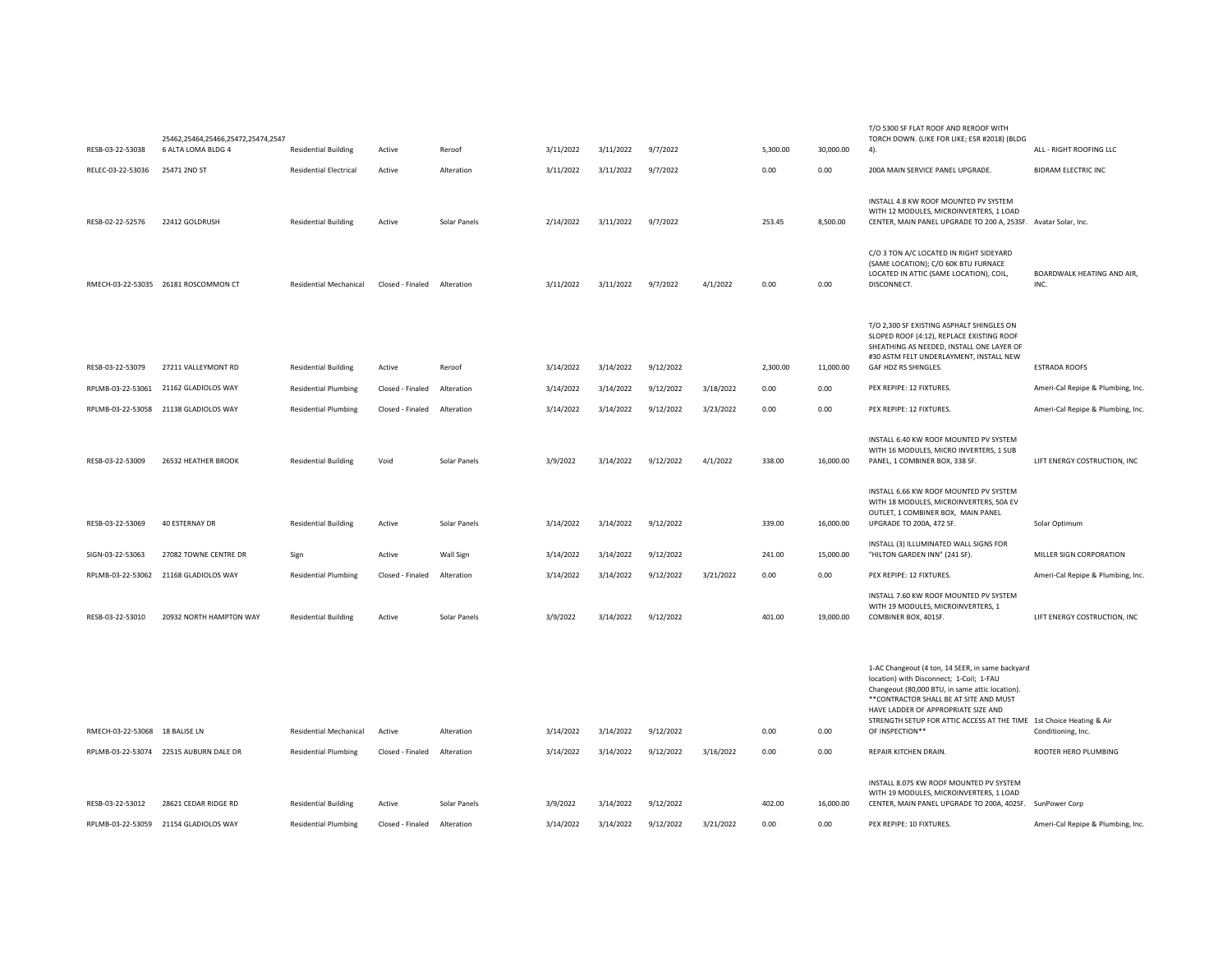| RPLMB-03-22-53060                     | 21158 GLADIOLOS WAY                           | <b>Residential Plumbing</b>                           | Closed - Finaled | Alteration                | 3/14/2022              | 3/14/2022              | 9/12/2022              | 3/21/2022 | 0.00           | 0.00              | PEX REPIPE: 12 FIXTURES.                                                                                                                                                                          | Ameri-Cal Repipe & Plumbing, Inc.    |
|---------------------------------------|-----------------------------------------------|-------------------------------------------------------|------------------|---------------------------|------------------------|------------------------|------------------------|-----------|----------------|-------------------|---------------------------------------------------------------------------------------------------------------------------------------------------------------------------------------------------|--------------------------------------|
| RPLMB-03-22-53084                     | 26353 MOUNTAIN GROVE CIR                      | <b>Residential Plumbing</b>                           | Active           | Alteration                | 3/15/2022              | 3/15/2022              | 9/12/2022              |           | 0.00           | 0.00              | PEX REPIPE (13 FIXTUERS).                                                                                                                                                                         | <b>GREAT PARK PLUMBING</b>           |
| RPLMB-03-22-53104 26481 OLIVEWOOD     |                                               | <b>Residential Plumbing</b>                           | Closed - Finaled | Alteration                | 3/15/2022              | 3/15/2022              | 9/12/2022              | 3/30/2022 | 0.00           | 0.00              | PEX REPIPE: 11 FIXTURES.                                                                                                                                                                          | Ameri-Cal Repipe & Plumbing, Inc.    |
| POOL-03-22-53095<br>RELEC-03-22-53096 | 21291 AVENIDA NUBES<br>24741 CALLE TRES LOMAS | Combination Pool/Spa<br><b>Residential Electrical</b> | Active<br>Active | Residential<br>Alteration | 3/15/2022<br>3/15/2022 | 3/15/2022<br>3/15/2022 | 9/12/2022<br>9/12/2022 |           | 829.00<br>0.00 | 83,000.00<br>0.00 | CONSTRUCTION OF 780 SF STANDARD POOL AND<br>49 SF SPA WITH RELATED EQUIPMENT; GAS ELEC<br>FOR POOL<br>200 AMP PANEL UPGRADE.                                                                      | <b>EM LANDSCAPE</b><br>OWNER-BUILDER |
| RESB-03-22-53087                      | <b>20965 MARIN</b>                            | <b>Residential Building</b>                           | Closed - Finaled | Remodel                   | 3/15/2022              | 3/15/2022              | 9/12/2022              | 3/29/2022 | 0.00           | 2,000.00          | INSTALLATION OF 520 SF RADIANT BARRIER<br>INSULATION LAYER IN ATTIC; DUCTWORK.                                                                                                                    | Y & S HOME BUILDERS INC              |
| RELEC-03-22-53071                     | 24071 LANDISVIEW AV                           | <b>Residential Electrical</b>                         | Closed - Finaled | Alteration                | 3/14/2022              | 3/15/2022              | 9/12/2022              | 3/28/2022 | 0.00           | 0.00              | 200A MAIN PANEL UPGRADE.                                                                                                                                                                          | STEVE CAVENEE ELECTRIC               |
| RESB-03-22-53073                      | 21411 MORESBY WAY                             | <b>Residential Building</b>                           | Active           | Reroof                    | 3/14/2022              | 3/15/2022              | 9/12/2022              |           | 4,300.00       | 30,000.00         | T/O 4300 SF CONCRETE TILE ROOF; INSTALL 2<br>LAYERS G40 UNDERLAYMENT; INSTALL "EAGLE<br>BEL AIR CONCRETE TILE" (9.8 PSF PER ESR #1900)                                                            | Hoyt Roofs Inc                       |
| RESB-03-22-53086                      | 1557 VIEJO RIDGE DRIVE S                      | <b>Residential Building</b>                           | Active           | Solar Panels              | 3/15/2022              | 3/15/2022              | 9/12/2022              |           | 455.00         | 21,000.00         | INSTALL 8.4 KW ROOF MOUNTED PV SYSTEM<br>WITH 21 MODULES, 1 POWERWALL+INVERTER<br>(13.5 KWH), 1 LOAD CENTER, 1 DISTRIBUTION<br>PANEL, 455 SF.<br>C/O UP TO 5T HEAT PUMP IN SIDEYARD (SAME         | <b>Tesla Energy</b>                  |
| RMECH-03-22-53094 23941 JARROW LN     |                                               | <b>Residential Mechanical</b>                         | Active           | Alteration                | 3/15/2022              | 3/15/2022              | 9/12/2022              |           | 0.00           | 0.00              | LOCATION); AND UP TO 5 CFM AIR HANDLER<br>(SAME LOCATION).                                                                                                                                        | SEASIDE AIR ENTERPRISES, INC.        |
| RPLMB-03-22-53103                     | 26475 OLIVEWOOD                               | <b>Residential Plumbing</b>                           | Closed - Finaled | Alteration                | 3/15/2022              | 3/15/2022              | 9/12/2022              | 3/30/2022 | 0.00           | 0.00              | PEX REPIPE: 9 FIXTURES.                                                                                                                                                                           | Ameri-Cal Repipe & Plumbing, Inc.    |
|                                       | RPLMB-03-22-53100 21128 GLADIOLOS WAY         | <b>Residential Plumbing</b>                           | Closed - Finaled | Alteration                | 3/15/2022              | 3/15/2022              | 9/12/2022              | 3/25/2022 | 0.00           | 0.00              | PEX REPIPE: 7 FIXTURES.                                                                                                                                                                           | Ameri-Cal Repipe & Plumbing, Inc.    |
| RESB-03-22-52963                      | 23442 EL TORO RD                              | <b>Residential Building</b>                           | Closed - Finaled | Remodel                   | 3/7/2022               | 3/15/2022              | 9/12/2022              | 3/28/2022 | 0.00           | 5,000.00          | At "Freedom Village", in the 3rd Floor Arts &<br>Crafts Room, remove an 11' wide section of wall<br>to enlarge the arts & crafts room and replace with<br>one (1) new beam and two (2) new posts. | Terry L Tonnessen Construction       |
| RPLMB-03-22-53101                     | 21132 GLADIOLOS WAY                           | <b>Residential Plumbing</b>                           | Closed - Finaled | Alteration                | 3/15/2022              | 3/15/2022              | 9/12/2022              | 3/24/2022 | 0.00           | 0.00              | PEX REPIPE: 12 FIXTURES.                                                                                                                                                                          | Ameri-Cal Repipe & Plumbing, Inc.    |
| RPLMB-03-22-53102                     | 26471 OLIVEWOOD                               | <b>Residential Plumbing</b>                           | Closed - Finaled | Alteration                | 3/15/2022              | 3/15/2022              | 9/12/2022              | 3/30/2022 | 0.00           | 0.00              | PEX REPIPE: 11 FIXTURES.                                                                                                                                                                          | Ameri-Cal Repipe & Plumbing, Inc.    |
| RPLMB-03-22-53083                     | 26325 SPRING CREEK CIR                        | <b>Residential Plumbing</b>                           | Active           | Alteration                | 3/15/2022              | 3/15/2022              | 9/12/2022              |           | 0.00           | 0.00              | PEX REPIPE (13 FIXTUERS).                                                                                                                                                                         | <b>GREAT PARK PLUMBING</b>           |
| SIGN-03-22-53092                      | 26761 PORTOLA PKWY 2-J                        | Sign                                                  | Active           | Wall Sign                 | 3/15/2022              | 3/15/2022              | 9/12/2022              |           | 47.00          | 2,500.00          | INSTALL (1) ILLUMINATED CHANNEL LETTER WALL<br>SIGN FOR "INSTAFIX - PHONE - TABLET-<br>COMPUTER REPAIR". (47 SF)                                                                                  | Sunset Signs & Printing, Inc.        |
| RPLMB-03-22-53082                     | 21002 SHARMILA                                | <b>Residential Plumbing</b>                           | Active           | Alteration                | 3/15/2022              | 3/15/2022              | 9/12/2022              |           | 0.00           | 0.00              | PEX REPIPE (13 FIXTUERS).                                                                                                                                                                         | <b>GREAT PARK PLUMBING</b>           |
|                                       | RPLMB-03-22-53112 21127 GLADIOLOS WAY         | <b>Residential Plumbing</b>                           | Active           | Alteration                | 3/16/2022              | 3/16/2022              | 9/12/2022              |           | 0.00           | 0.00              | PEX REPIPE: 7 FIXTURES.                                                                                                                                                                           | Ameri-Cal Repipe & Plumbing, Inc.    |
| RESB-03-22-53098                      | 1644 SONORA CREEK LANE                        | <b>Residential Building</b>                           | Active           | Solar Panels              | 3/15/2022              | 3/16/2022              | 9/12/2022              |           | 694.00         | 32,000.00         | INSTALL 12.8 KW ROOF MOUNTED PV SYSTEM<br>WITH 32 MODULES, 1 POWERWALL+INVERTER<br>(13.5 KWH), 1 DISTRIBUTION PANEL, 13.5 KWH<br>ENERGY STORAGE SYSTEM WITH 1 BATTERY, 1<br>LOAD CENTER, 694 SF.  | <b>Tesla Energy</b>                  |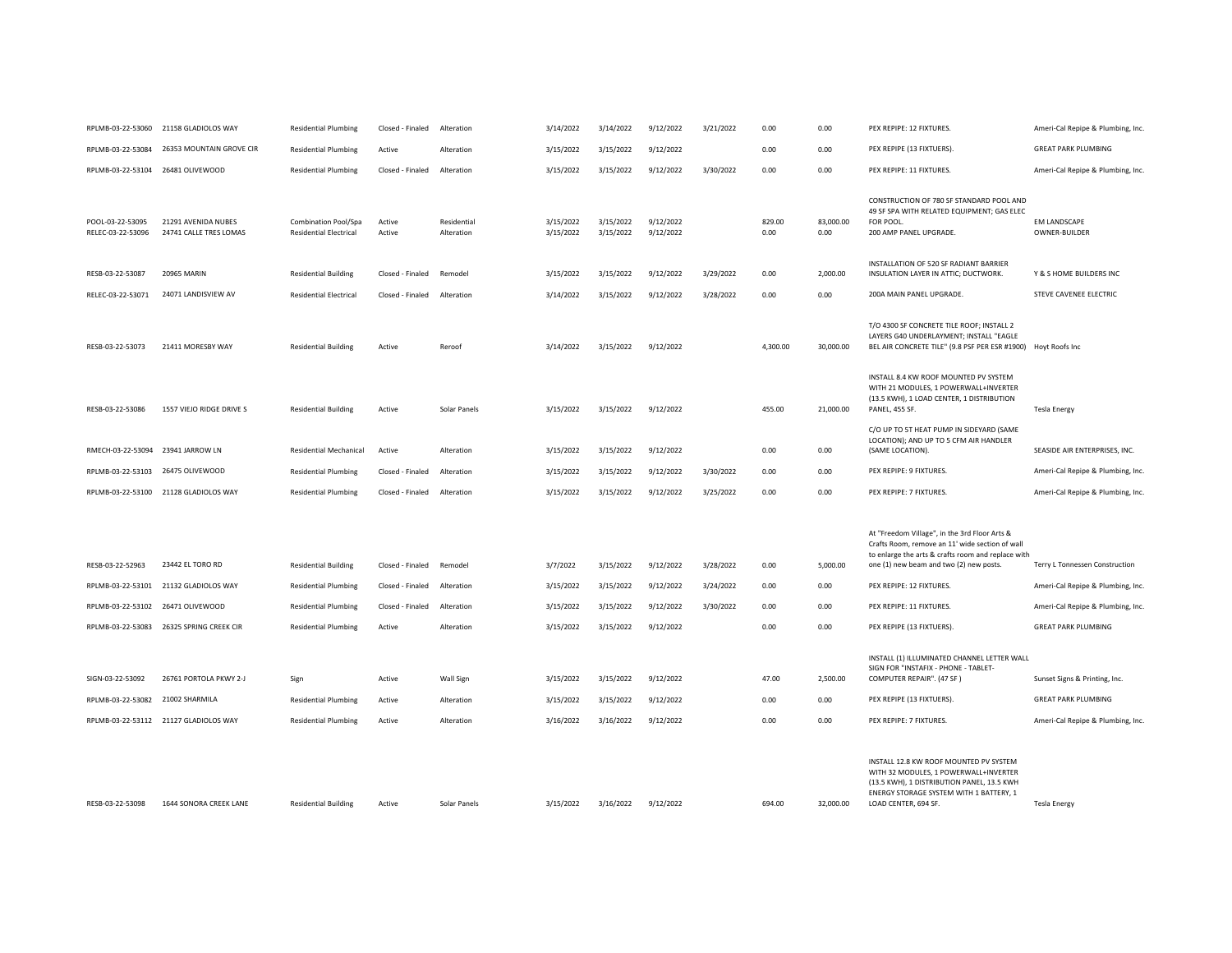|                                   |                                         |                               |                  |                                |           |           |           |           |        |           | C/O 2.5T AC IN PATIO AND 50K BTU FURNACE IN                                                                                                                                                                                                                                                               |                                                  |
|-----------------------------------|-----------------------------------------|-------------------------------|------------------|--------------------------------|-----------|-----------|-----------|-----------|--------|-----------|-----------------------------------------------------------------------------------------------------------------------------------------------------------------------------------------------------------------------------------------------------------------------------------------------------------|--------------------------------------------------|
|                                   | RMECH-03-22-53110 26405 WATERFORD CIR   | <b>Residential Mechanical</b> | Active           | Alteration                     | 3/16/2022 | 3/16/2022 | 9/12/2022 |           | 0.00   | 0.00      | ATTIC (BOTH IN SAME LOCATION) WITH COIL.                                                                                                                                                                                                                                                                  | BAKER ELECTRIC HOME ENERGY                       |
| RPLMB-03-22-53113 26472 OLIVEWOOD |                                         | <b>Residential Plumbing</b>   | Active           | Alteration                     | 3/16/2022 | 3/16/2022 | 9/12/2022 |           | 0.00   | 0.00      | PEX REPIPE: 11 FIXTURES.                                                                                                                                                                                                                                                                                  | Ameri-Cal Repipe & Plumbing, Inc.                |
| RPLMB-03-22-53114 26473 OLIVEWOOD |                                         | <b>Residential Plumbing</b>   | Closed - Finaled | Alteration                     | 3/16/2022 | 3/16/2022 | 9/12/2022 | 3/30/2022 | 0.00   | 0.00      | PEX REPIPE: 9 FIXTURES.                                                                                                                                                                                                                                                                                   | Ameri-Cal Repipe & Plumbing, Inc.                |
|                                   | RPLMB-03-22-53116 21196 JASMINES WAY    | <b>Residential Plumbing</b>   | Active           | Alteration                     | 3/16/2022 | 3/16/2022 | 9/12/2022 |           | 0.00   | 0.00      | PEX REPIPE: 12 FIXTURES.                                                                                                                                                                                                                                                                                  | Ameri-Cal Repipe & Plumbing, Inc.                |
|                                   | RPLMB-03-22-53115 21194 JASMINES WAY    | <b>Residential Plumbing</b>   | Active           | Alteration                     | 3/16/2022 | 3/16/2022 | 9/12/2022 |           | 0.00   | 0.00      | PEX REPIPE: 10 FIXTURES.                                                                                                                                                                                                                                                                                  | Ameri-Cal Repipe & Plumbing, Inc.                |
|                                   | RPLMB-03-22-53148 25062 SHAVER LAKE CIR | <b>Residential Plumbing</b>   | Active           | Alteration                     | 3/17/2022 | 3/17/2022 | 9/13/2022 |           | 0.00   | 0.00      | PEX REPIPE: 14 FIXTURES, 3 HOSE BIBS.                                                                                                                                                                                                                                                                     | ULTIMATE BUILDERS, INC. (REPIPE<br>1)            |
| RESB-03-22-52943                  | 22612 LAKESIDE LN                       | <b>Residential Building</b>   | Active           | Solar Panels                   | 3/4/2022  | 3/17/2022 | 9/13/2022 |           | 298.00 | 0.00      | INSTALL 5.53 KW ROOF MOUNTED PV SYSTEM<br>WITH 14 MODULES, 1 INVERTER, MAIN PANEL<br>UPGRADE TO 200A, 298 SF.                                                                                                                                                                                             | SUNLUX                                           |
| RESB-03-22-53134                  | 5487 HERITAGE OAK DR                    | <b>Residential Building</b>   | Active           | Remodel                        | 3/17/2022 | 3/17/2022 | 9/13/2022 |           | 0.00   | 0.00      | NEW GAS LINE TO BBQ & FIRE PIT; 1 SINK, 1<br>UNDERGROUND WASTE LINE DRAIN FOR SINK;<br>ELEC LINE WITH UP TO 3 OUTLETS.                                                                                                                                                                                    | JZ CONSTRUCTION PRO                              |
| RPLMB-03-22-53137 26455 DUNSMORE  |                                         | <b>Residential Plumbing</b>   | Active           | Alteration                     | 3/17/2022 | 3/17/2022 | 9/13/2022 |           | 0.00   | 0.00      | PEX REPIPE: 14 FIXTURES.                                                                                                                                                                                                                                                                                  | AMERI-CAL REPIPE AND<br>PLUMBING, INC.           |
|                                   | RPLMB-03-22-53136 21136 GLADIOLOS WAY   | <b>Residential Plumbing</b>   | Active           | Alteration                     | 3/17/2022 | 3/17/2022 | 9/13/2022 |           | 0.00   | 0.00      | PEX REPIPE: 11 FIXTURES.                                                                                                                                                                                                                                                                                  | AMERI-CAL REPIPE AND<br>PLUMBING, INC.           |
| RESB-03-22-53131                  | 26515 KARI BROOK                        | <b>Residential Building</b>   | Closed - Finaled | Patio Cover (Over 200 sq. ft.) | 3/17/2022 | 3/17/2022 | 9/13/2022 | 3/30/2022 | 264.00 | 6,000.00  | CONSTUCTION OF 264 SF ATTACHED "FOUR<br>SEASONS" ALUMINUM PATIO COVER (ICC ESR<br>#1953); 2 FANS; 6 LED LIGHTS; 2 REC.                                                                                                                                                                                    | OWNER-BUILDER<br>ULTIMATE BUILDERS, INC. (REPIPE |
| RPLMB-03-22-53150 23 PARTERRE AV  |                                         | <b>Residential Plumbing</b>   | Active           | Alteration                     | 3/17/2022 | 3/17/2022 | 9/13/2022 |           | 0.00   | 0.00      | PEX REPIPE: 12 FIXTURES, 2 HOSE BIBS.                                                                                                                                                                                                                                                                     | 1)                                               |
| RESB-03-22-52981                  | 22681 FERNWOOD ST                       | <b>Residential Building</b>   | Active           | Repair                         | 3/8/2022  | 3/17/2022 | 9/13/2022 |           | 976.00 | 35,000.00 | 680 SF REPAIR DUE TO A TREE COLLAPSE.<br>DAMAGE TO INCLUDE: ROOF FRAMING REPAIR,<br>PARTIAL RE-ROOF WITH NEW SHEATHING, 1<br>LAYER OF UNDERLAYMENT AND SHINGLES: WALL<br>FRAMING AND DRYWALL REPAIR AS NEEDED;<br>REPLACE DAMAGED ELEC WIRING, RE AND LIGHTS<br>AS NEEDED.                                | BUILDPRO CONSTRUCTION INC                        |
| RPLMB-03-22-53138 5 LUNETTE AV    |                                         | <b>Residential Plumbing</b>   | Active           | Water Heater                   | 3/17/2022 | 3/17/2022 | 9/13/2022 |           | 0.00   | 0.00      | C/O 40 GAL WATER HEATER IN GARAGE (SAME<br>LOCATION, LIKE FOR LIKE).                                                                                                                                                                                                                                      | SERVICE CHAMPIONS, INC.                          |
| RESB-03-22-53147                  | 21392 VIA VIAJANTE                      | <b>Residential Building</b>   | Active           | Remodel                        | 3/17/2022 | 3/17/2022 | 9/13/2022 |           | 40.00  | 10,000.00 | Construct a new wall to create a new bathroom<br>(40 SF) on the 2nd Floor in existing bonus room<br>area (above garage) / Existing bonus room will be<br>converted to new bedroom; 1-Shower 1-Toilet 1-<br>Sink 1-Sewer Conn. 1-Water Lines; 1-Rec 3-<br>Lights 1-Switch 1-Fixed Appl. (Fan); 1-Exh. Fan. | OWNER/BUILDER                                    |
| POOL-03-22-53157                  | 33 LONTANO                              | Combination Pool/Spa          | Active           | Residential                    | 3/18/2022 | 3/18/2022 | 9/14/2022 |           | 480.00 | 40,000.00 | CONSTRUCTION OF 431 SF STANDARD POOL AND<br>49 SF SPA WITH RELATED EQUIPMENT.                                                                                                                                                                                                                             | <b>JOSAFAT POOLS</b>                             |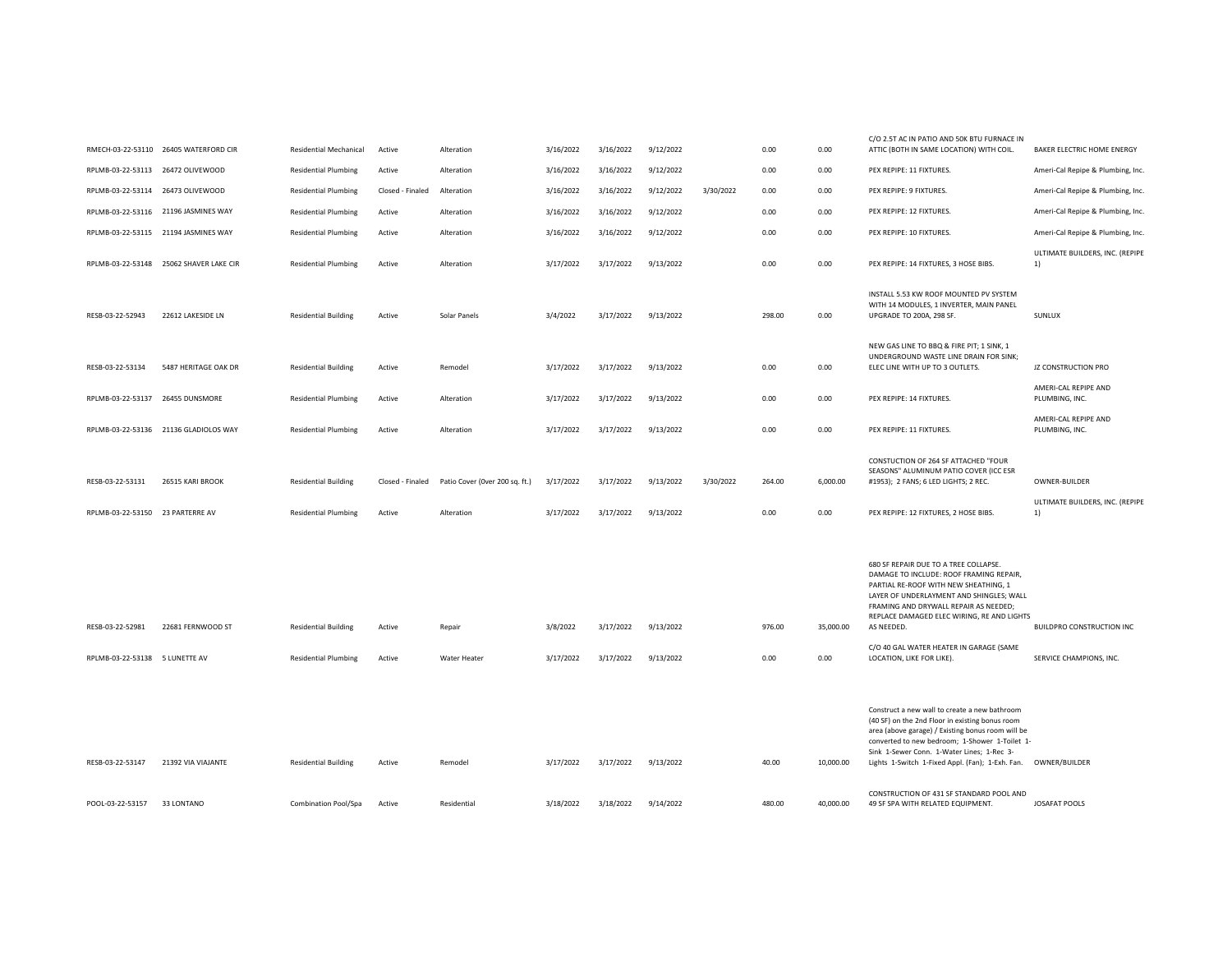| RESB-03-22-53168                      | 24942 PASEO ARBOLEDA                  | <b>Residential Building</b>                 | Active                     | Remodel                          | 3/18/2022              | 3/18/2022              | 9/14/2022              |           | 0.00         | 7,400.00          | MASTER BATHROOM REMODEL: R/R (E) TUB AND<br>ACRYLIC WALLS AND INSTALL NEW TUB AND<br>ACRYLIC WALLS AND DRYWALL PATCH.                                                                                                                            | <b>REBORN CABINETS</b>                  |
|---------------------------------------|---------------------------------------|---------------------------------------------|----------------------------|----------------------------------|------------------------|------------------------|------------------------|-----------|--------------|-------------------|--------------------------------------------------------------------------------------------------------------------------------------------------------------------------------------------------------------------------------------------------|-----------------------------------------|
| RESB-03-22-53174                      | 23102 TULIP ST                        | <b>Residential Building</b>                 | Closed - Finaled           | Reroof                           | 3/18/2022              | 3/18/2022              | 9/14/2022              | 3/24/2022 | 2,700.00     | 14,000.00         | T/O 2700 SF 5:12 SLOPED ROOF, SHEATHING<br>REPAIR AS NEEDED; INSTALL 1 LAYER OF<br>SYNTHETIC UNDERLAYMENT; INSTALL OWENS<br>CORNING SHINGLES.                                                                                                    | <b>Professional Roofing</b>             |
| RELEC-03-22-53177                     | 18 ESTERNAY DR                        | <b>Residential Electrical</b>               | Active                     | Alteration                       | 3/18/2022              | 3/18/2022              | 9/14/2022              |           | 0.00         | 0.00              | 200A MAIN SERVICE PANEL UPGRADE.                                                                                                                                                                                                                 | ELITE LANDSCAPE LIGHTING                |
| FCWL-03-22-53033<br>RELEC-03-22-53164 | 26822 SOMMERSET LN<br>25706 NUGGET    | Fence/Wall<br><b>Residential Electrical</b> | Active<br>Closed - Finaled | Fences 6 to 8 feet<br>Alteration | 3/11/2022<br>3/18/2022 | 3/18/2022<br>3/18/2022 | 9/14/2022<br>9/14/2022 | 3/29/2022 | 0.00<br>0.00 | 11,000.00<br>0.00 | REMOVE (2) IRON GUARD RAIL CMU WALLS WITH<br>FOOTINGS AND CONSTRUCT (2) NEW CMU SOUND<br>WALLS WITH FOOTINGS (WALLS 1 & 2)<br>(70X7'H,8X6'H WALL 1 & 2).<br>INSTALL 14 LIGHTS, 3 SW IN WHOLE HOUSE.                                              | OWNER-BUILDER<br>INSTALL MY LIGHTS. INC |
| RESB-03-22-53172                      | 21602 AUDUBON WAY                     | <b>Residential Building</b>                 | Active                     | Reroof                           | 3/18/2022              | 3/18/2022              | 9/14/2022              |           | 2,000.00     | 10,000.00         | T/O 2000 SF 5:12 SLOPED ROOF, SHEATHING<br>REPAIR AS NEEDED; INSTALL 1 LAYER OF<br>SYNTHETIC UNDERLAYMENT; INSTALL OWENS<br>CORNING SHINGLES.                                                                                                    | Professional Roofing                    |
| POOL-03-22-53158                      | 26511 SUMMER CREEK                    | Combination Pool/Spa                        | Active                     | Residential                      | 3/18/2022              | 3/18/2022              | 9/14/2022              |           | 403.00       | 30,000.00         | CONSTRUCT 354 SF STANDARD POOL AND 49 SF<br>SPA (403 TTL SF) WITH RELATED EQUIPMENT;<br>GAS/ELEC FOR FUTURE BBQ/FIRE PIT.                                                                                                                        | PREMIER POOLS & SPAS                    |
| RPLMB-03-22-53161 18 SAVANNAH         |                                       | <b>Residential Plumbing</b>                 | Active                     | Alteration                       | 3/18/2022              | 3/18/2022              | 9/14/2022              |           | 0.00         | 0.00              | CHANGE OUT A TANKLESS WATER HEATER IN<br>GARAGE (SAME LOCATION).                                                                                                                                                                                 | Pristine Plumbing, Inc.                 |
| SIGN-03-22-53163                      | 23532 EL TORO RD                      | Sign                                        | Active                     | Wall Sign                        | 3/18/2022              | 3/18/2022              | 9/14/2022              |           | 0.00         | 0.00              | INSTALL (1) ILLUMINATED CHANNEL LETTER WALL<br>SIGN FOR "PHOLICIOUS-NOODLE BAR". (18 SF)                                                                                                                                                         | Wholesale Signs & Printing              |
| RMECH-03-22-53203 110 ANACAPA CT      |                                       | Residential Mechanical                      | Active                     | Alteration                       | 3/21/2022              | 3/21/2022              | 9/19/2022              |           | 0.00         | 0.00              | C/O 2T HEAT PUMP IN FRONT YARD AND AIR<br>HANDLER UNIT IN CLOSET (BOTH IN SAME<br>LOCATION).                                                                                                                                                     | K KALKA HEATING PLUMBING &<br>AIR INC   |
|                                       | RPLMB-03-22-53208 29002 CANYON RIM DR | <b>Residential Plumbing</b>                 | Active                     | Gas                              | 3/21/2022              | 3/21/2022              | 9/19/2022              |           | 0.00         | 0.00              | 1-Gas Line for New Firepit in backyard.                                                                                                                                                                                                          | Colorworks Landscape Design, Inc.       |
|                                       |                                       |                                             |                            |                                  |                        |                        |                        |           |              |                   |                                                                                                                                                                                                                                                  |                                         |
|                                       |                                       |                                             |                            |                                  |                        |                        |                        |           |              |                   | Tear-off existing roof; Replace sheathing, as<br>necessary; Reroof sloped roof (32 squares, 4:12<br>slope) with one layer of synthetic deck defense<br>and weather lock and install Owens Corning<br>Duration Cool shingles; Reroof flat roof (2 | <b>GUARDIAN ROOFS ENERGY</b>            |
| RESB-03-22-53210                      | 22842 BELQUEST DR                     | <b>Residential Building</b>                 | Active                     | Reroof                           | 3/21/2022              | 3/21/2022              | 9/19/2022              |           | 3,400.00     | 29,950.00         | squares) cricket with 2-ply Dibiten Torch Cool.                                                                                                                                                                                                  | SOLUTIONS                               |
|                                       | RPLMB-03-22-53209 28392 QUIET HILL LN | <b>Residential Plumbing</b>                 | Active                     | Alteration                       | 3/21/2022              | 3/21/2022              | 9/19/2022              |           | 0.00         | 0.00              | WHOLE HOUSE PEX REPIPE: 19 FIXTURES.                                                                                                                                                                                                             | Pipe It Right Plumbing, Inc.            |
| RESB-03-22-53016                      | 2 COROZAL                             | <b>Residential Building</b>                 | Active                     | Solar Panels                     | 3/9/2022               | 3/21/2022              | 9/19/2022              |           | 260.00       | 13,000.00         | INSTALL 4.680 KW ROOF MOUNTED PV SYSTEM<br>WITH 12 MODULES, 1 INVERTER, MAIN PANEL<br>UPGRADE TO 200A, 260 SF.                                                                                                                                   | SUNERGY CONSTRUCTION, INC               |
| RESB-03-22-53206                      | 598 SERRANO SUMMIT DR                 | <b>Residential Building</b>                 | Active                     | Remodel                          | 3/21/2022              | 3/21/2022              | 9/19/2022              |           | 0.00         | 0.00              | 1-Gas Line for Future Firepit and Future Portable<br>BBQ; Electrical for new fountain (39"H, pump<br>inside) and for outdoor lighting.                                                                                                           | OWNER/BUILDER                           |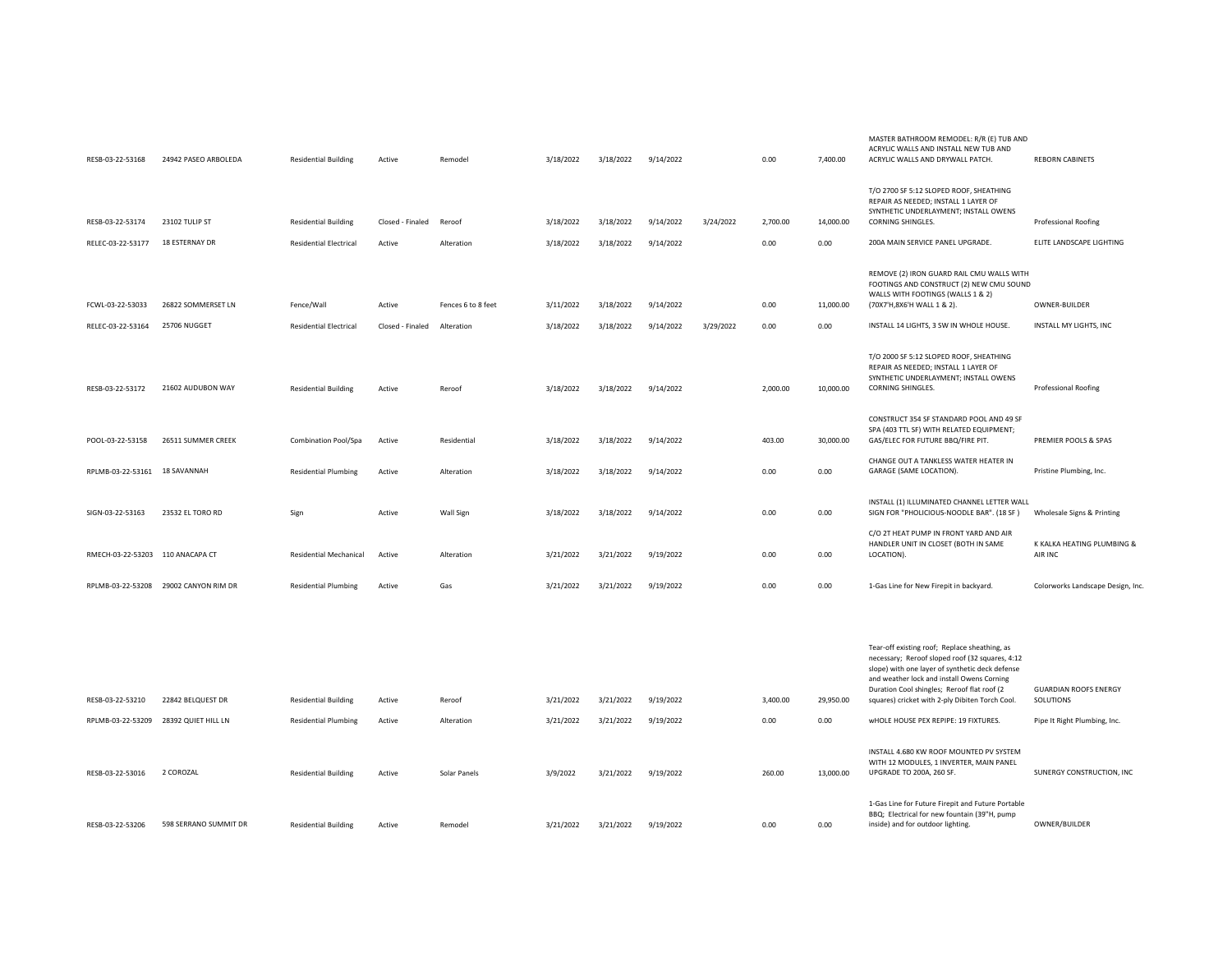| RESB-02-22-52594                                       | 21536 CALLE OTONO                      | <b>Residential Building</b>                                | Active                     | Solar Panels          | 2/15/2022              | 3/21/2022              | 9/19/2022              |           | 585.00       | 26,100.00        | WITH 25 MODULES, 1 INVERTER, MAIN PANEL<br>UPGRADE TO 200 A, 585 SF.                                                                                                                                                                                                                                                                                                                                                                                                                                                                                                                                              | SOLECTRIC SOLUTION                              |
|--------------------------------------------------------|----------------------------------------|------------------------------------------------------------|----------------------------|-----------------------|------------------------|------------------------|------------------------|-----------|--------------|------------------|-------------------------------------------------------------------------------------------------------------------------------------------------------------------------------------------------------------------------------------------------------------------------------------------------------------------------------------------------------------------------------------------------------------------------------------------------------------------------------------------------------------------------------------------------------------------------------------------------------------------|-------------------------------------------------|
| RESB-03-22-53207                                       | 25862 CHAPEL HILL DR                   | <b>Residential Building</b>                                | Closed - Finaled           | Reroof                | 3/21/2022              | 3/21/2022              | 9/19/2022              | 3/31/2022 | 600.00       | 2,850.00         | 600SF OF A PARTIAL RE-ROOF UNDER SOLAR<br>PANELS ONLY ; T/O THE EXISTING ROOFING<br>MATERIAL (single down to plywood), INSTALL 1<br>LAYER OF SYNTH UNDERLAYMENT AND<br>TIMBERLINE GAF LIFETIME SHINGLES.                                                                                                                                                                                                                                                                                                                                                                                                          | RIDGE RUNNER ROOFING                            |
| COMB-09-21-49429                                       | 26762 PORTOLA PKWY                     | <b>Commercial Building</b>                                 | Active                     | Tenant Improvement    | 9/22/2021              | 3/21/2022              | 9/19/2022              |           | 3,145.00     | 953,428.00       | T.I. TO TARGET STORE. UPDATES TO STORE<br>FIXTURES.FINISHES/LIGHTING TO SALES FLOOR.<br>RESTROOM UPDATE. RELOCATION AND<br>RECONFIGURATION TO COME OFFICES.<br>RELOCATION OF STARBUCKS, FIXTURE UPDATE.<br>DECOR UPDATE AND SNACK BAR AT CAFE. STOCK<br>SHELVING AND ASSOCIATED LIGHT<br>RECONFIGURATION AT STOCKROOM, INCREASE<br>STORAGE AT ORDER PICKUP AREA, ADDITION OF<br>NEW WALK-IN COOLER AND FREEZER. (1) AIR<br>HANDLING UNIT, (1) A/C, (61) AIR<br>INLETS/OUTLETS, (5) COILS,<br>ALTERATION/REGISTERS. (7) BACKFLOW<br>PREVENTION DEVICES, (10) FLOOR SINKS, (18)<br>SINKS, (10) TOILETS, (2) URINALS | THE WHITING-TURNER<br>CONTRACTING COMPANY       |
|                                                        | RPLMB-03-22-53228 21432 CYPRESSWOOD    | <b>Residential Plumbing</b>                                | Closed - Finaled           | Alteration            | 3/22/2022              | 3/22/2022              | 9/19/2022              | 3/31/2022 | 0.00         | 0.00             | PEX REPIPE: 13 FIXTURES.                                                                                                                                                                                                                                                                                                                                                                                                                                                                                                                                                                                          | PACIFIC COAST COPPER REPIPE,<br>INC.            |
| RESB-03-22-53233<br>RPLMB-03-22-53231 23831 BARRETT DR | 24306 PONCHARTRAIN LN                  | <b>Residential Building</b><br><b>Residential Plumbing</b> | Active<br>Closed - Finaled | Remodel<br>Alteration | 3/22/2022<br>3/22/2022 | 3/22/2022<br>3/22/2022 | 9/19/2022<br>9/19/2022 | 3/30/2022 | 0.00<br>0.00 | 3,700.00<br>0.00 | INSTALLATION OF 750 SF RADIANT BARRIER<br>INSULATION LAYER IN ATTIC; DUCTWORK.<br>REPLACE SHOWER P-TRAP LINE AND TOILET<br>FLANGE LINE.                                                                                                                                                                                                                                                                                                                                                                                                                                                                           | SERVICE CHAMPIONS, INC.<br>ROOTER HERO PLUMBING |
| RELEC-03-22-53232                                      | 19286 SYCAMORE GLEN DR                 | <b>Residential Electrical</b>                              | Active                     | Alteration            | 3/22/2022              | 3/22/2022              | 9/19/2022              |           | 0.00         | 0.00             | 200A MAIN SERVICE PANEL UPGRADE AND<br>INSTALLATION OF NEMA 14-50 WALL OUTLET IN<br>GARAGE.                                                                                                                                                                                                                                                                                                                                                                                                                                                                                                                       | <b>Trout Electric</b>                           |
|                                                        | RMECH-03-22-53220 25171 CALLE DEL LAGO | Residential Mechanical                                     | Active                     | Alteration            | 3/22/2022              | 3/22/2022              | 9/19/2022              |           | 0.00         | 0.00             | C/O 5T AC IN RIGHT SIDE YARD AND 80K BTU<br>FURNACE IN GARAGE (BOTH IN SAME LOCATION); ROCKLIN HEATING AND AIR<br>REPLACE 10 DUCTS.                                                                                                                                                                                                                                                                                                                                                                                                                                                                               | CONDITIONING COMPANY INC                        |
| RESB-03-22-52931                                       | 1788 CANYON OAKS LANE                  | <b>Residential Building</b>                                | Active                     | Solar Panels          | 3/4/2022               | 3/22/2022              | 9/19/2022              |           | 433.09       | 16,500.00        | INSTALL 8.51 KW ROOF MOUNTED PV SYSTEM<br>WITH 23 MODULES, MICROINVERTERS, 1<br>COMBINER BOX, 433 SF.                                                                                                                                                                                                                                                                                                                                                                                                                                                                                                             | SOLAR OPTIMUM, INC.                             |
| RMECH-03-22-53236 26005 WINDSONG                       |                                        | Residential Mechanical                                     | Active                     | Air Conditioner       | 3/22/2022              | 3/22/2022              | 9/19/2022              |           | 0.00         | 0.00             | C/O 4T A/C IN RIGHT SIDE YARD AND 80K BTU<br>FURNACE IN GARAGE (BOTH SAME LOCATION); 1 MCMASTER HEATING & AIR<br>COIL, DISCONNECT; DUCTWORK (6).                                                                                                                                                                                                                                                                                                                                                                                                                                                                  | CONDITIONING INC                                |
|                                                        | RMECH-03-22-53234 22896 WILLARD AV     | Residential Mechanical                                     | Active                     | Air Conditioner       | 3/22/2022              | 3/22/2022              | 9/19/2022              |           | 0.00         | 0.00             | C/O 3T HEAT PUMP IN BACK YARD AND 40K BTU<br>AIR HANDLER IN INTERIOR CLOSET; 1 COIL;<br>DUCTWORK (ALL SAME LOCATION).                                                                                                                                                                                                                                                                                                                                                                                                                                                                                             | SoCal Airflow Pros                              |

INSTALL 10.75 KW ROOF MOUNTED PV SYSTEM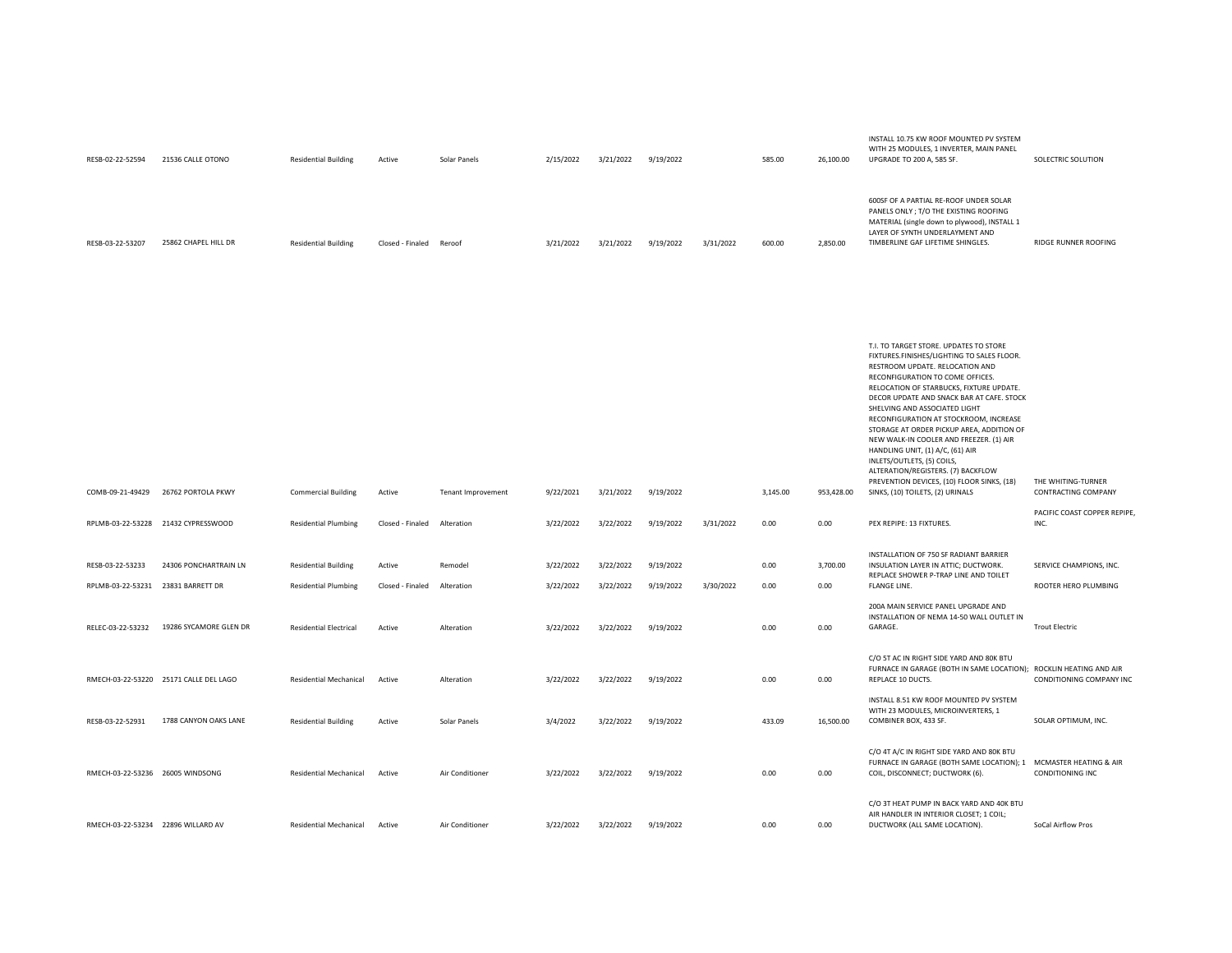| New Swimming Pool Only (approx. 400 SF) with<br>related equipment at "The Evergreens" MODEL<br>191 EVERGREEN WAY<br>Plan 2 (Lot 22).<br><b>BLUE PACIFIC POOLS</b><br>POOL-03-22-53250<br>Combination Pool/Spa<br>Residential<br>3/23/2022<br>3/23/2022<br>9/19/2022<br>400.00<br>35,000.00<br>Active<br>UN-INSTALL/REMOVE EXISTING ROOF MOUNTED<br>3/23/2022<br>444.00<br>0.00<br>RESB-03-22-53240<br>25156 CALLE BUSCA<br><b>Residential Building</b><br>Active<br>Demolition<br>3/23/2022<br>9/19/2022<br>PV SYSTEM.<br><b>Tesla Energy</b><br>INSTALL 7.700 KW ROOF MOUNTED PV SYSTEM<br>WITH 22 MODULES, 1 INVERTER, 1 SUB PANEL,<br>RESB-03-22-53211<br>24765 VIA DEL RIO<br><b>Residential Building</b><br>Solar Panels<br>3/21/2022<br>3/23/2022<br>9/19/2022<br>424.88<br>42,571.66<br>425 SF.<br>BETTER EARTH ELECTRIC<br>Active<br>CONSTRUCT 385 SF STANDARD POOL AND 50 SF<br>SPA (435 SF TOTAL) WITH RELATED EQUIPMENT;<br>GAS/ELEC AT "THE EVERGREENS" MODEL - PLAN 1<br>171 EVERGREEN WAY<br>3/23/2022<br>3/23/2022<br>9/19/2022<br>435.00<br>40,000.00<br>POOL-03-22-53249<br>Combination Pool/Spa<br>Active<br>Residential<br>(LOT 20).<br><b>BLUE PACIFIC POOLS</b><br>New 3-Story SFD "The Redwoods @ The<br>Meadows" PLAN 3X / 3,173 SF / Garage 403 SF /<br>Portico 208 SF / Porch 46 SF / Covered Deck 295<br>SF / 4.9 kW PV System with 14 modules / P-E-M /<br>RESB-11-21-50737<br>191 HOLLYLEAF<br><b>Residential Building</b><br>11/22/2021<br>3/23/2022<br>9/19/2022<br>3,173.00<br>317,300.00<br>LOT 7.<br>TOLL BROS., INC.<br>Active<br>New<br>New SFD "The Redwoods @ The Meadows" PLAN<br>2 / 2,293 SF, Plus Loft (Bed 5) Option 302 SF /<br>Garage 409 SF / Portico 146 SF / Porch 72 SF / 4.9<br>6/9/2021<br>RESB-06-21-47529<br>181 HOLLYLEAF<br><b>Residential Building</b><br>Active<br>New<br>3/23/2022<br>9/19/2022<br>2,595.00<br>241,335.00<br>kW PV System with 14 modules / P-E-M / LOT 8. TOLL BROS., INC.<br>New SFD "Evergreens @ The Meadows" PLAN 3 /<br>3,572 SF / Garage 430 SF / Outdoor Living Room<br>191 SF / Porch 9 SF / 4.9 kW PV System with 14<br>271 HUCKLEBERRY<br>modules / P-E-M / LOT 5.<br>TOLL BROS., INC.<br>RESB-12-21-51025<br><b>Residential Building</b><br>12/6/2021<br>3/23/2022<br>9/19/2022<br>3,572.00<br>332,196.00<br>Active<br>New<br>INSTALL 7.000 KW ROOF MOUNTED PV SYSTEM<br>WITH 20 MODULES, 1 INVERTER, MAIN PANEL<br>21561 VIA DEL ANGEL<br>UPGRADE TO 100 A, 386 SF.<br>BETTER EARTH ELECTRIC<br>RESB-03-22-53212<br><b>Residential Building</b><br>Active<br>Solar Panels<br>3/21/2022<br>3/23/2022<br>9/19/2022<br>386.26<br>37,576.00<br>New SFD "Evergreens @ The Meadows" PLAN 2 /<br>3,513 SF / Garage 416 SF / Outdoor Living Room<br>240 SF / Porch 106 SF / 4.9 kW PV System with 14<br>281 HUCKLEBERRY<br>modules / P-E-M / LOT 4.<br>TOLL BROS., INC.<br>RESB-12-21-51021<br><b>Residential Building</b><br>12/6/2021<br>3/23/2022<br>9/19/2022<br>3,513.00<br>326,709.00<br>Active<br>New<br>INSTALL 5.60 KW ROOF MOUNTED PV SYSTEM<br>WITH 14 MODULES, MICROINVERTERS, 1<br>COMBINER BOX, MAIN PANEL UPGRADE TO 200<br>3/4/2022<br>17,000.00<br>RESB-03-22-52941<br>25226 MILES AV<br><b>Residential Building</b><br>Solar Panels<br>3/23/2022<br>9/19/2022<br>296.00<br>A, 296 SF.<br>Active<br>Cira Energy, Inc.<br>New 3-Story SFD "The Redwoods @ The<br>Meadows" PLAN 1X / 2,961 SF, Plus Loft (Bed 5)<br>Option 276 SF / Garage 426 SF / Portico 198 SF /<br>Porch 69 SF / Covered Deck 344 SF / Outdoor<br>Living Room Option 92 SF / 4.9 kW PV System with<br>TOLL BROS., INC.<br>201 HOLLYLEAF<br>14 modules / P-E-M / LOT 6.<br>RESB-06-21-47530<br><b>Residential Building</b><br>6/9/2021<br>3/23/2022<br>9/19/2022<br>3,237.00<br>323,700.00<br>Active<br>New | POOL-03-22-53226 | 38 LONTANO | Combination Pool/Spa | Active | Residential | 3/22/2022 | 3/22/2022 | 9/19/2022 | 260.00 | 40,000.00 | CONSTRUCT 200 SF STANDARD POOL AND 60 SF<br>SPA WITH RELATED EQUIMPNET; GAS & ELECT;<br>EXTEND GAS LINE TO FUTURE BBQ. | BLUE FOUNTAIN POOLS AND SPAS<br><b>INC</b> |
|------------------------------------------------------------------------------------------------------------------------------------------------------------------------------------------------------------------------------------------------------------------------------------------------------------------------------------------------------------------------------------------------------------------------------------------------------------------------------------------------------------------------------------------------------------------------------------------------------------------------------------------------------------------------------------------------------------------------------------------------------------------------------------------------------------------------------------------------------------------------------------------------------------------------------------------------------------------------------------------------------------------------------------------------------------------------------------------------------------------------------------------------------------------------------------------------------------------------------------------------------------------------------------------------------------------------------------------------------------------------------------------------------------------------------------------------------------------------------------------------------------------------------------------------------------------------------------------------------------------------------------------------------------------------------------------------------------------------------------------------------------------------------------------------------------------------------------------------------------------------------------------------------------------------------------------------------------------------------------------------------------------------------------------------------------------------------------------------------------------------------------------------------------------------------------------------------------------------------------------------------------------------------------------------------------------------------------------------------------------------------------------------------------------------------------------------------------------------------------------------------------------------------------------------------------------------------------------------------------------------------------------------------------------------------------------------------------------------------------------------------------------------------------------------------------------------------------------------------------------------------------------------------------------------------------------------------------------------------------------------------------------------------------------------------------------------------------------------------------------------------------------------------------------------------------------------------------------------------------------------------------------------------------------------------------------------------------------------------------------------------------------------------------------------------------------------------------------------------------------------------------------------------------------------------------------------------------------------------------------------------------------------------------------------------------------------------------------------------------------------------------------------------|------------------|------------|----------------------|--------|-------------|-----------|-----------|-----------|--------|-----------|------------------------------------------------------------------------------------------------------------------------|--------------------------------------------|
|                                                                                                                                                                                                                                                                                                                                                                                                                                                                                                                                                                                                                                                                                                                                                                                                                                                                                                                                                                                                                                                                                                                                                                                                                                                                                                                                                                                                                                                                                                                                                                                                                                                                                                                                                                                                                                                                                                                                                                                                                                                                                                                                                                                                                                                                                                                                                                                                                                                                                                                                                                                                                                                                                                                                                                                                                                                                                                                                                                                                                                                                                                                                                                                                                                                                                                                                                                                                                                                                                                                                                                                                                                                                                                                                                                              |                  |            |                      |        |             |           |           |           |        |           |                                                                                                                        |                                            |
|                                                                                                                                                                                                                                                                                                                                                                                                                                                                                                                                                                                                                                                                                                                                                                                                                                                                                                                                                                                                                                                                                                                                                                                                                                                                                                                                                                                                                                                                                                                                                                                                                                                                                                                                                                                                                                                                                                                                                                                                                                                                                                                                                                                                                                                                                                                                                                                                                                                                                                                                                                                                                                                                                                                                                                                                                                                                                                                                                                                                                                                                                                                                                                                                                                                                                                                                                                                                                                                                                                                                                                                                                                                                                                                                                                              |                  |            |                      |        |             |           |           |           |        |           |                                                                                                                        |                                            |
|                                                                                                                                                                                                                                                                                                                                                                                                                                                                                                                                                                                                                                                                                                                                                                                                                                                                                                                                                                                                                                                                                                                                                                                                                                                                                                                                                                                                                                                                                                                                                                                                                                                                                                                                                                                                                                                                                                                                                                                                                                                                                                                                                                                                                                                                                                                                                                                                                                                                                                                                                                                                                                                                                                                                                                                                                                                                                                                                                                                                                                                                                                                                                                                                                                                                                                                                                                                                                                                                                                                                                                                                                                                                                                                                                                              |                  |            |                      |        |             |           |           |           |        |           |                                                                                                                        |                                            |
|                                                                                                                                                                                                                                                                                                                                                                                                                                                                                                                                                                                                                                                                                                                                                                                                                                                                                                                                                                                                                                                                                                                                                                                                                                                                                                                                                                                                                                                                                                                                                                                                                                                                                                                                                                                                                                                                                                                                                                                                                                                                                                                                                                                                                                                                                                                                                                                                                                                                                                                                                                                                                                                                                                                                                                                                                                                                                                                                                                                                                                                                                                                                                                                                                                                                                                                                                                                                                                                                                                                                                                                                                                                                                                                                                                              |                  |            |                      |        |             |           |           |           |        |           |                                                                                                                        |                                            |
|                                                                                                                                                                                                                                                                                                                                                                                                                                                                                                                                                                                                                                                                                                                                                                                                                                                                                                                                                                                                                                                                                                                                                                                                                                                                                                                                                                                                                                                                                                                                                                                                                                                                                                                                                                                                                                                                                                                                                                                                                                                                                                                                                                                                                                                                                                                                                                                                                                                                                                                                                                                                                                                                                                                                                                                                                                                                                                                                                                                                                                                                                                                                                                                                                                                                                                                                                                                                                                                                                                                                                                                                                                                                                                                                                                              |                  |            |                      |        |             |           |           |           |        |           |                                                                                                                        |                                            |
|                                                                                                                                                                                                                                                                                                                                                                                                                                                                                                                                                                                                                                                                                                                                                                                                                                                                                                                                                                                                                                                                                                                                                                                                                                                                                                                                                                                                                                                                                                                                                                                                                                                                                                                                                                                                                                                                                                                                                                                                                                                                                                                                                                                                                                                                                                                                                                                                                                                                                                                                                                                                                                                                                                                                                                                                                                                                                                                                                                                                                                                                                                                                                                                                                                                                                                                                                                                                                                                                                                                                                                                                                                                                                                                                                                              |                  |            |                      |        |             |           |           |           |        |           |                                                                                                                        |                                            |
|                                                                                                                                                                                                                                                                                                                                                                                                                                                                                                                                                                                                                                                                                                                                                                                                                                                                                                                                                                                                                                                                                                                                                                                                                                                                                                                                                                                                                                                                                                                                                                                                                                                                                                                                                                                                                                                                                                                                                                                                                                                                                                                                                                                                                                                                                                                                                                                                                                                                                                                                                                                                                                                                                                                                                                                                                                                                                                                                                                                                                                                                                                                                                                                                                                                                                                                                                                                                                                                                                                                                                                                                                                                                                                                                                                              |                  |            |                      |        |             |           |           |           |        |           |                                                                                                                        |                                            |
|                                                                                                                                                                                                                                                                                                                                                                                                                                                                                                                                                                                                                                                                                                                                                                                                                                                                                                                                                                                                                                                                                                                                                                                                                                                                                                                                                                                                                                                                                                                                                                                                                                                                                                                                                                                                                                                                                                                                                                                                                                                                                                                                                                                                                                                                                                                                                                                                                                                                                                                                                                                                                                                                                                                                                                                                                                                                                                                                                                                                                                                                                                                                                                                                                                                                                                                                                                                                                                                                                                                                                                                                                                                                                                                                                                              |                  |            |                      |        |             |           |           |           |        |           |                                                                                                                        |                                            |
|                                                                                                                                                                                                                                                                                                                                                                                                                                                                                                                                                                                                                                                                                                                                                                                                                                                                                                                                                                                                                                                                                                                                                                                                                                                                                                                                                                                                                                                                                                                                                                                                                                                                                                                                                                                                                                                                                                                                                                                                                                                                                                                                                                                                                                                                                                                                                                                                                                                                                                                                                                                                                                                                                                                                                                                                                                                                                                                                                                                                                                                                                                                                                                                                                                                                                                                                                                                                                                                                                                                                                                                                                                                                                                                                                                              |                  |            |                      |        |             |           |           |           |        |           |                                                                                                                        |                                            |
|                                                                                                                                                                                                                                                                                                                                                                                                                                                                                                                                                                                                                                                                                                                                                                                                                                                                                                                                                                                                                                                                                                                                                                                                                                                                                                                                                                                                                                                                                                                                                                                                                                                                                                                                                                                                                                                                                                                                                                                                                                                                                                                                                                                                                                                                                                                                                                                                                                                                                                                                                                                                                                                                                                                                                                                                                                                                                                                                                                                                                                                                                                                                                                                                                                                                                                                                                                                                                                                                                                                                                                                                                                                                                                                                                                              |                  |            |                      |        |             |           |           |           |        |           |                                                                                                                        |                                            |
|                                                                                                                                                                                                                                                                                                                                                                                                                                                                                                                                                                                                                                                                                                                                                                                                                                                                                                                                                                                                                                                                                                                                                                                                                                                                                                                                                                                                                                                                                                                                                                                                                                                                                                                                                                                                                                                                                                                                                                                                                                                                                                                                                                                                                                                                                                                                                                                                                                                                                                                                                                                                                                                                                                                                                                                                                                                                                                                                                                                                                                                                                                                                                                                                                                                                                                                                                                                                                                                                                                                                                                                                                                                                                                                                                                              |                  |            |                      |        |             |           |           |           |        |           |                                                                                                                        |                                            |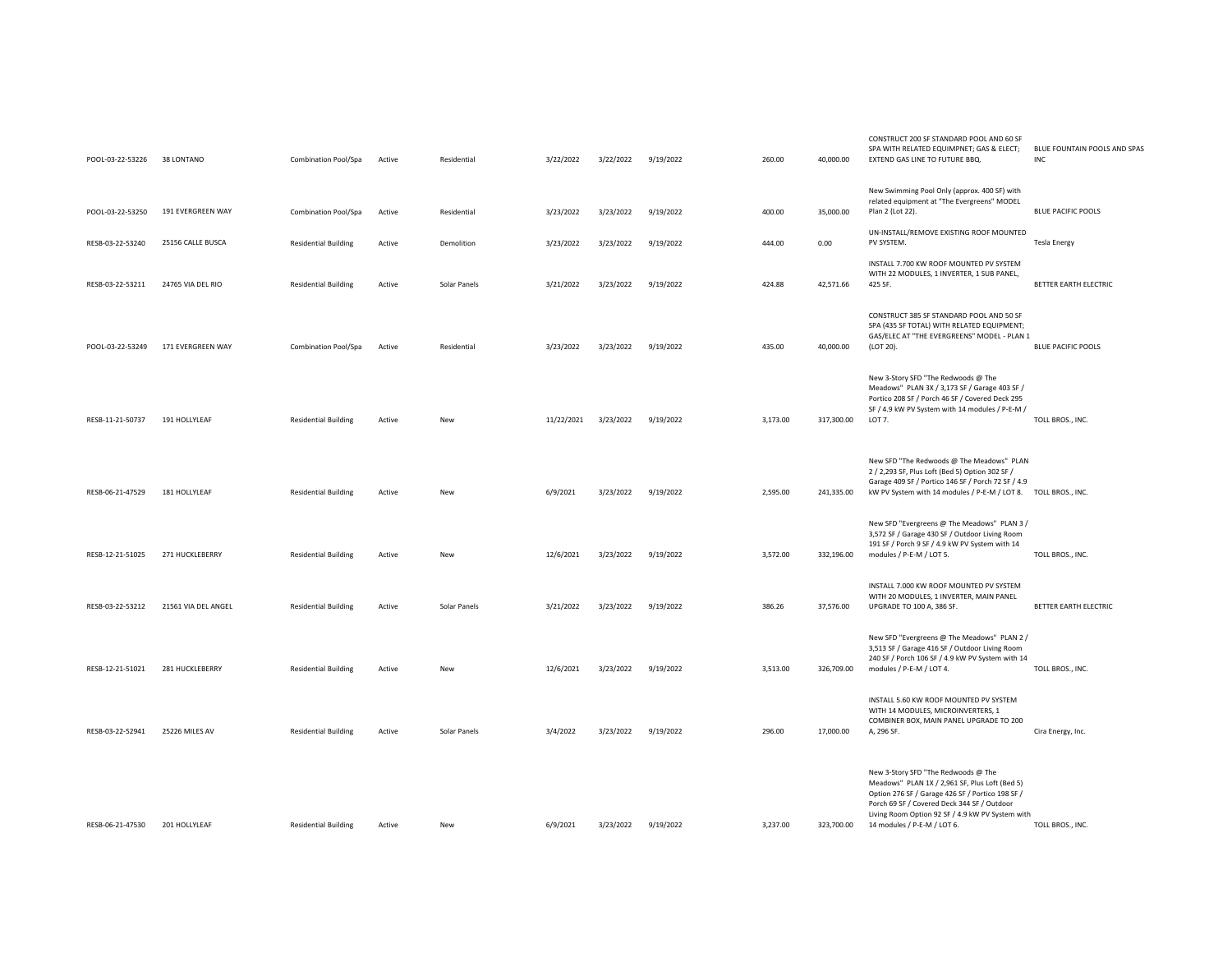| RMECH-03-22-53246 19 RUE FONTAINE  |                                          | <b>Residential Mechanical</b> | Closed - Finaled Alteration |              | 3/23/2022  | 3/23/2022 | 9/19/2022 | 4/1/2022 | 0.00     | 0.00       | C/O 2T HEAT PUMP IN RIGHT SIDEYARD AND 30K<br>BTU AIR HANDLER UNIT IN ATTIC (BOTH IN SAME<br>LOCATION), 1 COIL; REPLACE 8 DUCTS.                                                                                                         | SoCal Airflow Pros         |
|------------------------------------|------------------------------------------|-------------------------------|-----------------------------|--------------|------------|-----------|-----------|----------|----------|------------|------------------------------------------------------------------------------------------------------------------------------------------------------------------------------------------------------------------------------------------|----------------------------|
| RESB-11-21-50734                   | 151 HOLLYLEAF                            | <b>Residential Building</b>   | Active                      | New          | 11/22/2021 | 3/23/2022 | 9/19/2022 |          | 2,961.00 | 296,100.00 | New 3-Story SFD "The Redwoods @ The<br>Meadows" PLAN 1X / 2,961 SF / Garage 426 SF /<br>Portico 198 SF / Porch 69 SF / Covered Deck 344<br>SF / Outdoor Living Room Option 92 SF / 4.9 kW<br>PV System with 14 modules / P-E-M / LOT 11. | TOLL BROS., INC.           |
| RESB-11-21-50711                   | 161 HOLLYLEAF                            | <b>Residential Building</b>   | Active                      | New          | 11/22/2021 | 3/23/2022 | 9/19/2022 |          | 2,293.00 | 213,249.00 | New SFD "The Redwoods @ The Meadows" PLAN<br>2 / 2,293 SF / Garage 409 SF / Portico 146 SF /<br>Porch 72 SF / Outdoor Living Room Option 99 SF /<br>4.9 kW PV System with 14 modules / P-E-M / LOT<br>10.                                | TOLL BROS., INC.           |
| RMECH-03-22-53247 22266 ANTHONY DR |                                          | Residential Mechanical        | Active                      | Alteration   | 3/23/2022  | 3/23/2022 | 9/19/2022 |          | 0.00     | 0.00       | CHANGE OUT 5T AC IN BACK YARD AND 80K BTU<br>FURNACE IN GARAGE (BOTH IN SAME LOCATION)<br>WITH COIL.                                                                                                                                     | SERVICE CHAMPIONS, INC.    |
| RESB-06-21-47549                   | 171 HOLLYLEAF                            | <b>Residential Building</b>   | Active                      | New          | 6/10/2021  | 3/23/2022 | 9/19/2022 |          | 3,173.00 | 317,300.00 | New 3-Story SFD "The Redwoods @ The<br>Meadows" PLAN 3X / 3,173 SF / Garage 403 SF /<br>Portico 208 SF / Porch 46 SF / Covered Deck 295<br>SF / Outdoor Living Room Option 99 SF / 4.9 kW<br>PV System with 14 modules / P-E-M / LOT 9.  | TOLL BROS., INC.           |
| RESB-11-21-50716                   | 141 HOLLYLEAF                            | <b>Residential Building</b>   | Active                      | New          | 11/22/2021 | 3/23/2022 | 9/19/2022 |          | 2,658.00 | 247,194.00 | New SFD "The Redwoods @ The Meadows" PLAN<br>3 / 2,297 SF, Plus Loft (Bed 5) Option 361 SF /<br>Garage 403 SF / Portico 208 SF / Porch 46 SF / 4.9<br>kW PV System with 14 modules / P-E-M / LOT 12. TOLL BROS., INC.                    |                            |
| RESB-12-21-51019                   | 261 HUCKLEBERRY                          | <b>Residential Building</b>   | Active                      | New          | 12/6/2021  | 3/23/2022 | 9/19/2022 |          | 3,411.00 | 317,223.00 | New SFD "Evergreens @ The Meadows" PLAN 1 /<br>3,411 SF / Garage 435 SF / Outdoor Living Room<br>288 SF / Porch 72 SF / 4.9 kW PV System with 14<br>modules / P-E-M / LOT 6.                                                             | TOLL BROS., INC.           |
| RESB-12-21-51018                   | 291 HUCKLEBERRY                          | <b>Residential Building</b>   | Active                      | New          | 12/6/2021  | 3/23/2022 | 9/19/2022 |          | 3,411.00 | 317,223.00 | New SFD "Evergreens @ The Meadows" PLAN 1 /<br>3,411 SF / Garage 435 SF / Outdoor Living Room<br>288 SF / Porch 72 SF / 4.9 kW PV System with 14<br>modules / P-E-M / LOT 3.                                                             | TOLL BROS., INC.           |
|                                    | RMECH-03-22-53248 29006 SANTIAGO PEAK LN | Residential Mechanical        | Active                      | Alteration   | 3/23/2022  | 3/23/2022 | 9/19/2022 |          | 0.00     | 0.00       | C/O 100K BTU FURNACE LOCATED IN ATTIC (SAME<br>LOCATION).                                                                                                                                                                                | SERVICE CHAMPIONS, INC.    |
| RESB-03-22-53245                   | 24161 ANKERTON DR                        | <b>Residential Building</b>   | Active                      | Remodel      | 3/23/2022  | 3/23/2022 | 9/19/2022 |          | 0.00     | 0.00       | NEW 3T A/C UNIT IN SIDE YARD W/ELEC; COIL;<br>DISCONNECT. RELOCATE FURNACE 50K BTU<br>FURNACE TO ATTIC (142 LBS); 2 - REC; 1 - SW, 1 -<br>LIGHT AND GAS LINE; DUCTWORK.                                                                  | BAKER ELECTRIC HOME ENERGY |
| RESB-12-21-51022                   | 251 HUCKLEBERRY                          | <b>Residential Building</b>   | Active                      | New          | 12/6/2021  | 3/23/2022 | 9/19/2022 |          | 3,513.00 | 326,709.00 | New SFD "Evergreens @ The Meadows" PLAN 2 /<br>3,513 SF / Garage 416 SF / Outdoor Living Room<br>240 SF / Porch 66 SF / 4.9 kW PV System with 14<br>modules / P-E-M / LOT 7.                                                             | TOLL BROS., INC.           |
| RESB-03-22-53235                   | 21515 SITIO VERANO                       | <b>Residential Building</b>   | Active                      | Solar Panels | 3/22/2022  | 3/23/2022 | 9/19/2022 |          | 347.63   | 31,272.80  | INSTALL 6.300 KW ROOF MOUNTED PV SYSTEM<br>WITH 18 MODULES, 1 INVERTER, 348 SF.                                                                                                                                                          | BETTER EARTH ELECTRIC      |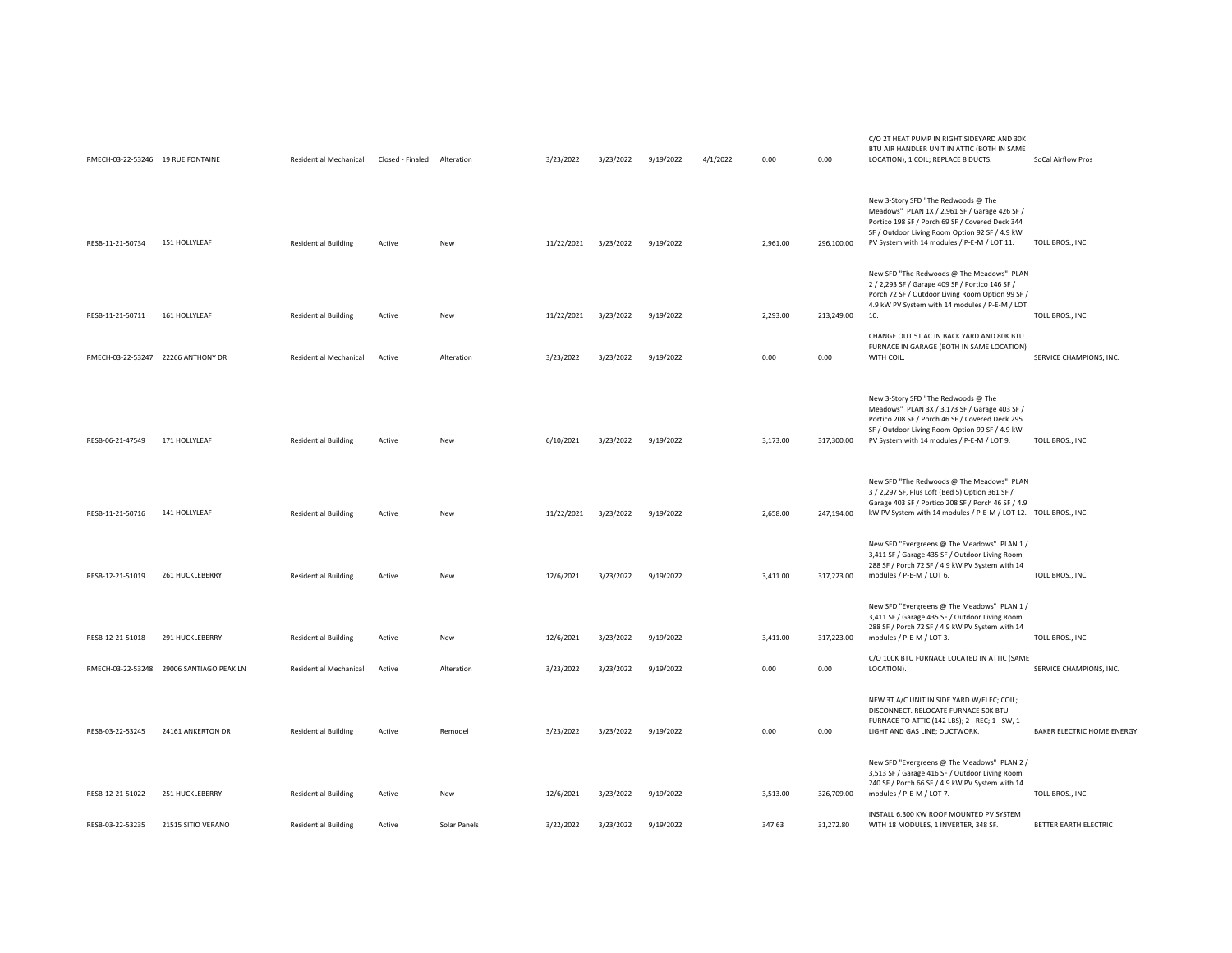|                   |                                      |                               |        |                           |           |           |           |          |            | HOTEL WITH 103 GUESTROOMS TO INCLUDE:<br>MODIFICATION TO BREAKFAST, FRONT DESK,<br>RETAIL AREA AND EXISTING PUBLIC BATHROOMS,<br>REMOVE FITNESS BATHROOM, CONVERTING 44<br>BATHTUBS TO SHOWERS IN KING BEDROOMS, R/R<br>SHOWERS IN 4 ADA ROOMS, R/R 55<br>SHOWERHEADS IN EXTG TUBS WITH NEW<br>SURROUNDING WALLS, R/R 103 SINKS, R/R |                                    |
|-------------------|--------------------------------------|-------------------------------|--------|---------------------------|-----------|-----------|-----------|----------|------------|--------------------------------------------------------------------------------------------------------------------------------------------------------------------------------------------------------------------------------------------------------------------------------------------------------------------------------------|------------------------------------|
| COMB-03-21-45524  | 27082 TOWNE CENTRE DR                | <b>Commercial Building</b>    | Active | <b>Tenant Improvement</b> | 3/2/2021  | 3/24/2022 | 9/20/2022 | 4,287.00 | 962,000.00 | DRINKING FOUNTAIN, 19 REC, 1 SW, 199 LIGHTS.                                                                                                                                                                                                                                                                                         | <b>HOTEL REHABS</b>                |
| RESB-03-22-53265  | 21938 WINNEBAGO LN                   | <b>Residential Building</b>   | Active | Solar Panels              | 3/24/2022 | 3/24/2022 | 3/24/2023 | 313.50   | 17,000.00  | INSTALL 5.025 KW ROOF MOUNTED PV SYSTEM<br>WITH 15 MODULES, 1 INVERTER, 1 SUB PANEL,<br>314 SF.                                                                                                                                                                                                                                      | <b>FREEDOM FOREVER</b>             |
| RESB-03-22-53225  | 26122 CONNEMARA CT                   | <b>Residential Building</b>   | Active | Solar Panels              | 3/22/2022 | 3/24/2022 | 9/20/2022 | 309.10   | 16.000.00  | INSTALL 5.6 KW ROOF MOUNTED PV SYSTEM<br>WITH 16 MODULES, 1 INVERTER, 309 SF.                                                                                                                                                                                                                                                        | <b>SUNRUN</b>                      |
|                   | RMECH-03-22-53262 21161 JASMINES WAY | <b>Residential Mechanical</b> | Active | Alteration                | 3/24/2022 | 3/24/2022 | 9/20/2022 | 0.00     | 0.00       | C/O 2T AC PACKAGED UNIT ON ROOFTOP (SAME<br>LOCATION).                                                                                                                                                                                                                                                                               | MARINE AIR, INC                    |
| RESB-03-22-53279  | 18970 CANYON SUMMIT                  | <b>Residential Building</b>   | Active | Remodel                   | 3/24/2022 | 3/24/2022 | 9/20/2022 | 0.00     | 2,500.00   | GUEST BATHROOM REMODEL: R/R (E) TUB AND<br>ACRYLIC WALLS AND INSTALL NEW TUB AND<br>ACRYLIC WALLS.                                                                                                                                                                                                                                   | AMERICAN HOME REMODELING,<br>INC.  |
|                   |                                      |                               |        |                           |           |           |           |          |            | INSTALL 4.32 KW ROOF MOUNTED PV SYSTEM<br>WITH 12 MODULES, 1 INVERTER, 1 LOAD CENTER,<br>9.8 KWH ENERGY STORAGE SYSTEM WITH 1                                                                                                                                                                                                        |                                    |
| RESB-03-22-53159  | 38 LILAC                             | <b>Residential Building</b>   | Active | Solar Panels              | 3/18/2022 | 3/24/2022 | 9/20/2022 | 235.30   | 17,000.00  | BATTERY, 1 SUB PANEL, 235 SF.                                                                                                                                                                                                                                                                                                        | SUNRUN                             |
| RESB-03-22-53227  | 24115 BIG TIMBER ST                  | <b>Residential Building</b>   | Active | Solar Panels              | 3/22/2022 | 3/24/2022 | 9/20/2022 | 254.90   | 13,000.00  | INSTALL 4.615 KW ROOF MOUNTED PV SYSTEM<br>WITH 13 MODULES, 1 INVERTER, 255 SF.                                                                                                                                                                                                                                                      | SUNRUN                             |
| SIGN-03-22-53278  | 26473 RANCHO PKWY S                  | Sign                          | Active | Wall Sign                 | 3/24/2022 | 3/24/2022 | 9/20/2022 | 28.00    | 4,342.00   | INSTALLATION OF 1 NON-ILLUMINATED WALL<br>SIGN FOR "SUNEAF".                                                                                                                                                                                                                                                                         | STARFISH SIGNS AND GRAPHICS<br>INC |
| RPLMB-03-22-53267 | 101 LAUREL                           | <b>Residential Plumbing</b>   | Active | Water Heater              | 3/24/2022 | 3/24/2022 | 9/20/2022 | 0.00     | 0.00       | 1-Water Heater Changeout (50 gal, in same indoor<br>closet location inside Clubhouse) for Baker Ranch<br><b>HOA Clubhouse.</b>                                                                                                                                                                                                       | James LeCourt Plumbing             |
| RESB-03-22-52940  | 24922 PASEO ARBOLEDA                 | <b>Residential Building</b>   | Active | Solar Panels              | 3/4/2022  | 3/24/2022 | 9/20/2022 | 333.30   | 17,000.00  | INSTALL 6.035 KW ROOF MOUNTED PV SYSTEM<br>WITH 17 MODULES, 1 INVERTER, 333 SF.                                                                                                                                                                                                                                                      | SUNRUN                             |
| RESB-03-22-53160  | 25152 PIZARRO RD                     | <b>Residential Building</b>   | Active | Solar Panels              | 3/18/2022 | 3/24/2022 | 9/20/2022 | 274.50   | 14,000.00  | INSTALL 4.97 KW ROOF MOUNTED PV SYSTEM<br>WITH 14 MODULES, 1 INVERTER, 275 SF.                                                                                                                                                                                                                                                       | SUNRUN                             |
|                   | RMECH-03-22-53261 24835 WOODSIDE LN  | Residential Mechanical        | Active | Alteration                | 3/24/2022 | 3/24/2022 | 9/20/2022 | 0.00     | 0.00       | C/O 3T AC PACKAGED UNIT ON ROOFTOP (SAME<br>LOCATION), I DISCONNECT.                                                                                                                                                                                                                                                                 | WHITE MECHANICAL, INC.             |
| RELEC-03-22-53309 | 24305 SPARROW ST                     | <b>Residential Electrical</b> | Active | Alteration                | 3/25/2022 | 3/25/2022 | 9/21/2022 | 0.00     | 0.00       | INSTALL 1 - 240V NEMA 14-50 WALL OUTLET FOR<br>EV IN GARAGE.                                                                                                                                                                                                                                                                         | JOHNNY ELECTRIC                    |

| RESB-03-22-53283 | 18 BAROQUE WAY       | <b>Residential Building</b> | Active | Solar Panels             | 3/24/2022 | 3/24/2022 | 9/20/2022 | 220.00 | 11,000.00 | INSTALL 4.40 KW ROOF MOUNTED PV SYSTEM<br>WITH 11 MODULES, MICROINVERTERS, 1<br>COMBINER BOX, 220 SF. | AIKYUM SOLAR      |
|------------------|----------------------|-----------------------------|--------|--------------------------|-----------|-----------|-----------|--------|-----------|-------------------------------------------------------------------------------------------------------|-------------------|
| FCWL-03-22-53230 | 22742 FOXBOROUGH WAY | Fence/Wall                  | Active | Retaining Wall 3 to 6 ft | 3/22/2022 | 3/24/2022 | 9/20/2022 | 393.00 | 24,000.00 | CONSTRUCT 393 SF X 5'6"H (MAX) RETAINING<br>WALL (IN BACKYARD).                                       | ASAD HOLDINGS LLC |

4287 SF INT. REMODEL AT "HILTON GARDEN INN"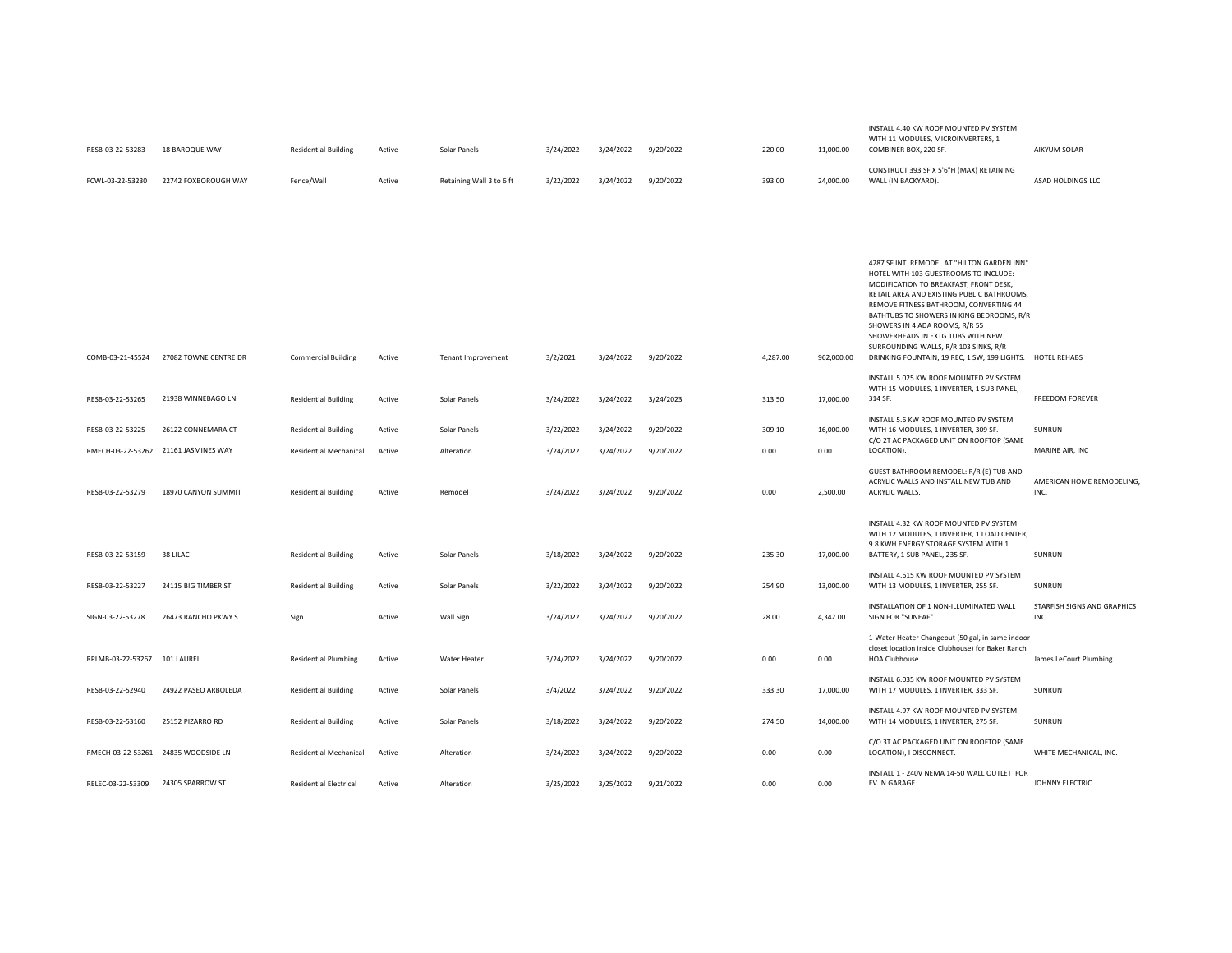|                                   |                                      |                                                            |        |              |                        |                        |                        |                |                   | WITH 17 MODULES, MICROINVERTERS, 1 LOAD<br>CENTER, ENERGY STORAGE SYSTEM WITH 1        |                                               |
|-----------------------------------|--------------------------------------|------------------------------------------------------------|--------|--------------|------------------------|------------------------|------------------------|----------------|-------------------|----------------------------------------------------------------------------------------|-----------------------------------------------|
| RESB-02-22-52647                  | 21045 BARCLAY LN                     | <b>Residential Building</b>                                | Active | Solar Panels | 2/17/2022              | 3/25/2022              | 9/21/2022              | 308.00         | 17,000.00         | BATTERY (13 KWH), 308 SF.                                                              | Precis Solar                                  |
| RPLMB-03-22-53294                 | 26473 SAGEWOOD                       | <b>Residential Plumbing</b>                                | Active | Alteration   | 3/25/2022              | 3/25/2022              | 9/21/2022              | 0.00           | 0.00              | PEX REPIPE: 9 FIXTURES.                                                                | Ameri-Cal Repipe & Plumbing, Inc.             |
| RPLMB-03-22-53296 26485 SAGEWOOD  |                                      | <b>Residential Plumbing</b>                                | Active | Alteration   | 3/25/2022              | 3/25/2022              | 9/21/2022              | 0.00           | 0.00              | PEX REPIPE: 9 FIXTURES.                                                                | Ameri-Cal Repipe & Plumbing, Inc.             |
|                                   |                                      |                                                            |        |              |                        |                        |                        |                |                   | INSTALL 5.25 KW ROOF MOUNTED PV SYSTEM                                                 |                                               |
| RESB-03-22-53277                  | 19 TETTO                             | <b>Residential Building</b>                                | Active | Solar Panels | 3/24/2022              | 3/25/2022              | 9/21/2022              | 268.00         | 15,000.00         | WITH 15 MODULES, MICROINVERTERS, 1 LOAD<br>CENTER, 268 SF.                             | Sunpower                                      |
|                                   | RMECH-03-22-53305 22038 ARROWHEAD LN | <b>Residential Mechanical</b>                              | Active | Alteration   | 3/25/2022              | 3/25/2022              | 9/21/2022              | 0.00           | 0.00              | REPLACE 7 DUCTS.                                                                       | SERVICE CHAMPIONS, INC.                       |
|                                   |                                      |                                                            |        |              |                        |                        |                        |                |                   |                                                                                        |                                               |
|                                   |                                      |                                                            |        |              |                        |                        |                        |                |                   | INSTALL 7.60 KW ROOF MOUNTED PV SYSTEM<br>WITH 20 MODULES, MICROINVERTERS, 1           |                                               |
| RESB-03-22-53270                  | 26532 HEATHER BROOK                  | <b>Residential Building</b>                                | Active | Solar Panels | 3/24/2022              | 3/25/2022              | 9/21/2022              | 376.00         | 20,000.00         | COMBINER BOX, MAIN PANEL UPGRADE TO 200A,<br>376 SF.                                   | ORANGE COUNTY SOLAR                           |
|                                   |                                      |                                                            |        |              |                        |                        |                        |                |                   | INSTALL 5.25 KW ROOF MOUNTED PV SYSTEM                                                 |                                               |
| RESB-03-22-53276                  | 21 TETTO                             | <b>Residential Building</b>                                | Active | Solar Panels | 3/24/2022              | 3/25/2022              | 9/21/2022              | 268.00         | 15,000.00         | WITH 15 MODULES, MICROINVERTERS, 1 LOAD<br>CENTER, 268 SF.                             | Sunpower                                      |
|                                   |                                      |                                                            |        |              |                        |                        |                        |                |                   |                                                                                        |                                               |
|                                   |                                      |                                                            |        |              |                        |                        |                        |                |                   | INSTALL 14.06 KW ROOF MOUNTED PV SYSTEM<br>WITH 38 MODULES, MICROINVERTERS, 10.5 KWH   |                                               |
|                                   |                                      |                                                            |        |              |                        |                        |                        |                |                   | ENERGY STORAGE SYASTEM WITH 1 BATTERY, 1                                               | SUNSHINE PACIFIC GROUP                        |
| RESB-03-22-53015                  | 55 ZION DRIVE                        | <b>Residential Building</b>                                | Active | Solar Panels | 3/9/2022               | 3/25/2022              | 9/21/2022              | 667.00         | 15,000.00         | SUB PANEL, 1 COMBINER BOX, 667 SF.                                                     | AMERICA INC                                   |
| RPLMB-03-22-53292 26474 OLIVEWOOD |                                      | <b>Residential Plumbing</b>                                | Active | Alteration   | 3/25/2022              | 3/25/2022              | 9/21/2022              | 0.00           | 0.00              | PEX REPIPE: 9 FIXTURES.                                                                | Ameri-Cal Repipe & Plumbing, Inc.             |
|                                   |                                      |                                                            |        |              |                        |                        |                        |                |                   | 128 SF KITCHEN REMODEL (NON-STRUCTURAL):                                               |                                               |
|                                   |                                      |                                                            |        |              |                        |                        |                        |                |                   | R/R 1 - DW, 1 - SINK; ELEC: 6 - LIGHTS, R/R 2 -                                        |                                               |
|                                   |                                      |                                                            |        |              |                        |                        |                        |                |                   |                                                                                        |                                               |
|                                   |                                      |                                                            |        |              |                        |                        |                        |                |                   | ELEC LINES, 1 DW, 1 DISPOSAL, 1 HOOD/OVEN<br>AND RANGE; MECH: 1 HOOD; (ALL APPLICANCES |                                               |
| RESB-03-22-53308                  | 24452 BLACKFOOT DR                   | <b>Residential Building</b>                                | Active | Remodel      | 3/25/2022              | 3/25/2022              | 9/21/2022              | 128.00         | 20,000.00         | IN SAME LOCATION).                                                                     | <b>REBORN CABINETS</b>                        |
| RPLMB-03-22-53293                 | 26475 SAGEWOOD                       | <b>Residential Plumbing</b>                                | Active | Alteration   | 3/25/2022              | 3/25/2022              | 9/21/2022              | 0.00           | 0.00              | PEX REPIPE: 9 FIXTURES.                                                                | Ameri-Cal Repipe & Plumbing, Inc.             |
| RESB-03-22-53275                  | 20917 PARKSIDE                       | <b>Residential Building</b>                                | Active | Solar Panels | 3/24/2022              | 3/25/2022              | 9/21/2022              | 397.00         | 19,000.00         | INSTALL 6.365 KW ROOF MOUNTED PV SYSTEM<br>WITH 19 MODULES, 1 INVERTER, 397 SF.        | <b>FREEDOM FOREVER</b>                        |
|                                   |                                      |                                                            |        |              |                        |                        |                        |                |                   | INSTALL 8.14 KW ROOF MOUNTED PV SYSTEM                                                 |                                               |
| RESB-03-22-53260                  | 21721 FERNLEAF DR                    | <b>Residential Building</b>                                | Active | Solar Panels | 3/24/2022              | 3/25/2022              | 9/21/2022              | 414.50         | 29,000.00         | WITH 22 MODULES, MICROINVERTERS, 1<br>COMBINER BOX, 415 SF.                            | Solar Optimum                                 |
| RELEC-03-22-53310                 | 24482 REDLEN ST                      | <b>Residential Electrical</b>                              | Active | Alteration   | 3/25/2022              | 3/25/2022              | 9/21/2022              | 0.00           | 0.00              | 200A MAIN SERVICE PANEL UPGRADE, SAME LOC. Pure Air                                    |                                               |
|                                   |                                      |                                                            |        |              |                        |                        |                        |                |                   |                                                                                        |                                               |
|                                   |                                      |                                                            |        |              |                        |                        |                        |                |                   | ADDITION TO AN EXISTING PV SYSTEM: INSTALL                                             |                                               |
|                                   |                                      |                                                            |        |              |                        |                        |                        |                |                   | 3.60 KW ROOF MOUNTED PV SYSTEM WITH 9<br>MODULES, MICROINVERTERS, 21 KWH ENERGY        |                                               |
| RESB-02-22-52736                  | 1652 SONORA CREEK LANE               | <b>Residential Building</b>                                | Active | Solar Panels | 2/23/2022              | 3/25/2022              | 9/21/2022              | 189.00         | 9,000.00          | STORAGE SYSTEM WITH 2 BATTERIES (10.5 KWH<br>EACH), 1 LOAD CENTER, 189 SF.             | CA Solar Group                                |
|                                   | RPLMB-03-22-53306 26232 MORNING GLEN | <b>Residential Plumbing</b>                                | Active | Alteration   | 3/25/2022              | 3/25/2022              | 9/21/2022              | 0.00           | 0.00              | PEX REPIPE: 14 FIXTURES                                                                | AMERICAL REPIPE                               |
| RESB-03-22-53281                  | 11 TETTO                             |                                                            | Active | Solar Panels |                        |                        |                        |                |                   | INSTALL 4.20 KW ROOF MOUNTED PV SYSTEM                                                 |                                               |
| RPLMB-03-22-53295 26481 SAGEWOOD  |                                      | <b>Residential Building</b><br><b>Residential Plumbing</b> | Active | Alteration   | 3/24/2022<br>3/25/2022 | 3/25/2022<br>3/25/2022 | 9/21/2022<br>9/21/2022 | 215.00<br>0.00 | 12,000.00<br>0.00 | WITH 12 MODULES, MICROINVERTERS, 215 SF.<br>PEX REPIPE: 11 FIXTURES.                   | Sunpower<br>Ameri-Cal Repipe & Plumbing, Inc. |

INSTALL 6.12 KW ROOF MOUNTED PV SYSTEM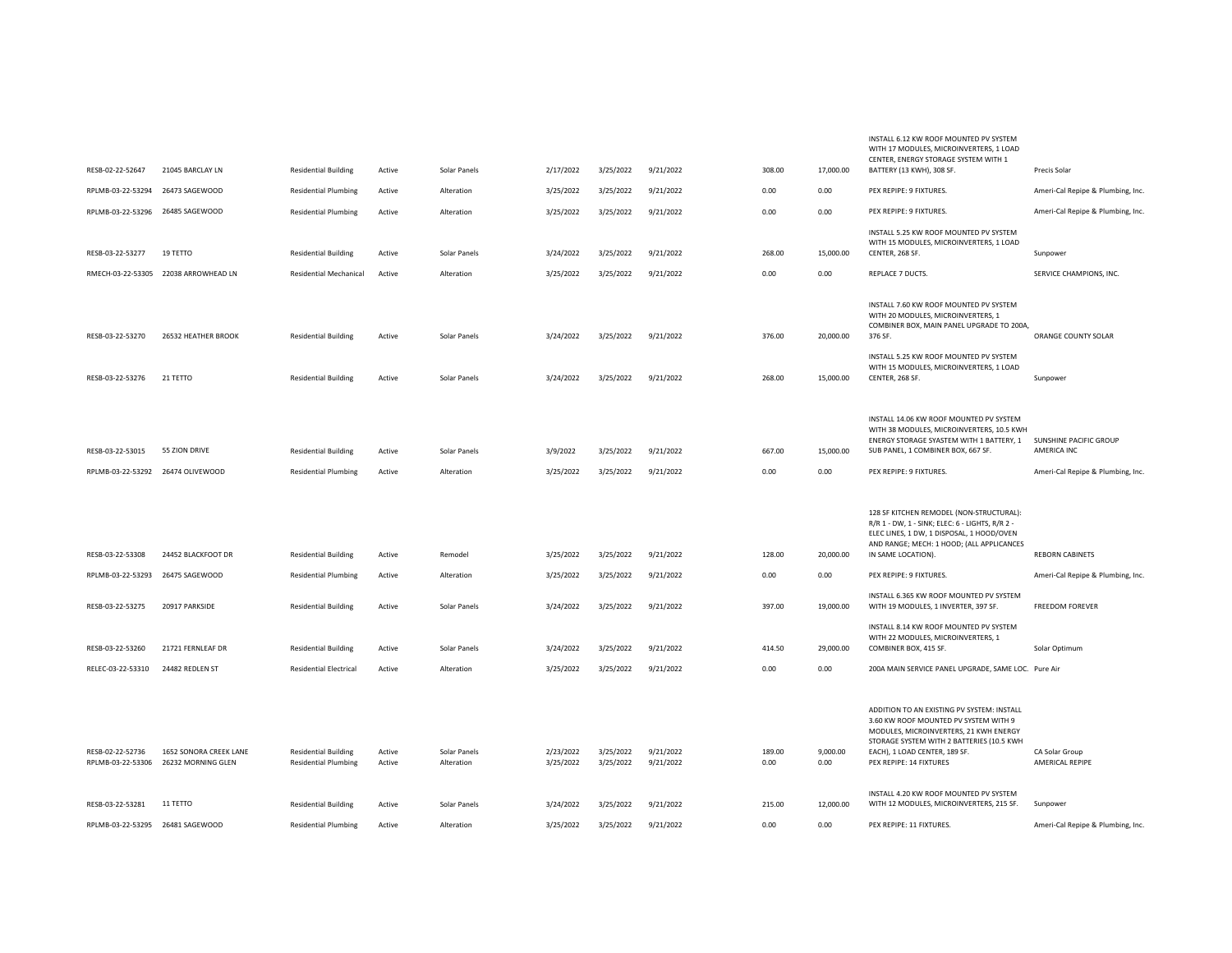| RESB-03-22-53363  | 22646 CLAUDE CIR                  | <b>Residential Building</b>   | Active | Remodel      | 3/28/2022 | 3/28/2022 | 9/26/2022 | 0.00   | 0.00     | Install 1-New FAU in attic (70,000 BTU, in new<br>attic location) including Ducts; Install 1-New AC<br>Unit (3 tons, in new side yard location) with<br>Disconnect; 1-Coil. (NOTE: All new electrical<br>related to FAU and AC is under separate permit EP<br>#53362 and the gas line extension for the attic<br>FAU is under separate permit PP #53360) | Genesis Heating & Air<br>Conditioning |
|-------------------|-----------------------------------|-------------------------------|--------|--------------|-----------|-----------|-----------|--------|----------|----------------------------------------------------------------------------------------------------------------------------------------------------------------------------------------------------------------------------------------------------------------------------------------------------------------------------------------------------------|---------------------------------------|
|                   | RPLMB-03-22-53342 24025 SUTTON DR | <b>Residential Plumbing</b>   | Active | Water Heater | 3/28/2022 | 3/28/2022 | 9/26/2022 | 0.00   | 0.00     | C/O 40 GAL WATER HEATER IN GARAGE ( SAME<br>LOCATION).                                                                                                                                                                                                                                                                                                   | AFFORDABLE WATER HEATERS              |
|                   |                                   |                               |        |              |           |           |           |        |          | MAIN PANEL UPGRADE TO 200 A (SAME LOC);<br>ADDING 1 LIGHT, 1 SW, AND 3 OUTLETS FOR                                                                                                                                                                                                                                                                       |                                       |
| RELEC-03-22-53362 | 22646 CLAUDE CIR                  | <b>Residential Electrical</b> | Active | Remodel      | 3/28/2022 | 3/28/2022 | 9/26/2022 | 0.00   | 0.00     | FUTURE WATER HEATER, FAU, AND AC.<br>C/O 50 GAL WATER HEATER IN GARAGE (SAME                                                                                                                                                                                                                                                                             | <b>AMG Construction</b>               |
| RPLMB-03-22-53343 | 24531 BELGREEN PL                 | <b>Residential Plumbing</b>   | Active | Water Heater | 3/28/2022 | 3/28/2022 | 9/26/2022 | 0.00   | 0.00     | LOCATION).                                                                                                                                                                                                                                                                                                                                               | AFFORDABLE WATER HEATERS              |
| RESB-03-22-53304  | 22582 DUNKENFIELD CIR             | <b>Residential Building</b>   | Active | Solar Panels | 3/25/2022 | 3/28/2022 | 9/26/2022 | 211.00 | 8,000.00 | INSTALL 4.000 KW ROOF MOUNTED PV SYSTEM<br>WITH 10 MODULES, MICROINVERTERS, 1<br>COMBINER BOX, 211 SF.                                                                                                                                                                                                                                                   | LIFT ENERGY COSTRUCTION, IN           |

|                   |                    |                               |                  |                    |           |           |           |           |           |            | (ROLL PLANS) 13,500 SF INT. T/I @ "LAKE FOREST<br>SPORT CENTER" TO MAKE MODIFICATION IN<br>OFFICE AREA OF EXISTING SPORTS CENTER TO<br>CREATE STUDIOS AND OPEN GYM SPACE; 2 SINKS,<br>4 SHOWERS, 2 TOILETS, 3 WATER FOUNTAINS; 10-<br>REC 18-LIGHTS. ALSO INCLUDES RESTRIPING |                                       |
|-------------------|--------------------|-------------------------------|------------------|--------------------|-----------|-----------|-----------|-----------|-----------|------------|-------------------------------------------------------------------------------------------------------------------------------------------------------------------------------------------------------------------------------------------------------------------------------|---------------------------------------|
| COMB-04-21-46671  | 26923 FUERTE DR    | <b>Commercial Building</b>    | Active           | Tenant Improvement | 4/26/2021 | 3/28/2022 | 9/26/2022 |           | 13,500.00 | 175,000.00 | EXISTING PARKING LOT TO CREATE 72 NEW<br>STANDARD PARKING SPACES.                                                                                                                                                                                                             | <b>Williams Construction Services</b> |
| RELEC-03-22-53361 | 21191 LARCHMONT DR | <b>Residential Electrical</b> | Closed - Finaled | Alteration         | 3/28/2022 | 3/28/2022 | 9/26/2022 | 3/29/2022 | 0.00      | 0.00       | 200A MAIN SERVICE PANEL UPGRADE.                                                                                                                                                                                                                                              | OWNER-BUILDER                         |

|                  |                         |                             |           |              |           |           |           |          |           | (ROLL PLANS) Expand entry by 13 SF for new stairs                       |                     |
|------------------|-------------------------|-----------------------------|-----------|--------------|-----------|-----------|-----------|----------|-----------|-------------------------------------------------------------------------|---------------------|
|                  |                         |                             |           |              |           |           |           |          |           | & new elevator to new lower level: Buildout new                         |                     |
|                  |                         |                             |           |              |           |           |           |          |           | lower level (1,845 SF) to consist of a great room,                      |                     |
|                  |                         |                             |           |              |           |           |           |          |           | two bedrooms, two bathrooms, a guest bathroom,                          |                     |
|                  |                         |                             |           |              |           |           |           |          |           | storage /crafts room, utility room, and laundry                         |                     |
|                  |                         |                             |           |              |           |           |           |          |           | area; Add new 144 SF balcony to new lower level;                        |                     |
|                  |                         |                             |           |              |           |           |           |          |           | 2-Tub 1-Washer 1-Gas Line 4-Sinks 3-Toilets 1-                          |                     |
|                  |                         |                             |           |              |           |           |           |          |           | Water Heater 1-Sewer Connection 1-Water Lines:                          |                     |
|                  |                         |                             |           |              |           |           |           |          |           | 30-Rec 32-Lights 16-Switches 4-Fixed Appliances                         |                     |
|                  |                         |                             |           |              |           |           |           |          |           | (WH, CW, FAU, Dryer); 1-FAU (up to 100,000 BTU) GG WATER CONSTRUCTION & |                     |
| RESB-12-21-51170 | 25022 TRAILVIEW TERRACE | <b>Residential Building</b> | Active    | Addition     | 12/9/2021 | 3/28/2022 | 9/26/2022 | 1,858.00 | 85,000.00 | 1-Mech Alt. (Ductwork) 3-Vent Fans.                                     | MAINTENANCE         |
|                  |                         |                             |           |              |           |           |           |          |           | EXTEND GAS AND ELECTRIC LINE FOR FUTURE                                 |                     |
| RESB-03-22-53359 | 4 ELDORADO              | <b>Residential Building</b> | Active    | Remodel      | 3/28/2022 | 3/28/2022 | 9/26/2022 | 0.00     | 0.00      | <b>BBO AND FIRE PIT.</b>                                                | <b>GARDEN PROS</b>  |
|                  |                         |                             |           |              |           |           |           |          |           | INSTALL 4.84 KW ROOF MOUNTED PV SYSTEM                                  |                     |
|                  |                         |                             |           |              |           |           |           |          |           |                                                                         |                     |
| RESB-03-22-53366 | 24115 BIG TIMBER ST     | <b>Residential Building</b> | Initiated | Solar Panels | 3/28/2022 | 3/28/2022 | 9/26/2022 | 257.50   | 33,253.00 | WITH 11 MODULES, 1 INVERTER, 258 SF.                                    | <b>LARSUN SOLAR</b> |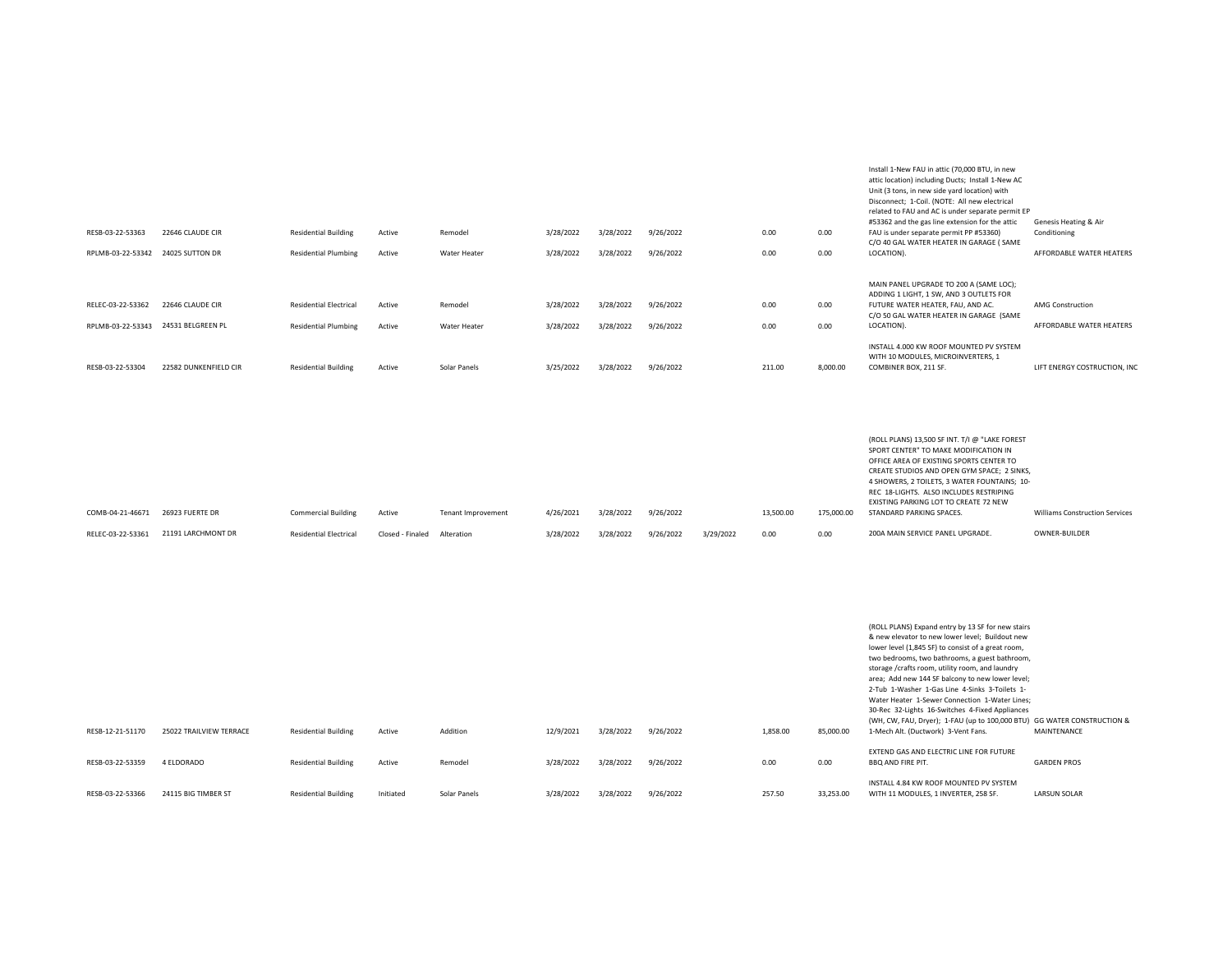|                   | RMECH-03-22-53364 11 TIZMIN         | <b>Residential Mechanical</b> | Active         | Alteration      | 3/28/2022 | 3/28/2022 | 9/26/2022 | 0.00   | 0.00      | C/O 5T A/C LOCATED IN REAR SIDE OF THE<br>PROPERTY (SAME LOCATION).                                                                                     | VARITEK HEATING AND AIR<br>CONDITIONING CONTRACTORS |
|-------------------|-------------------------------------|-------------------------------|----------------|-----------------|-----------|-----------|-----------|--------|-----------|---------------------------------------------------------------------------------------------------------------------------------------------------------|-----------------------------------------------------|
|                   | RMECH-03-22-53344 11 CAMERON CIR    | <b>Residential Mechanical</b> | Active         | Alteration      | 3/28/2022 | 3/28/2022 | 9/26/2022 | 0.00   | 0.00      | C/O 3T HEAT PUMP IN SIDEYARD AND AIR<br>HANDLER UNIT IN ATTIC (BOTH IN SAME<br>LOCATION), 1 COIL, 1 DISCONNECT.                                         | ROCKLIN HEATING AND AIR<br>CONDITIONING COMPANY INC |
|                   | RPLMB-03-22-53356 21476 CYPRESSWOOD | <b>Residential Plumbing</b>   | Active         | Alteration      | 3/28/2022 | 3/28/2022 | 9/26/2022 | 0.00   | 0.00      | PEX REPIPE: 12 FIXTURES.                                                                                                                                | PACIFIC COAST COPPER REPIPE.<br>INC.                |
|                   | RPLMB-03-22-53360 22646 CLAUDE CIR  | <b>Residential Plumbing</b>   | Active         | Remodel         | 3/28/2022 | 3/28/2022 | 9/26/2022 | 0.00   | 0.00      | INSTALL A NEW TANKLESS WATER HEATER IN<br>ATTIC: EXTEND GASLINE IN ATTIC FOR TANKLESS<br>WATER HEATER AND FUTURE FAU.                                   | <b>AMG Construction</b>                             |
| RPLMB-03-22-53299 | 26482 SAGEWOOD                      | <b>Residential Plumbing</b>   | Active         | Alteration      | 3/25/2022 | 3/28/2022 | 9/26/2022 | 0.00   | 0.00      | PEX REPIPE: 11 FIXTURES.                                                                                                                                | Ameri-Cal Repipe & Plumbing, Inc.                   |
|                   | RPLMB-03-22-53297 26474 SAGEWOOD    | <b>Residential Plumbing</b>   | Active         | Alteration      | 3/25/2022 | 3/28/2022 | 9/26/2022 | 0.00   | 0.00      | PEX REPIPE: 9 FIXTURES.                                                                                                                                 | Ameri-Cal Repipe & Plumbing, Inc.                   |
| RPLMB-03-22-53350 | 21041 PASEO VERDURA                 | <b>Residential Plumbing</b>   | Active         | Alteration      | 3/28/2022 | 3/28/2022 | 9/26/2022 | 0.00   | 0.00      | C/O 50 GAL WATER HEATER IN GARAGE (SAME<br>LOCATION); PEX REPIPE: 17 FIXTURES.                                                                          | OWNER-BUILDER                                       |
| RESB-01-22-52076  | 23 TRESAUNCE WAY                    | <b>Residential Building</b>   | Active         | Remodel         | 1/20/2022 | 3/28/2022 | 9/26/2022 | 0.00   | 25,000.00 | REMOVE 1 - DOOR AND 2 - WINDOWS AND<br>INSTALL 1 - NEW FOLDING DOOR IN SAME<br>LOCATION; REMOVE 2 - WINDOWS AND INSTALL 1<br>SLIDING DOOR IN ITS PLACE. | <b>Premium Builders</b>                             |
| RPLMB-03-22-53298 | 26476 SAGEWOOD                      | <b>Residential Plumbing</b>   | Active         | Alteration      | 3/25/2022 | 3/28/2022 | 9/26/2022 | 0.00   | 0.00      | PEX REPIPE: 9 FIXTURES.                                                                                                                                 | Ameri-Cal Repipe & Plumbing, Inc.                   |
|                   |                                     |                               |                |                 |           |           |           |        |           |                                                                                                                                                         |                                                     |
|                   | RMECH-03-22-53349 22221 LANTERN LN  | <b>Residential Mechanical</b> | Active         | Air Conditioner | 3/28/2022 | 3/28/2022 | 9/26/2022 | 0.00   | 0.00      | C/O 5T A/C IN BACKYARD (SAME LOCATION); 1<br>COIL                                                                                                       | BOARDWALK HEATING AND AIR,<br>INC.                  |
| RESB-03-22-53367  | 24127 GRAYSTON DR                   | <b>Residential Building</b>   | Ready to Issue | Solar Panels    | 3/28/2022 | 3/28/2022 | 9/26/2022 | 187.44 | 18,304.00 | INSTALL 3.52 KW ROOF MOUNTED PV SYSTEM<br>WITH 8 MODULES, 1 INVERTER, 187 SF.                                                                           | SOLCIUS LLC                                         |
| RPLMB-03-22-53301 | 26581 FAWN                          | <b>Residential Plumbing</b>   | Active         | Alteration      | 3/25/2022 | 3/28/2022 | 9/26/2022 | 0.00   | 0.00      | PEX REPIPE: 11 FIXTURES.                                                                                                                                | Ameri-Cal Repipe & Plumbing, Inc                    |
| RPLMB-03-22-53357 | 25351 CHEROKEE WAY                  | <b>Residential Plumbing</b>   | Active         | Alteration      | 3/28/2022 | 3/28/2022 | 9/26/2022 | 0.00   | 0.00      | PEX REPIPE: 14 FIXTURES.                                                                                                                                | PACIFIC COAST COPPER REPIPE.<br>INC.                |

|                   |                         |                             |        |                    |            |           |           |          |            | (ROLL PLANS) TENANT IMPROVEMENT FOR "COLD<br>STONE CREAMERY": DEMO - (E)<br>FLOORING/CIELINGS/PARTITIONS/ELEC BRKR<br>PANEL/PLUMBING & CAP ABANDONED<br>UTILITES/TRENCH AND TERMINATE ALL UTILITIES;<br>1 BACKFLOW DEVICE/1 GAS OUTLET/ UPT TO 8<br>SINKS/1 TOILET/6 TRAP PRIMERS/1 WATER<br>HEATER; 1-2T ROOF TOP HEAT PUMP USING (E)<br>CURBS/ 1 APPLIANCE VENT/DUCTWORK/ 1<br>VENTILATING FAN; 37 REC/25 LIGHTS/ 4 SW/ 1<br>WATER HEATER/1 FAN/1 -A/C/1-125A PANEL |                                   |
|-------------------|-------------------------|-----------------------------|--------|--------------------|------------|-----------|-----------|----------|------------|-----------------------------------------------------------------------------------------------------------------------------------------------------------------------------------------------------------------------------------------------------------------------------------------------------------------------------------------------------------------------------------------------------------------------------------------------------------------------|-----------------------------------|
| COMB-12-21-51327  | 26612 TOWNE CENTRE DR A | <b>Commercial Building</b>  | Active | Tenant Improvement | 12/17/2021 | 3/28/2022 | 9/26/2022 | 1,121.00 | 175,000.00 | UPGRADE AND 1 SUB PANEL.                                                                                                                                                                                                                                                                                                                                                                                                                                              | Zen Construction, Inc.            |
| RPLMB-03-22-53300 | 26486 SAGEWOOD          | <b>Residential Plumbing</b> | Active | Alteration         | 3/25/2022  | 3/28/2022 | 9/26/2022 | 0.00     | 0.00       | PEX REPIPE: 9 FIXTURES.                                                                                                                                                                                                                                                                                                                                                                                                                                               | Ameri-Cal Repipe & Plumbing, Inc. |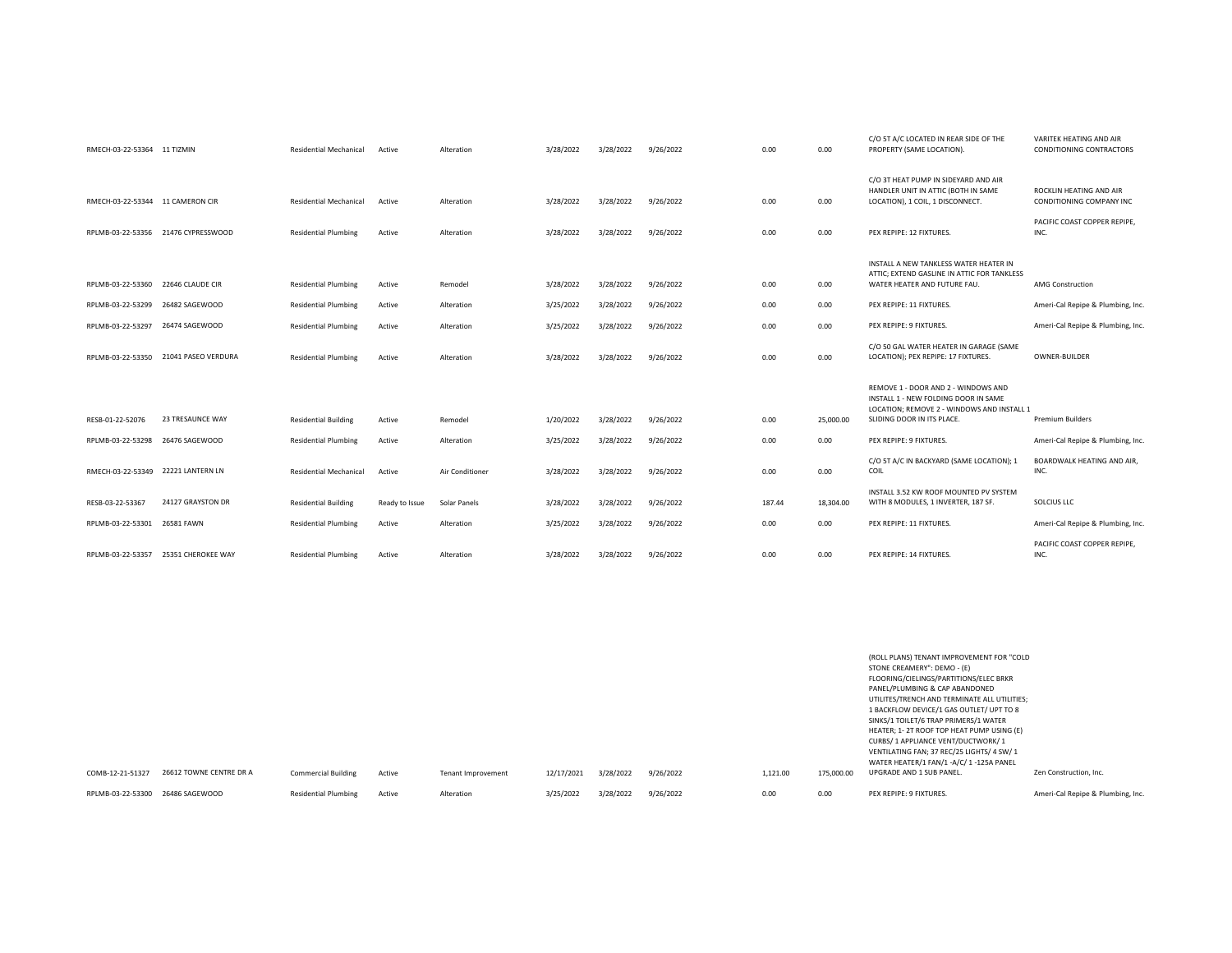| RESB-02-22-52415               | <b>16 LA SOLITA</b>                  | <b>Residential Building</b>   | Active | Balcony              | 2/4/2022  | 3/29/2022 | 9/26/2022 | 160.00   | 15,000.00  | R/R 160 SF ATTACHED 2ND STORY BALCONY WITH<br>GLASS RAILING (ESR #3269); 6 CANNED LIGHTS; 1 SHORELINE CONSTRUCTION<br>FAN (UNDERNEATH THE DECK).                                                                                    | POOLS & SPAS                |
|--------------------------------|--------------------------------------|-------------------------------|--------|----------------------|-----------|-----------|-----------|----------|------------|-------------------------------------------------------------------------------------------------------------------------------------------------------------------------------------------------------------------------------------|-----------------------------|
| RESB-03-22-53312               | 26951 LEXINGTON CIR                  | <b>Residential Building</b>   | Active | Solar Panels         | 3/25/2022 | 3/29/2022 | 9/26/2022 | 272.00   | 18,000.00  | INSTALL 5.5 KW ROOF MOUNTED PV SYSTEM<br>WITH 15 MODULES, MICROINVERTERS, 1<br>COMBINER BOX, 272 SF.                                                                                                                                | SEMPER SOLARIS              |
|                                |                                      |                               |        |                      |           |           |           |          |            | New SFD "Magnolias @ The Meadows" PLAN 3 /                                                                                                                                                                                          |                             |
| RESB-01-22-51964               | 190 WALWORTH                         | <b>Residential Building</b>   | Active | New                  | 1/13/2022 | 3/29/2022 | 9/26/2022 | 3,111.00 | 289,323.00 | 3,111 SF / Garage 417 SF / Carport 160 SF /<br>Outdoor Living Room 185 SF / Porch 66 SF / 5.25<br>kW PV System with 15 modules / P-E-M / LOT 100. TOLL BROS., INC.                                                                  |                             |
| RELEC-03-22-53387              | 20971 PASEO NOGAL                    | <b>Residential Electrical</b> | Active | Alteration           | 3/29/2022 | 3/29/2022 | 9/26/2022 | 0.00     | 0.00       | 200 AMP PANEL UPGRADE (SAME LOC)                                                                                                                                                                                                    | OWNER-BUILDER               |
| SIGN-03-22-53378               | 23621 EL TORO RD A                   | Sign                          | Active | Combination          | 3/29/2022 | 3/29/2022 | 9/26/2022 | 0.00     | 68.00      | INSTALLATION OF 3 ILLUMINATED WALL SIGNS<br>FOR "BOARD & BREW" WITH 68 SF; REPLACE THE SUNSET SIGNS AND PRINTING,<br>FACE PANEL ON THE EXISTING MONUMENT SIGN. INC.                                                                 |                             |
| RESB-01-22-51966               | 181 WALWORTH                         | <b>Residential Building</b>   | Active | New                  | 1/13/2022 | 3/29/2022 | 9/26/2022 | 3,296.00 | 306,528.00 | New SFD "Magnolias @ The Meadows" PLAN 3 /<br>3,111 SF, Plus Conservatory Option 185 SF /<br>Garage 417 SF / Carport 160 SF / Outdoor Living<br>Room 185 SF / Porch 66 SF / 5.25 kW PV System<br>with 15 modules / P-E-M / LOT 115. | TOLL BROS., INC.            |
| RELEC-03-22-53370              | 606 CATALONIA                        | <b>Residential Electrical</b> | Active | Alteration           | 3/29/2022 | 3/29/2022 | 9/26/2022 | 0.00     | 0.00       | NEW ELECT. LINE WITH 1 OUTLET FOR A NEW<br>WATER FOUNTAIN MAX 24"H (PUMP CONTAINED<br>INSIDE).                                                                                                                                      | SEAN LANDSCAPE CONSTRUCTION |
|                                |                                      |                               |        |                      |           |           |           |          |            | INSTALL (3) ILLUMINATED WALL SIGNS FOR<br>"ISLAND PACIFIC-SEAFOOD MARKET" (130 SF);                                                                                                                                                 |                             |
| SIGN-03-22-53313               | 23811 EL TORO RD                     | Sign                          | Active | Wall Sign            | 3/25/2022 | 3/29/2022 | 9/26/2022 | 130.00   | 2,500.00   | INSTALL NEW REPLACEMENT FACES ON EXISTING<br>MONUMENT SIGNAGE.<br>INSTALL NEW WATER SOFTNER SYSTEM IN THE                                                                                                                           | AWARD SIGN COMPANY          |
|                                | RPLMB-03-22-53377 25022 PASEO CIPRES | <b>Residential Plumbing</b>   | Active | New                  | 3/29/2022 | 3/29/2022 | 9/26/2022 | 0.00     | 0.00       | GARAGE.                                                                                                                                                                                                                             | LIFETIME SOLUTIONS          |
| SIGN-03-22-53371               | 23652 ROCKFIELD BLVD                 | Sign                          | Active | Wall Sign            | 3/29/2022 | 3/29/2022 | 9/26/2022 | 51.00    | 2,500.00   | INSTALL (3) ILLUMINATED CHANNEL LETTER WALL<br>SIGN FOR "GEM WASH", "DO NOT ENTER",<br>"ENTER HERE". (51 SF)                                                                                                                        | M&M SIGNS                   |
| COMB-08-20-41757 19571 PAULING |                                      | <b>Commercial Building</b>    | Active | <b>Storage Racks</b> | 8/26/2020 | 3/29/2022 | 9/26/2022 | 3,987.00 | 22,465.00  | INSTALLATION OF 910' LINEAR (3,987 SF) OF PRE-<br>MANUFACTURED STORAGE RACKS IN AN EXISTING<br>WAREHOUSE FOR "TAE TECHNOLOGIES".                                                                                                    | RAYMOND HANDLING SOLUTIONS  |
| RESB-03-22-53379               | 24902 VIA DEL RIO                    | <b>Residential Building</b>   | Active | Reroof               | 3/29/2022 | 3/29/2022 | 9/26/2022 | 800.00   | 4,144.56   | 800 SF (6:12) PARTIAL REROOF TO<br>ACCOMMODATE SOLAR INSTALLATION TO: T/O (E)<br>TILES, WOOD REPAIR AS NEEDED, INSTALL 1<br>LAYER OF 30# UNDERLAYMENT, INSTALL COMP<br>SHINGLES.                                                    | SUNRUN                      |
| RESB-01-22-51965               | 180 WALWORTH                         | <b>Residential Building</b>   | Active | New                  | 1/13/2022 | 3/29/2022 | 9/26/2022 | 2.806.00 | 260,958.00 | New SFD "Magnolias @ The Meadows" PLAN 1 /<br>2,806 SF / Garage 420 SF / Carport 165 SF /<br>Outdoor Living Room 142 SF / Porch 41 SF / 4.2<br>kW PV System with 12 modules / P-E-M / LOT 101. TOLL BROS., INC.                     |                             |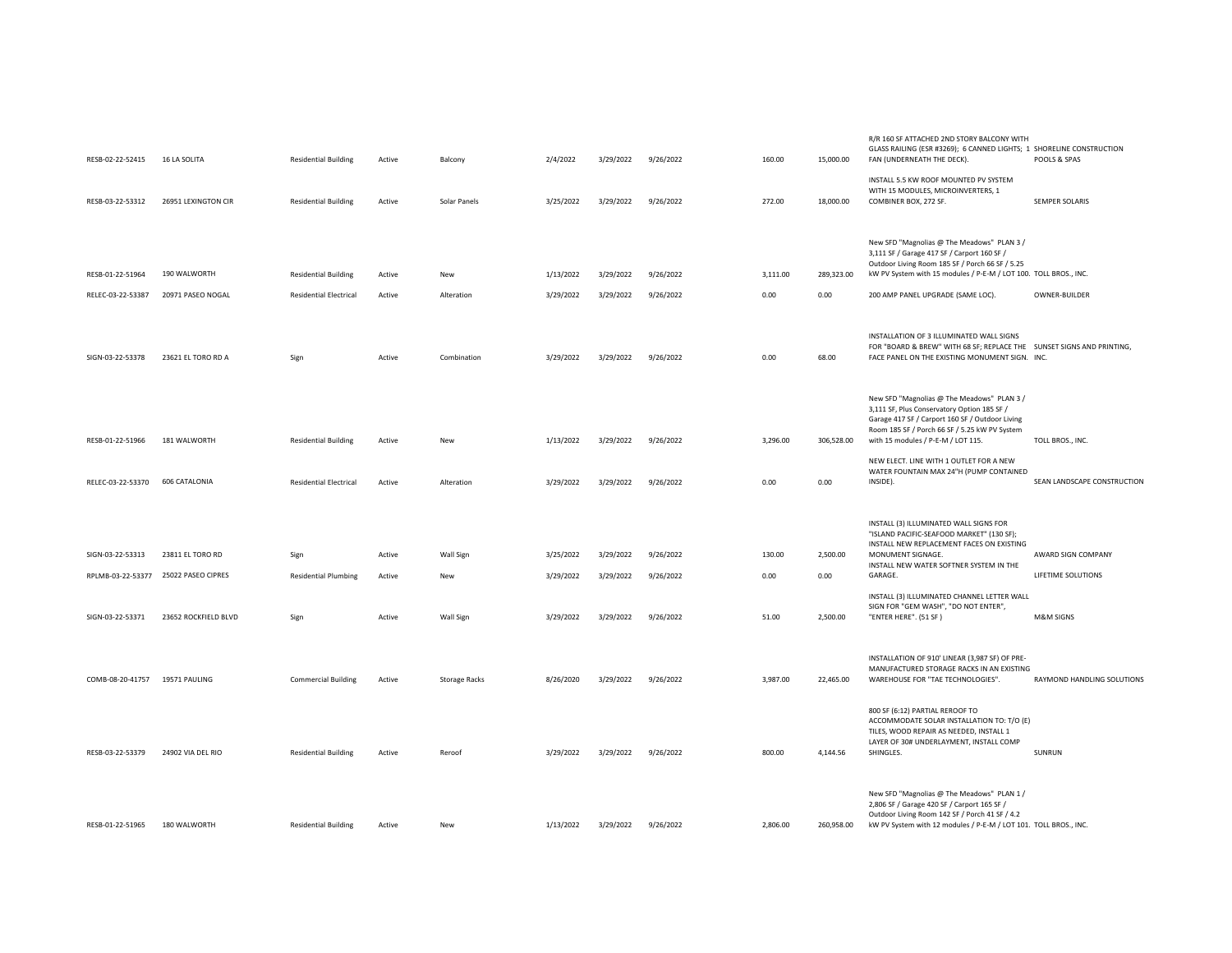| RPLMB-03-22-53385 21491 STERLING DR |                                                                    | <b>Residential Plumbing</b>   | Active    | Alteration   | 3/29/2022 | 3/29/2022 | 9/26/2022 | 0.00     | 0.00       | INSTALL NEW TANKLESS WATER HEATER INSIDE<br>GARAGE; INSTALL WATER FILTRATION SYSTEM;<br>PEX REPIPE (12 FIXTURES, 3 HOSE BIBS).                                                                                                                       | ULTIMATE BUILDERS, INC. (REPIPE<br>1) |
|-------------------------------------|--------------------------------------------------------------------|-------------------------------|-----------|--------------|-----------|-----------|-----------|----------|------------|------------------------------------------------------------------------------------------------------------------------------------------------------------------------------------------------------------------------------------------------------|---------------------------------------|
| RESB-03-22-53373                    | 22211 SHADY RIM CIR                                                | <b>Residential Building</b>   | Active    | Reroof       | 3/29/2022 | 3/29/2022 | 9/26/2022 | 2,500.00 | 33,000.00  | T/O 2500 SF ON 5:12 SLOPED TILE ROOF; INSTALL<br>2-LAYERS OF #30 UNDERLAYMENT, INSTALL NEW<br>BOREL CONCRETE SAXONY 600 SLATE TILES (5.9<br>PSF PER IAPMO ER-412).                                                                                   | <b>TRC Roofing</b>                    |
| RESB-03-22-53380                    | 21621 RUSHFORD DR                                                  | <b>Residential Building</b>   | Active    | Reroof       | 3/29/2022 | 3/29/2022 | 9/26/2022 | 1,721.00 | 4,987.50   | 1,721 SF (6:12) PARTIAL REROOF TO<br>ACCOMMODATE SOLAR INSTALLATION TO: T/O (E)<br>TILES, WOOD REPAIR AS NEEDED, INSTALL 1<br>LAYER OF 30# UNDERLAYMENT, INSTALL COMP<br>SHINGLES.                                                                   | SUNRUN                                |
| RESB-01-22-51967                    | 191 WALWORTH                                                       | <b>Residential Building</b>   | Active    | New          | 1/13/2022 | 3/29/2022 | 9/26/2022 | 2,970.00 | 276,210.00 | New SFD "Magnolias @ The Meadows" PLAN 1 /<br>2,806 SF, Plus Primary Retreat Option 164 SF /<br>Garage 420 SF / Carport 165 SF / Outdoor Living<br>Room 142 SF / Porch 41 SF / 4.2 kW PV System<br>with 12 modules / P-E-M / LOT 116.                | TOLL BROS., INC.                      |
| RESB-02-22-52616                    | 25481 BUCKWOOD                                                     | <b>Residential Building</b>   | Active    | Solar Panels | 2/16/2022 | 3/29/2022 | 9/26/2022 | 254.00   | 13,000.00  | INSTALL 5.1 KW ROOF MOUNTED PV SYSTEM<br>WITH 12 MODULES, MICROINVERTERS, 1 LOAD<br>CENTER, UPGRADE MAIN PANEL TO 225 A, 254 SF. Sunpower Corporation                                                                                                |                                       |
| RELEC-03-22-53382                   | 585 CATALONIA                                                      | <b>Residential Electrical</b> | Active    | Remodel      | 3/29/2022 | 3/29/2022 | 9/26/2022 | 0.00     | 0.00       | Electrical for new fountain (5' H max, pump inside<br>fountain) in backyard.                                                                                                                                                                         | ECHO HOMES, INC.                      |
| POOL-03-22-53384                    | 22821 RIDGE ROUTE DR                                               | Combination Pool/Spa          | Active    | Residential  | 3/29/2022 | 3/29/2022 | 9/26/2022 | 555.00   | 25,000.00  | Remodel existing pool (555 SF) with new tile,<br>plaster, coping, new skimmer, new lights, and<br>reduce pool depth from 8' deep to 5'6" deep;<br>New pool equipment to be placed in old<br>equipment location; Gas line for future portable<br>BBQ. | AQUA SCAPES POOLS & SPAS              |
| RESB-03-22-53400                    | 21191,21193,21197,21201,21203,2120<br>5,21207 GLADIOLOS WY BLDG 14 | <b>Residential Building</b>   | Active    | Reroof       | 3/30/2022 | 3/30/2022 | 9/26/2022 | 6,400.00 | 42,500.00  | T/O EXISTING TILE ROOF; INSTALL 2 LAYERS OF<br>#30 ASTM UNDERLAYMENT; INSTALL NEW EAGLE<br>CAPISTRANO TILES (9 PSF PER IAPMO ER-1900)<br>FOR FLAT ROOF, INSTALL 36 MIL FIBERTITE SINGLE<br>PLY MEMBRANE ESR-1456.(BLDG 14).                          | ROOFING STANDARDS INC                 |
| RESB-03-22-53406                    | 21621 RUSHFORD DR                                                  | <b>Residential Building</b>   | Active    | Solar Panels | 3/30/2022 | 3/30/2022 | 9/26/2022 | 353.00   | 23,000.00  | ADDITION TO AN EXISTING PV SYSTEM: INSTALL<br>6.39 KW ROOF MOUNTED PV SYSTEM WITH 18<br>MODULES, 1 INVERTER, 1 SUB PANEL, 9.8 KWH<br>ENERGY STORAGE SYSTEM WITH 1 BATTERY, 353<br>SF.                                                                | SUNRUN                                |
| RESB-03-22-53389                    | 25486 CORAL WOOD ST                                                | <b>Residential Building</b>   | Initiated | Solar Panels | 3/30/2022 | 3/30/2022 | 9/26/2022 | 187.14   | 15,076.00  | ADDITION TO AN EXISTING PV SYSTEM: INSTALL<br>3.52 KW ROOF MOUNTED PV SYSTEM WITH 8<br>MODULES, 1 INVERTER, 1 COMBINER BOX, 1 SUB<br>PANEL, MAIN PANEL UPGRADE TO 200A, 187 SF. LARSUN SOLAR                                                         |                                       |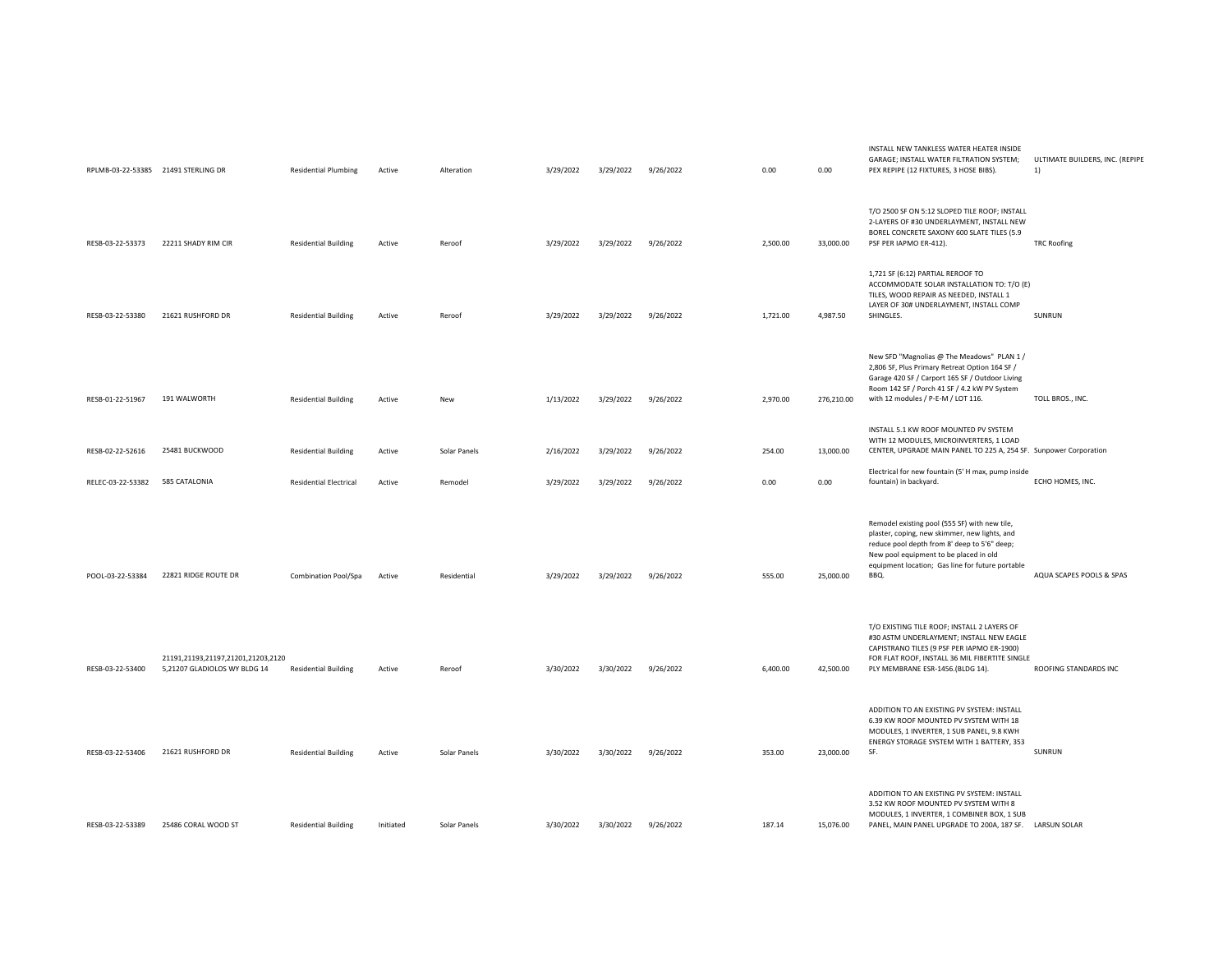| RESB-03-22-53393 | 25432 SHAWNEE DR                       | <b>Residential Building</b> | Active | Remodel            | 3/30/2022  | 3/30/2022 | 9/26/2022 | 0.00     | 4,600.00   | INSTALLATION OF 1800 SF RADIANT BARRIER<br>INSULATION LAYER IN ATTIC; DUCTWORK.                                                                                                                                                                                                                                                                                                                                                                   | SERVICE CHAMPIONS, INC.                              |
|------------------|----------------------------------------|-----------------------------|--------|--------------------|------------|-----------|-----------|----------|------------|---------------------------------------------------------------------------------------------------------------------------------------------------------------------------------------------------------------------------------------------------------------------------------------------------------------------------------------------------------------------------------------------------------------------------------------------------|------------------------------------------------------|
| RESB-03-22-53398 | 23141 GUINEA ST                        | <b>Residential Building</b> | Active | Reroof             | 3/30/2022  | 3/30/2022 | 9/26/2022 | 2,800.00 | 13,860.00  | T/O 2800 SF 5:12 SLOPED ROOF, SHEATHING<br>REPAIR AS NEEDED; INSTALL 1 LAYER OF<br>SYNTHETIC UNDERLAYMENT; INSTALL COMP<br>SHINGLES.                                                                                                                                                                                                                                                                                                              | FINAL TOUCH CONSTRUCTION &<br>DESIGN                 |
| RESB-03-22-53396 |                                        | <b>Residential Building</b> | Active | Reroof             | 3/30/2022  | 3/30/2022 | 9/26/2022 | 2,800.00 | 13,860.00  | 1650 SF TILE RELAY: REMOVE EXSTING TILES AND<br>STACK THEM; INSTALL 1 LAYER OF SYNTHETIC<br>UNDERLAYMENT; RE-INSTALL EXISTING TILES,<br>INSTALL COMP SHINGLE UNDER SOLAR ARRAY.<br>(5:12 SLOPED ROOF).                                                                                                                                                                                                                                            | FINAL TOUCH CONSTRUCTION &<br>DESIGN                 |
|                  | COMB-12-21-51373 26552 TOWNE CENTRE DR | <b>Commercial Building</b>  | Active | Tenant Improvement | 12/20/2021 | 3/30/2022 | 9/26/2022 | 1,540.00 | 125,000.00 | INTERIOR T.I FOR "CRUBML COOKIES":<br>CONSTRUCT NEW PARTITION CALLS,<br>TRANSACTION COUNTER, NEW FINISHES, INSTALL<br>KITCHEN EQUIPMENT, (50) RECEPTACLES, (20)<br>LIGHTS, (1) WATER HEATER, (2) OVENS, (1) HOOD,<br>(2) FLOOR SINKS, (1) GAS LINE, (1) LAVATORY, (1)<br>TOILET, (1) TRAP PRIMER, (2) WATER HEATERS. " JVN CONSTRUCTION INC                                                                                                       |                                                      |
|                  | RPLMB-03-22-53345 21901 BELLCROFT DR   | <b>Residential Plumbing</b> | Active | Water Heater       | 3/28/2022  | 3/30/2022 | 9/26/2022 | 0.00     | 0.00       | C/O 50 GAL WATER HEATER IN THE GARAGE<br>(SAME LOCATION).                                                                                                                                                                                                                                                                                                                                                                                         | MIKE DIAMOND PLUMBING,<br>HEATING & AIR CONDITIONING |
| RESB-03-22-53395 | 21521 MONTBURY DR                      | <b>Residential Building</b> | Active | Reroof             | 3/30/2022  | 3/30/2022 | 9/26/2022 | 1,650.00 | 17,395.00  | 1650 SF TILE RELAY: REMOVE EXSTING TILES AND<br>STACK THEM; INSTALL 1 LAYER OF SYNTHETIC<br>UNDERLAYMENT; RE-INSTALL EXISTING TILES,<br>INSTALL COMP SHINGLE UNDER SOLAR ARRAY.<br>(5:12 SLOPED ROOF).                                                                                                                                                                                                                                            | FINAL TOUCH CONSTRUCTION &<br>DESIGN                 |
| RESB-03-22-53311 | 25592 DARTMOUTH CIR                    | <b>Residential Building</b> | Active | Solar Panels       | 3/25/2022  | 3/30/2022 | 9/26/2022 | 180.00   | 14,468.85  | ADDITION TO AN EXISTING PV SYSTEM: INSTALL<br>3.555 KW ROOF MOUNTED PV SYSTEM WITH 9<br>MODULES, 1 INVERTER, 1 SUB PANEL, 180 SF.                                                                                                                                                                                                                                                                                                                 | <b>BRIGHT PLANET</b>                                 |
| RESB-03-22-53403 | 21912 DREXEL WAY                       | <b>Residential Building</b> | Active | Reroof             | 3/30/2022  | 3/30/2022 | 9/26/2022 | 2,817.00 | 10,000.00  | 2817 SF roof (slope 5:12) tiles relay to include:<br>remove and store existing tiles; install 1 layer of<br>new titanium PSU 30 underlayment; re-install<br>existing tiles.                                                                                                                                                                                                                                                                       | Prestige Roofing                                     |
|                  | COMB-10-21-50182 23621 EL TORO RD #A   | <b>Commercial Building</b>  | Active | Tenant Improvement | 10/28/2021 | 3/30/2022 | 9/26/2022 | 2,736.00 | 250,000.00 | T.I. (2,736 SF) for "Board & Brew" Restaurant<br>including new restrooms, walk-in cooler, bar with<br>bi-fold window, and outdoor dining area. 1-Gas<br>12-Sinks 3-Toilets 6-Trap Primers 1-Urinal 2-<br>Water Heaters 1-Grease Interceptor (1500 gal);<br>39-Rec 49-Lights 5-Switches 6-Fixed Appl. (2-<br>WH, 2-Fans, 1-Hood, 1-Range) 1-Power App (2-10<br>hp) 1-Panel; 1-Evap. Cooler (rooftop) 1-Hood 2-<br>Vent Fans 2-Mech Alt (ductwork). | JVN CONSTRUCTION INC                                 |